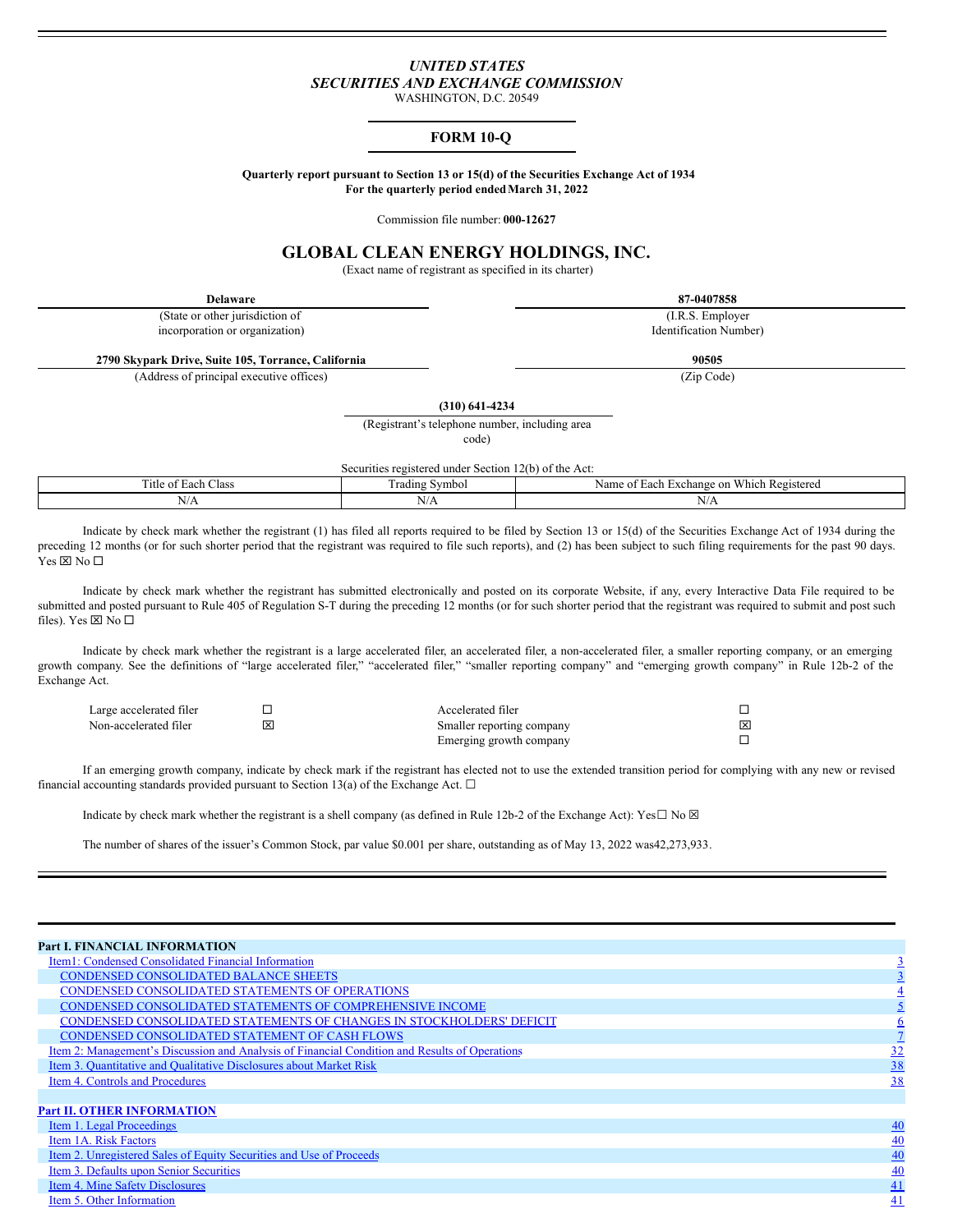<span id="page-1-0"></span>**Item1: Condensed Consolidated Financial Information**

# <span id="page-1-1"></span>**GLOBAL CLEAN ENERGY HOLDINGS, INC. AND SUBSIDIARIES CONDENSED CONSOLIDATED BALANCE SHEETS (Unaudited)**

|                                                                                                                               |              | <b>March 31, 2022</b> |               | December 31, 2021 |
|-------------------------------------------------------------------------------------------------------------------------------|--------------|-----------------------|---------------|-------------------|
| <b>ASSETS</b>                                                                                                                 |              |                       |               |                   |
| <b>CURRENT ASSETS</b>                                                                                                         |              |                       |               |                   |
| Cash and cash equivalents                                                                                                     | $\mathbb{S}$ | 29,012,135            | $\mathbb{S}$  | 2,957,296         |
| Accounts receivable, net                                                                                                      |              | 460,676               |               | 1,374,500         |
| Restricted cash                                                                                                               |              | 16,830,659            |               | 7,972,914         |
| Inventories, net                                                                                                              |              | 4,403,216             |               | 3,596,296         |
| Prepaid expenses and other current assets                                                                                     |              | 778,987               |               | 2,870,074         |
| <b>Total Current Assets</b>                                                                                                   |              | 51,485,673            |               | 18,771,080        |
|                                                                                                                               |              |                       |               |                   |
| Restricted cash, net of current portion                                                                                       |              | 39,068,369            |               | 12,491,684        |
| Debt issuance costs, net                                                                                                      |              |                       |               | 3,972,568         |
| Operating lease right-of-use-assets                                                                                           |              | 428,385               |               | 481,027           |
| Intangible assets, net                                                                                                        |              | 12,444,959            |               | 12,771,996        |
| Goodwill                                                                                                                      |              | 10,324,899            |               | 8,777,440         |
| Long term deposits                                                                                                            |              | 642,231               |               | 628,689           |
| Property, plant and equipment, net                                                                                            |              | 420,420,676           |               | 353,852,931       |
| Advances to contractors                                                                                                       |              | 4,700,303             |               | 10,021,908        |
|                                                                                                                               |              |                       |               |                   |
| <b>TOTAL ASSETS</b>                                                                                                           | \$           | 539,515,495           | \$            | 421,769,323       |
| <b>LIABILITIES AND STOCKHOLDERS' DEFICIT</b>                                                                                  |              |                       |               |                   |
| <b>CURRENT LIABILITIES</b>                                                                                                    |              |                       |               |                   |
| Accounts payable                                                                                                              | \$           | 25,579,364            | <sup>\$</sup> | 4,563,304         |
| <b>Accrued liabilities</b>                                                                                                    |              | 29,460,744            |               | 40,269,003        |
| Warrant Commitment Liability, at fair value                                                                                   |              |                       |               | 19,215,140        |
| Current portion of operating lease obligations                                                                                |              | 145,537               |               | 198,440           |
| Notes payable including current portion of long-term debt, net                                                                |              | 24,926,052            |               | 35,223,402        |
| Convertible notes payable                                                                                                     |              | 1,000,000             |               | 1,000,000         |
| <b>Total Current Liabilities</b>                                                                                              |              | 81,111,697            |               | 100,469,289       |
|                                                                                                                               |              |                       |               |                   |
| <b>LONG-TERM LIABILITIES</b>                                                                                                  |              |                       |               |                   |
| Operating lease obligations, net of current portion                                                                           |              | 283,197               |               | 283,197           |
| Mandatorily redeemable equity instruments of subsidiary, at fair value (Class B Units)                                        |              | 22,600,279            |               | 21,628,689        |
| Long-term debt, net                                                                                                           |              | 2,925,234             |               | 3,450,576         |
|                                                                                                                               |              | 321,614,103           |               | 317,780,666       |
| Senior credit facility, net                                                                                                   |              |                       |               |                   |
| Asset retirement obligations, net of current portion                                                                          |              | 17,178,224            |               | 17,661,429        |
| Environmental liabilities, net of current portion                                                                             |              | 18,400,179            |               | 19,488,571        |
| Deferred tax liabilities                                                                                                      |              | 1,545,919             |               | 1,623,599         |
| TOTAL LIABILITIES                                                                                                             |              | 465,658,832           |               | 482,386,016       |
|                                                                                                                               |              |                       |               |                   |
| Series C 15.00% preferred stock - 50,000,000 shares authorized; 145,000 and 0 shares issued and outstanding at March 31, 2022 |              |                       |               |                   |
| and December 31, 2021 respectively                                                                                            |              | 71,019,134            |               |                   |
|                                                                                                                               |              |                       |               |                   |
| <b>STOCKHOLDERS' EQUITY</b>                                                                                                   |              |                       |               |                   |
| Common stock, \$0.01 par value; 500,000,000 shares authorized; 42,223,933 and 42,013,433 shares issued and outstanding, at    |              |                       |               |                   |
| December 31,2021 and December 31, 2020 respectively                                                                           |              | 422,239               |               | 420,134           |
| Additional paid-in capital                                                                                                    |              | 127,202,349           |               | 51,142,220        |
| Accumulated other comprehensive loss                                                                                          |              | (2,327)               |               |                   |
| Accumulated deficit                                                                                                           |              | (134, 806, 543)       |               | (117, 647, 947)   |
| Total stockholders' deficit attributable to Global Clean Energy Holdings, Inc.                                                |              | (7, 184, 282)         |               | (66,085,593)      |
| Non-controlling interests                                                                                                     |              | 10,021,811            |               | 5,468,900         |
| <b>Total Stockholders' Equity</b>                                                                                             |              | 2,837,529             |               | (60, 616, 693)    |
|                                                                                                                               |              |                       |               |                   |
| TOTAL LIABILITIES AND STOCKHOLDERS' EQUITY                                                                                    | \$           | 539, 515, 495         | \$            | 421,769,323       |
|                                                                                                                               |              |                       |               |                   |

The accompanying notes are an integral part of thesecondensed consolidated financial statements -3-

-2-

<span id="page-1-2"></span>**GLOBAL CLEAN ENERGY HOLDINGS, INC. AND SUBSIDIARIES CONDENSED CONSOLIDATED STATEMENTS OF OPERATIONS (Unaudited)**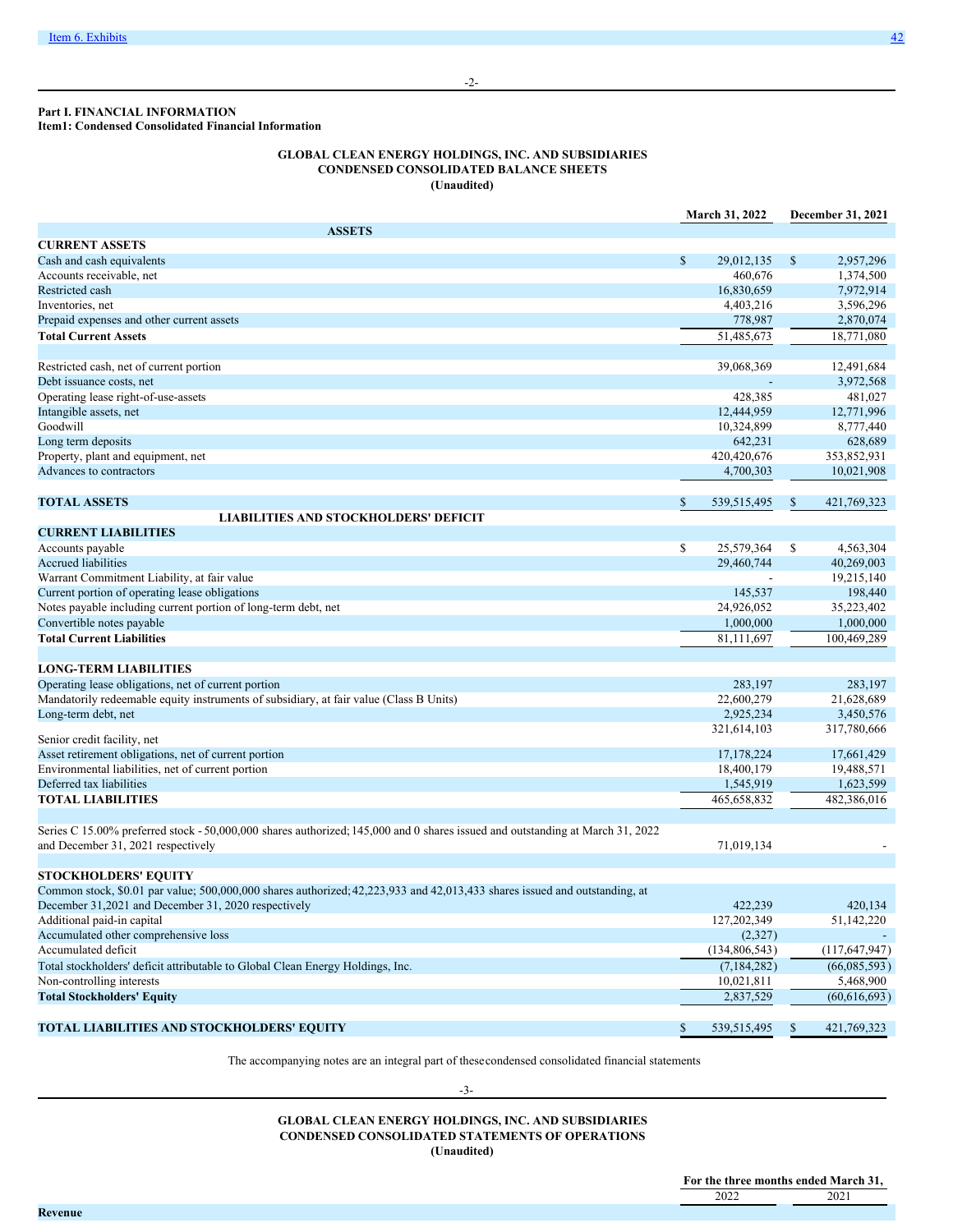| Seed sales, net                                      | \$<br>406.214        | S  | 94,645      |
|------------------------------------------------------|----------------------|----|-------------|
| Cost of goods sold                                   | 728,803              |    | 85,276      |
| Gross (Loss) Profit                                  | (322, 589)           |    | 9,369       |
|                                                      |                      |    |             |
| <b>Operating Expenses</b>                            |                      |    |             |
| General and administrative expense                   | 11,351,234           |    | 3,714,962   |
| Facilities expense                                   | 3,202,921            |    | 2,840,537   |
| Depreciation expense                                 | 207,221              |    | 25,670      |
| Amortization expense                                 | 338,373              |    | 89,030      |
| <b>Total Operating Expenses</b>                      | 15,099,749           |    | 6,670,199   |
|                                                      |                      |    |             |
| <b>OPERATING LOSS</b>                                | (15, 422, 338)       |    | (6,660,830) |
|                                                      |                      |    |             |
| <b>OTHER INCOME (EXPENSE)</b>                        |                      |    |             |
| Interest expense, net                                | (1,340,176)          |    | (710, 162)  |
| Loss on extinguishment of debt                       | (3,972,568)          |    |             |
| Other income                                         | (40, 111)            |    | 1,049       |
| Change in fair value of Class B Units                | (971, 590)           |    | (851, 231)  |
| Change in fair value of Warrant Commitment Liability | 4,515,307            |    |             |
| <b>Loss before income taxes</b>                      | (17, 231, 476)       |    | (8,221,174) |
| Income tax benefit                                   | 72,880               |    |             |
| <b>NET LOSS</b>                                      | \$<br>(17, 158, 596) | \$ | (8,221,174) |
|                                                      |                      |    |             |
| <b>BASIC NET LOSS PER COMMON SHARE</b>               | \$<br>(0.41)         |    | (0.23)      |
| <b>DILUTED NET LOSS PER COMMON SHARE</b>             | \$<br>(0.41)         |    | (0.23)      |
| <b>BASIC WEIGHTED AVERAGE SHARES OUTSTANDING</b>     | 42,188,994           |    | 36,096,794  |
| <b>DILUTED WEIGHTED-AVERAGE SHARES OUTSTANDING</b>   | 42,188,994           |    | 36,096,794  |

The accompanying notes are an integral part of thesecondensed consolidated financial statements -4-

# <span id="page-2-0"></span>**GLOBAL CLEAN ENERGY HOLDINGS, INC. AND SUBSIDIARIES CONDENSED CONSOLIDATED STATEMENTS OF COMPREHENSIVE INCOME**

| (Unaudited) |  |
|-------------|--|
|-------------|--|

|                                          | For the three months ended March 31, |  |             |  |
|------------------------------------------|--------------------------------------|--|-------------|--|
|                                          | 2022                                 |  | 2021        |  |
| Net loss                                 | (17, 158, 596)                       |  | (8,221,174) |  |
| Other comprehensive loss:                |                                      |  |             |  |
| Foreign currency translation adjustments | (2,327)                              |  |             |  |
| Comprehensive loss                       | (17.160.923)                         |  | (8,221,174) |  |

The accompanying notes are an integral part of thesecondensed consolidated financial statements

# -5-

# <span id="page-2-1"></span>**GLOBAL CLEAN ENERGY HOLDINGS, INC. AND SUBSIDIARIES CONDENSED CONSOLIDATED STATEMENTS OF CHANGES IN STOCKHOLDERS' DEFICIT (Unaudited)**

|                                       | Preferred<br>Stock |               | Common<br>Stock |               | Additional<br>Paid in Capital |               | Accumulated other<br>comprehensive loss | Accumulated<br>Deficit |    | Non-<br>controlling<br>Interests |    | Total          |
|---------------------------------------|--------------------|---------------|-----------------|---------------|-------------------------------|---------------|-----------------------------------------|------------------------|----|----------------------------------|----|----------------|
| Beginning Balance at Dec. 31,<br>2020 | 13<br>\$           | <sup>\$</sup> | 358,499         | <sup>\$</sup> | 31,670,954                    | <sup>\$</sup> |                                         | (66, 232, 439)         | S. | 5,468,900                        | S. | (28, 734, 073) |
| Share-based compensation from         |                    |               |                 |               |                               |               |                                         |                        |    |                                  |    |                |
| issuance of options and               |                    |               |                 |               |                               |               |                                         |                        |    |                                  |    |                |
| compensation-based warrants           |                    |               |                 |               | 102,000                       |               |                                         |                        |    |                                  |    | 102,000        |
| Shares issued upon reverse split to   |                    |               |                 |               |                               |               |                                         |                        |    |                                  |    |                |
| avoid fractional shares               |                    |               | 19              |               | (19)                          |               |                                         |                        |    |                                  |    |                |
| Conversion of note payable to         |                    |               |                 |               |                               |               |                                         |                        |    |                                  |    |                |
| shares                                |                    |               | 15,868          |               | 460,168                       |               |                                         |                        |    |                                  |    | 476,036        |
| Net loss                              |                    |               |                 |               |                               |               |                                         | (8,221,174)            |    |                                  |    | (8,221,174)    |
| Ending Balance at Mar. 31, 2021       | 13<br>\$.          |               | 374,386         |               | 32,233,103                    | S.            |                                         | (74, 453, 613)         |    | 5,468,900                        |    | (36,377,211)   |
|                                       | Preferred<br>Stock |               | Common<br>Stock |               | Additional<br>Paid in Capital |               | Accumulated other<br>comprehensive loss | Accumulated<br>Deficit |    | Non-<br>controlling<br>Interests |    | Total          |
| <b>Beginning Balance at Dec. 31,</b>  |                    |               |                 |               |                               |               |                                         |                        |    |                                  |    |                |
| 2021                                  | \$                 |               | 420,134         |               | 51,142,220<br>\$.             |               | $\mathbb{S}$                            | (117,647,947)          |    | 5,468,900                        |    | (60, 616, 693) |
| Share-based compensation from         |                    |               |                 |               |                               |               |                                         |                        |    |                                  |    |                |
| issuance of options and               |                    |               |                 |               | 312,166                       |               |                                         |                        |    |                                  |    | 312,166        |
| compensation-based warrants           |                    |               |                 |               |                               |               |                                         |                        |    |                                  |    |                |
| Exercise of stock options             |                    |               | 2,105           |               | 75,795                        |               |                                         |                        |    |                                  |    | 77,900         |

preferred shares - - (2,664,462) - - - (2,664,462)

Accretion of 15.00% Series C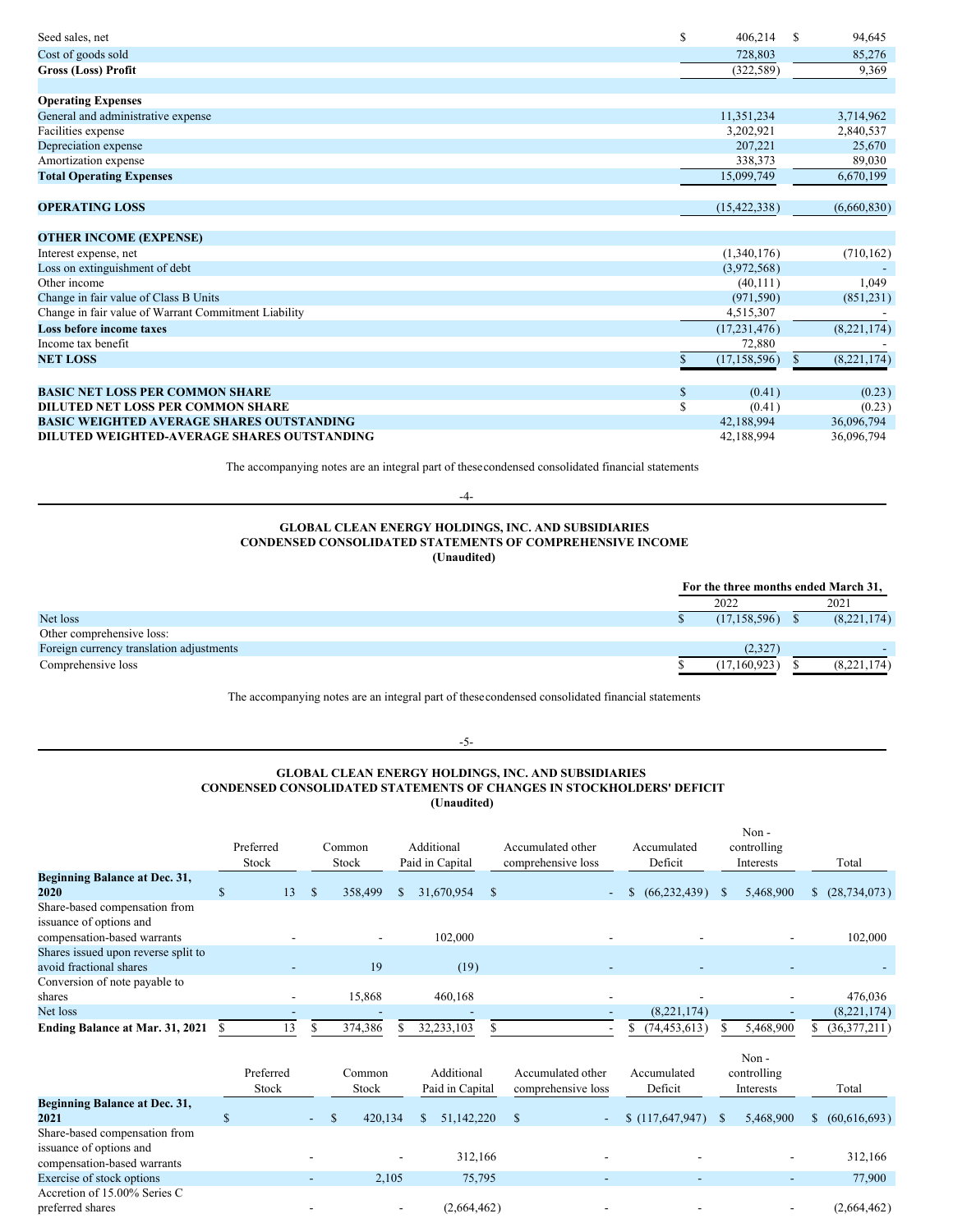| Issuance of warrants                   |  |         | 68, 394, 561 |         |                |            | 68,394,561     |
|----------------------------------------|--|---------|--------------|---------|----------------|------------|----------------|
| Issuance of warrants in subsidiary     |  |         |              |         |                | 4.552.911  | 4,552,911      |
| Deemed contribution in connection      |  |         |              |         |                |            |                |
| with issuance of preferred stock to    |  |         |              |         |                |            |                |
| <b>Senior Lenders</b>                  |  |         | 9.942,069    |         |                |            | 9,942,069      |
| Other comprehensive loss               |  |         |              | (2,327) |                |            | (2,327)        |
| Net loss                               |  |         |              |         | (17, 158, 596) |            | (17, 158, 596) |
| <b>Ending Balance at Mar. 31, 2022</b> |  | 422.239 | 127.202.349  | (2,327) | (134,806,543)  | 10,021,811 | 2,837,529      |

The accompanying notes are an integral part of thesecondensed consolidated financial statements

-6-

# <span id="page-3-0"></span>**GLOBAL CLEAN ENERGY HOLDINGS, INC. AND SUBSIDIARIES CONDENSED CONSOLIDATED STATEMENT OF CASH FLOWS (Unaudited)**

|                                                                                                                 | For the three months ended March 31, |                     |    |                |
|-----------------------------------------------------------------------------------------------------------------|--------------------------------------|---------------------|----|----------------|
|                                                                                                                 |                                      | 2022                |    | 2021           |
| <b>Operating Activities</b>                                                                                     |                                      |                     |    |                |
| Net Loss                                                                                                        | \$                                   | $(17, 158, 596)$ \$ |    | (8, 221, 174)  |
| Adjustments to reconcile net loss to net cash used in operating activities:                                     |                                      |                     |    |                |
| Share-based compensation                                                                                        |                                      | 312,166             |    | 102,000        |
| Loss on lower of cost or net realizable value adjustments                                                       |                                      | 318,874             |    |                |
| Depreciation and amortization                                                                                   |                                      | 545,594             |    | 114,700        |
| Accretion of asset retirement obligations                                                                       |                                      | 229,045             |    | 245,000        |
| Change in fair value of Class B units                                                                           |                                      | 971,590             |    | 851,231        |
| Change in fair value of Warrant Commitment Liability                                                            |                                      | (4,515,307)         |    |                |
| Amortization of debt discount                                                                                   |                                      | 692,055             |    | 597,390        |
| Loss on extinguishment of debt                                                                                  |                                      | 3,972,568           |    |                |
| Changes in operating assets and liabilities, net of effect of business acquisitions:                            |                                      |                     |    |                |
| Accounts receivable                                                                                             |                                      | 233,484             |    | 47,762         |
| Inventories                                                                                                     |                                      | (30,900)            |    | (57, 307)      |
| Prepaid expenses                                                                                                |                                      | 996.193             |    | 45,935         |
| Other current assets                                                                                            |                                      |                     |    |                |
| Deposits and other assets                                                                                       |                                      | (13, 542)           |    | 41,570         |
| Accounts payable                                                                                                |                                      | 4,111,798           |    | 3,146,978      |
| <b>Accrued liabilities</b>                                                                                      |                                      | (2,209,009)         |    |                |
| Asset retirement obligations                                                                                    |                                      | (34, 732)           |    | (775, 248)     |
| <b>Environmental liabilities</b>                                                                                |                                      | (123, 155)          |    | (114,068)      |
| <b>Operating Lease Obligations</b>                                                                              |                                      | (261)               |    | 2              |
| Net Cash Used in Operating Activities                                                                           |                                      | (11, 702, 135)      |    | (3,975,229)    |
| <b>Investing Activities:</b>                                                                                    |                                      |                     |    |                |
| Cash paid for intangible assets                                                                                 |                                      | (11, 336)           |    | (33,766)       |
| Cash paid for property, plant, and equipment                                                                    |                                      | (51, 904, 792)      |    | (29, 844, 053) |
| Net Cash Used in Investing Activities                                                                           |                                      | (51, 916, 128)      |    | (29, 877, 819) |
| <b>Financing Activities:</b>                                                                                    |                                      |                     |    |                |
| Proceeds received from exercise of stock options                                                                |                                      | 77,900              |    |                |
| Proceeds received from the sale of preferred stock including deemed contribution from Senior Lenders and common |                                      |                     |    |                |
| stock warrants                                                                                                  |                                      | 145,000,000         |    |                |
| Payments of offering costs on preferred stock and warrants                                                      |                                      | (8,455,621)         |    |                |
| Payments on notes payable and long-term debt                                                                    |                                      | (471, 871)          |    | (761, 614)     |
| Payments on Bridge Loan                                                                                         |                                      | (20,000,000)        |    |                |
| Borrowings on Bridge Loan                                                                                       |                                      | 7,950,237           |    |                |
| Borrowings on other notes                                                                                       |                                      | 1,006,887           |    | 600,560        |
| Borrowings on Senior Credit Facility                                                                            |                                      |                     |    | 30,769,958     |
|                                                                                                                 |                                      | 125, 107, 532       |    |                |
| Net Cash Provided by Financing Activities                                                                       |                                      |                     |    | 30,608,904     |
| Net Change in Cash, Cash Equivalents and Restricted Cash                                                        |                                      | 61,489,269          |    | (3,244,144)    |
| Cash, Cash Equivalents and Restricted Cash at Beginning of Period                                               |                                      | 23,421,894          |    | 38,982,725     |
| Cash, Cash Equivalents and Restricted Cash at End of Period                                                     | \$                                   | 84,911,163          | \$ | 35,738,581     |
| <b>Supplemental Disclosures of Cash Flow Information</b>                                                        |                                      |                     |    |                |
| Cash Paid for Interest                                                                                          | \$                                   | 8,347,473           | \$ | 3,887,108      |
|                                                                                                                 |                                      |                     |    |                |

The accompanying notes are an integral part of thesecondensed consolidated financial statements

-7-

**Supplemental Noncash Investing and Financing Activities**

|                                                                                | For the three months ended<br>March 31. |           |
|--------------------------------------------------------------------------------|-----------------------------------------|-----------|
|                                                                                | 2022                                    | 2021      |
| <b>Supplemental Disclosures of Non-cash Investing and Financing Activities</b> |                                         |           |
| Debt discount related to Class B units issued to Senior Lenders                |                                         | 1,218,769 |
| Conversion of note payable into shares                                         |                                         | 470,036   |
| Settlement of Warrant Commitment Liability                                     | 14.699.834                              |           |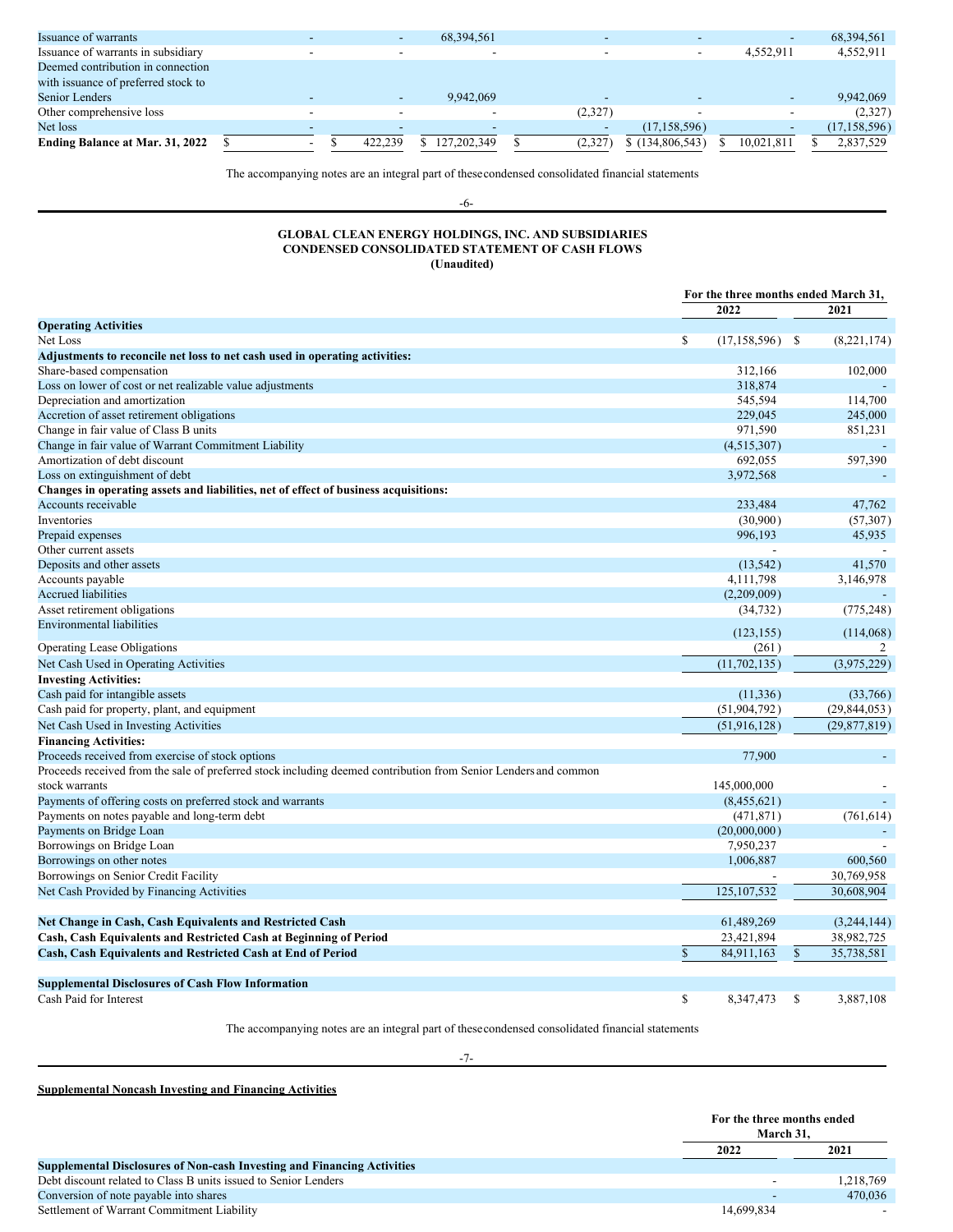| In-kind interest added to principal balance of Senior Credit Facility                                        | 3.022.759  | 965,662    |
|--------------------------------------------------------------------------------------------------------------|------------|------------|
| Amounts included in accounts payable and accrued liabilities for purchases of property, plant, and equipment | 37.175.711 | 15.976.232 |
| Capitalized interest included in property, plant, and equipment                                              | 10.795.565 | 4.994.307  |

The accompanying notes are an integral part of thesecondensed consolidated financial statements

-8-

# **GLOBAL CLEAN ENERGY HOLDINGS, INC. AND SUBSIDIARIES NOTES TO CONDENSED CONSOLIDATED FINANCIAL STATEMENTS (UNAUDITED)**

# **NOTE A — ORGANIZATION AND BASIS OF PRESENTATION**

#### **Description of Business**

Throughout this Quarterly Report, the terms "we," "us," "our," "our company," and "the Company" collectively refer to Global Clean Energy Holdings, Inc. and its whollyowned subsidiaries. References to "GCEH" refer only to Global Clean Energy Holdings, Inc.

GCEH is a Delaware corporation. GCEH currently operates through various U.S. and foreign subsidiaries that are currently wholly-owned. The principal subsidiaries include, among others: (i) Sustainable Oils, Inc., a Delaware corporation that conducts breeding and owns proprietary rights to various Camelina varieties and operates our Camelina business; (ii) GCE Holdings Acquisitions, LLC and its six Delaware limited liability company subsidiaries that were formed to finance and own, directly or indirectly, our Bakersfield Renewable Fuels, LLC, a Delaware limited liability subsidiary ("BKRF") that owns a renewable fuels refinery in Bakersfield, California (the "Bakersfield Renewable Fuels Refinery"); (iii) GCE Operating Company, LLC, our subsidiary that operates our Bakersfield Renewable Fuels Refinery, and employs various personnel throughout the Company; (iv) Agribody Technologies, Inc., our Delaware subsidiary that oversees aspects of our plant science programs; and (v) Camelina Company Espana, S.L., our Spanish subsidiary that develops proprietary Camelina varieties and leads our business expansion opportunities in Europe and South America. We also own several inactive foreign subsidiaries.

GCEH is a uniquely positioned, vertically integrated renewable feedstocks and finished fuels company. Our business model is designed to control all aspects of the value chain, with one end of our business anchored in plant science and the other in renewable fuels production. We contract directly with farmers to grow our ultra-low carbon, nonfood, proprietary Camelina crop on fallow land to process at the Bakersfield Renewable Fuels Refinery. Once online, the 15,000 barrels per day ("BPD") facility will sell up to its full production capacity of renewable diesel ("RD") for a minimum of five yearsto ExxonMobil Oil Corporation ("ExxonMobil") through a pair of long-term supply agreements. It is expected that the facility will be operating in the second half of 2022.

#### **Basis of Presentation and Principles of Consolidation**

The accompanying condensed consolidated balance sheet of the Company at December 31, 2021, has been derived from audited consolidated financial statements, but does not include all disclosures required by accounting principles generally accepted in the United States of America ("U.S. GAAP"). The accompanying unaudited condensed consolidated financial statements as of March 31, 2022 have been prepared in accordance with U.S.GAAP for interim financial information and with the instructions to Form 10-Q and Article 8 of Regulation S-X. Accordingly, they do not include all of the information and footnotes required by U.S. GAAP for complete financial statements, and should be read in conjunction with the audited consolidated financial statements and related notes to the financial statements included in the Company's Annual Report on Form 10-K for the year ended December 31, 2021 as filed with the U.S. Securities and Exchange Commission ("SEC"). The unaudited condensed consolidated financial statements include all material adjustments (consisting of all normal accruals) necessary to make the condensed consolidated financial statements not misleading as required by Regulation S-X Rule 10-01. Operating results for the three months ended March 31, 2022 are not necessarily indicative of the results that may be expected for the year ended December 31, 2022 or any future periods.

The accompanying condensed financial statements include the accounts of GCEH and its subsidiaries, and have been prepared in accordance with U.S. GAAP. References to the "ASC" hereafter refer to the Accounting Standards Codification established by the Financial Accounting Standards Board ("FASB") as the source of authoritative U.S. GAAP. All intercompany accounts and transactions have been eliminated in consolidation.

Certain reclassifications have been made within the condensed consolidated financial statements for the prior period to conform with current presentation.

# **NOTE B — LIQUIDITY**

The accompanying consolidated financial statements have been prepared assuming that the Company will continue as a going concern. As shown in the accompanying consolidated financial statements, the Company incurred losses from continuing operations applicable to its common stockholders of \$17.2 million during the three months ended March 31, 2022, and had an accumulated deficit of \$134.8 million at March 31, 2022. At March 31, 2022, the Company had working capital of negative \$2.6 million (which includes current restricted cash of \$16.8 million) and a stockholders' equity of \$2.8 million. The Company is progressing its Bakersfield Renewables Fuels Refinery retooling project, and assuming the retooling project is completed in the second half of 2022, we anticipate that initial revenues from the production and sale of renewable diesel will also commence in the second half of 2022. The Company's primary source of is cash on hand and available borrowings under its credit facilities. However, because of the uncertainty around the cost of change orders to the refinery, the impact of the delayed timing of revenues and cash flows from the refinery arising from a delay in the completion of construction, and the amount and timing of certain credits due to us from CTCI (defined below), we believe that we will need additional capital to fund certain of our liquidity requirements, which includes completion of the refinery, operational and general and administrative costs. Additionally, as of March 31, 2022 we had a financial obligation, from the settlement of a derivative contract, which required us to pay \$20.2 million in six equal monthly payments of \$3.375 million beginning in May 2022 from the cash generated by the refinery's operations. Since the Bakersfield Renewable Fuels Refinery is not yet operational, we amended our fixed payment obligation, effective May 11, 2022, whereby we will begin payments after the Bakersfield Renewable Fuels Refinery is operational and generating revenues for a full month. Payments are to be made beginning in the first month at \$1.5 million and escalate monthly to approximately \$6.2 million in the sixth and final month. The original obligation was \$20.3 million and is now \$22.8 million. The above conditions raise substantial doubt about the Company's ability to continue as a going concern for a period of at least one year from the time the financial statements are issued.

# $-9$ **GLOBAL CLEAN ENERGY HOLDINGS, INC. AND SUBSIDIARIES NOTES TO CONDENSED CONSOLIDATED FINANCIAL STATEMENTS (UNAUDITED)**

Management is undertaking, or has undertaken, several initiatives to mitigate the conditions or events that raise substantial doubt about our ability to continue as a going concern. For example, as noted above, we have recently amended our fixed payment obligation with the counterparty to defer the repayment of our fixed payment obligation until the refinery's operations commence. In order to address our short-term liquidity gap, we intend to attempt to negotiate deferred payment terms on some of our scheduled obligations and may seek to obtain deferred payment terms on some of the asset purchases and construction costs we still intend to make. Management is also exploring transactions to maximize available capital, which may include raising additional debt or equity funding, revising our short-term operating plans, reducing anticipated investments in Camelina production and in infrastructure improvements, and otherwise reducing operating expenses. Management believes cash flows from these plans will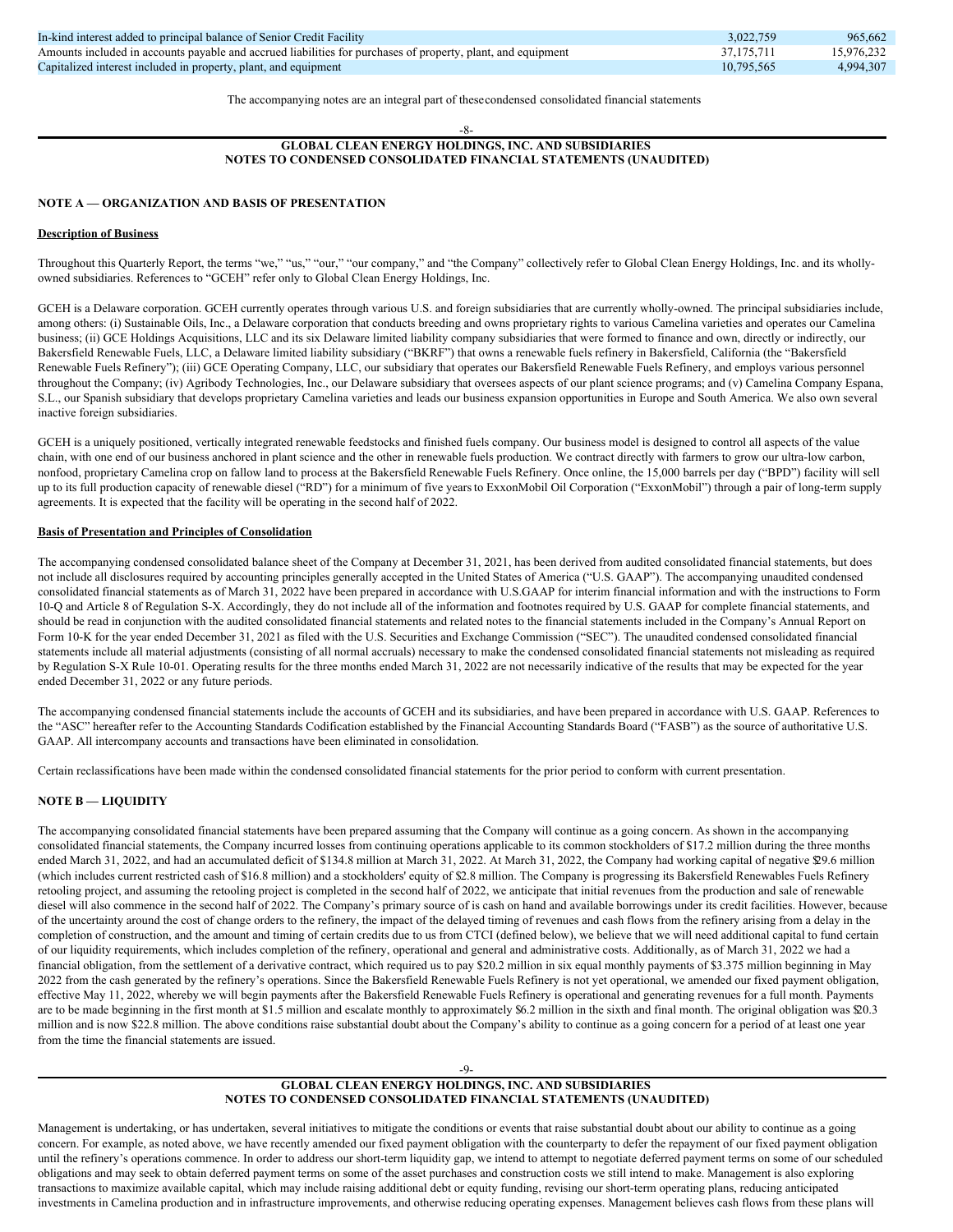be needed until the start-up of the Bakersfield Renewable Fuels Refinery at which point the Company expects to begin generating positive cash flows. Management believes it is probable that those plans can be effectively implemented and along with the operating cash flows from the refinery, when started, are sufficient to mitigate the circumstances resulting in substantial doubt for a period not less than one year from the date the financial statements are issued.

## **Financing Agreements**

BKRF OCB, LLC, a wholly-owned subsidiary of GCEH, is a party to a \$337.6 million secured term loan facility (the "Senior Credit Facility"), and BKRF HCB, LLC, also a wholly-owned subsidiary of GCEH, is party to a \$67.4 million secured term loan facility (the "Mezzanine Credit Facility") from GCEH (see Note F). The purpose of these facilities is the construction of the refinery.

On February 23, 2022, we issued145,000 shares of our newly created Series C Preferred Stock (the "Series C Preferred") and five-year warrants (the "GCEH Warrants") to purchase up to an aggregate of 18,547,731 shares of our Common Stock (5,017,008 issued to settle the Warrant Commitment Liability) at an exercise price of \$2.25 per share to ExxonMobil Renewables LLC ("ExxonMobil Renewables"), an affiliate of ExxonMobil Oil Corporation ("ExxonMobil"), and 11 other institutional investors (all of whom are Senior Lenders under our existing Senior Credit Facility) for an aggregate purchase price of \$145 million and the settlement of the Warrant Commitment Liability. As additional consideration for ExxonMobil's investment, we also granted ExxonMobil Renewables additional warrants (the "GCEH Tranche II Warrants") to purchase up to 6.5 million shares of common stock at an exercise price per share of \$3.75 until February 22, 2028, and a warrant to acquire 33% (19,701,493 shares) of our SusOils subsidiary for \$33 million (\$1.675 per share) until February 22, 2027 ("SusOil Warrants"). Each of the GCEH Warrants, GCEH Tranche II Warrants and SusOil Warrants may be exercised for cash or by means of cashless exercise, however the GCEH Tranche II Warrants cannot be exercised until the earlier of (i) the date on which ExxonMobil extends the term of the five-year Offtake Agreement (as described below) that we entered into with ExxonMobil effective April 10, 2019 (as amended), or (ii) a change of control, sale, or the dissolution of the Company. Under the Certificate of Designations of the Series C Preferred, the holders of the Series C Preferred are entitled to receive dividends at a rate of 15%, compounded quarterly provided that, until March 31, 2024, we may elect not to pay some or all of the accrued dividends in cash, in which case the unpaid dividends shall accrue and be added to the original issuance price of the shares of Series C Preferred. The shares of Series C Preferred have no voting rights, except as required by law or with respect to certain protective provisions in the Certificate of Designations. For such time as ExxonMobil holds any shares of Series C Preferred, ExxonMobil will have the right, exercisable at its option, to appoint two directors to GCEH's Board of Directors. If the Series C Preferred shares have not been redeemed prior to the fifth anniversary of issuance, or upon an event of default under the Certificate of Designations, ExxonMobil will have the right to appoint a majority of the Board of Directors. The Certificate of Designations provides that we will have the right, at any time, to redeem/repurchase the outstanding shares of Series C Preferred (in increments of no less than \$25 million), for an amount equal to the Corporate Redemption Price (as defined in the Certificate of Designations) at any time the Series C Preferred is outstanding. The Certificate of Designations of the Series C Preferred Stock provides for mandatory redemption upon a Change of Control or Event of Default (as defined therein) and are not convertible into shares of our common stock. GCEH may redeem the Series C Preferred Stock at any time within the first two years at 1.85 times, and the next three years at 2.0 times, the amount of the investment (including any accrued unpaid dividends).

#### **Sales Agreements**

In April 2019, the Company entered into a binding Product Offtake Agreement (the "Offtake Agreement") with ExxonMobil pursuant to which ExxonMobil has committed to purchase 2.5 million barrels per year of renewable diesel annually (the "Committed Volume") from the Bakersfield Renewable Fuels Refinery (including the Renewable Identification Numbers ("RINs") allocated to such quantities of renewable diesel), and the Company has committed to sell these quantities of renewable diesel to ExxonMobil. ExxonMobil's obligation to purchase renewable diesel will last for a period of five years following the date that the Bakersfield Renewable Fuels Refinery commences commercial operations ("Start Date"). ExxonMobil has the option to extend the initial five-year term. Either party may terminate the Offtake Agreement if the Bakersfield Renewable Fuels Refinery does not meet certain production levels by certain milestone dates following the commencement of the Bakersfield Renewable Fuels Refinery's operations or the Start Date has not occurred by October 15, 2022 for reasons other than force majeure.

#### -10- **GLOBAL CLEAN ENERGY HOLDINGS, INC. AND SUBSIDIARIES**

# **NOTES TO CONDENSED CONSOLIDATED FINANCIAL STATEMENTS (UNAUDITED)**

In April 2021, BKRF entered into a Term Purchase Agreement ("TPA") with ExxonMobil under which ExxonMobil has the right to purchase additional quantities of renewable diesel from our Bakersfield Renewable Fuels Refinery, and the Company is obligated to sell such additional amounts of renewable diesel to ExxonMobil. Under the Offtake Agreement, ExxonMobil committed to purchase the Committed Volume from the Bakersfield Renewable Fuels Refinery. However, the Bakersfield Renewable Fuels Refinery is designed to produce more than the Committed Volume. Under the TPA, following the Start Date, ExxonMobil has the exclusive right to purchase all renewable diesel produced in excess of the Committed Volume that we sell to ExxonMobil under the Offtake Agreement. The Company also agreed to transfer title to ExxonMobil of the RINs allocated to the quantities of renewable diesel purchased under the TPA. In the event that ExxonMobil does not purchase all of the renewable diesel that it can under the TPA and, as a result, our inventory levels exceed certain specified levels, the Company can sell that extra inventory to third parties. The TPA has a fiveyear term. ExxonMobil has the option to extend the initial five-year term for a second five-year term if it elects to extend the Offtake Agreement.

Under both agreements, we retain 100% of the co-products, which include renewable propane, renewable naphtha and renewable butane. In February 2022, our BKRF subsidiary entered into an agreement with AmeriGas Propane ("Amerigas"), a subsidiary of UGI Corporation, whereby Amerigas will purchase the renewable propane produced at the Bakersfield Renewable Fuels Refinery up to a certain maximum volume amount, with an option then to acquire any volume in excess of such amount. The first twelve months of renewable propane to be delivered is estimated to be approximately 13 million gallons. The agreement has an initial term of three years, subject to an evergreen provision on an annual basis unless affirmatively terminated by either Party at the end of the initial 3-year term or any subsequent annual extension. The Company is pursuing sales contracts for renewable naphtha and renewable butane.

#### **NOTE C - SIGNIFICANT ACCOUNTING POLICIES**

#### **Restricted Cash**

In accordance with the Company's lending agreements, the Company is required to advance the calculated interest expense on its borrowings at the time of such borrowings to the estimated commercial operational date of the Bakersfield Renewable Fuels Refinery. This interest is deposited into a designated account and the appropriate amount is paid to the lenders at the end of each quarter. Additionally, the construction funds are deposited into their own designated account and deposited from that designated account into a BKRF account only upon approval by the lenders to pay for specific construction, facility and related costs. These two accounts are restricted and not directly accessible by the Company for general use, although these funds are assets of the Company. The Company estimates how much of this cash is likely to be capitalized into the Bakersfield Renewable Fuels Refinery project in the form of a long-term asset, and classifies this amount as long-term. The Company makes this determination based on its budget, recent and near-term invoicing, and internal projections.

#### **Cash and Cash Equivalents; Concentration of Credit Risk**

The Company considers all highly liquid debt instruments maturing in three months or less at the date of purchase to be cash and cash equivalents. The Company maintains cash and cash equivalents at high quality financial institutions. However, deposits exceed the federally insured limits. At March 31, 2022, the Company had approximately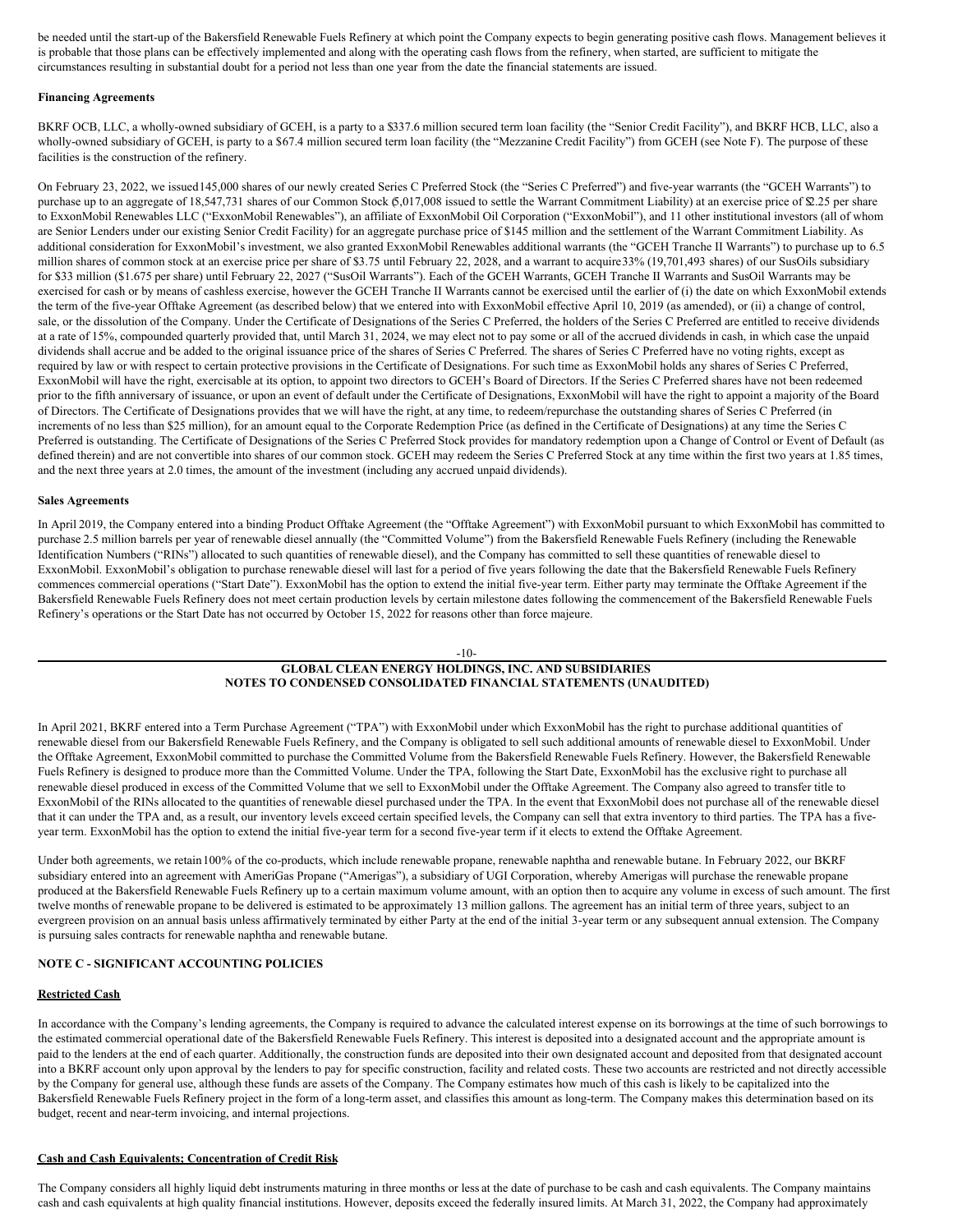#### **Foreign Currency Translation**

Our Spanish subsidiary uses the Euro as its functional currency. Assets and liabilities are translated using exchange rates at the balance sheet date, and revenues and expenses are translated at weighted average rates for the three months ended March 31, 2022.Adjustments from the translation process are recognized in stockholders' equity as a component of accumulated other comprehensive income (loss).

#### **Inventories**

Inventories currently consist of Camelina seeds, grain, meal, and oil. Inventories are valued at the lower of cost or net realizable value. Cost is determined based on standard cost. On March 31, 2022 the Company recognized a loss in the amount of \$319 thousand due to inventories being adjusted to the lower of cost or net realizable value. There were no lower of cost or net realizable value adjustments made to the inventory values reported as of December 31, 2021.

### -11- **GLOBAL CLEAN ENERGY HOLDINGS, INC. AND SUBSIDIARIES NOTES TO CONDENSED CONSOLIDATED FINANCIAL STATEMENTS (UNAUDITED)**

## **Property, Plant and Equipment**

Property, plant and equipment are stated at cost. Depreciation of office equipment and transportation equipment are computed using the straight-line method over estimated useful lives of 3 to 5 years. Refinery assets and buildings are depreciated using the straight-line method over estimated useful lives of5 to 25 years. However, the refinery will not begin to be depreciated until its retrofitting has been completed and it is ready for operations. Normal maintenance and repair items are charged to operating costs and are expensed as incurred. The cost and accumulated depreciation of property, plant and equipment sold or otherwise retired are removed from the accounts and any gain or loss on disposition is reflected in the statement of operations. Interest on borrowings related to the retrofitting of the Bakersfield Renewable Fuels Refinery is being capitalized, which will continue until the refinery is placed in service. During the three months ended March 31, 2022 and March 31, 2021, interest of \$10.8 million and \$5.0 million, respectively, was capitalized and is included in property, plant and equipment, net, for a total of \$51.0 million of capitalized interest for the project.

#### **Long-lived Assets**

In accordance with U.S. GAAP for the impairment or disposal of long-lived assets, the carrying values of intangible assets and other long-lived assets are reviewed on a regular basis for the existence of facts or circumstances that may suggest impairment. The Company recognizes impairment when the aggregate of the expected undiscounted future cash flows is less than the carrying amount of the asset. Impairment losses, if any, are measured as the excess of the carrying amount of the asset over its estimated fair value. During the three months ended March 31, 2022 and 2021, there were no impairment losses recognized on long-lived assets.

#### **Goodwill and Indefinite Lived Assets**

The Company's indefinite lived assets consist of goodwill and trade names. Goodwill represents the excess of the fair value of consideration over the fair value of identifiable net assets acquired. Goodwill is allocated at the date of the business combination. Goodwill is not amortized, but is tested for impairment annually on December 31 of each year or more frequently if events or changes in circumstances indicate the asset may be impaired. We have one reporting unit. The first step in our annual goodwill assessment is to perform the optional qualitative assessment allowed by ASC Topic 350, "*Intangibles - Goodwill and Other*" ("ASC 350"). In our qualitative assessment, we evaluate relevant events or circumstances to determine whether it is more likely than not (i.e., greater than 50%) that the fair value of a reporting unit is less than its carrying amount. If we determine that it is more likely than not that the fair value of a reporting unit is less than its carrying amount, ASC 350 requires us to compare the fair value of such reporting unit to its carrying value including goodwill. The other indefinite lived assets were separately identified intangible assets apart from goodwill. These separately identified assets with indefinite lives are not amortized and instead are tested annually for impairment, or more frequently if events or circumstances indicate a likely impairment.

#### **Per Share Information**

On March 26, 2021, the Company effected a one-for-ten reverse stock split. All common stock and per share information (other than par value) contained in thesecondensed consolidated financial statements and footnotes have been adjusted to reflect our prior reverse stock split.

#### -12- **GLOBAL CLEAN ENERGY HOLDINGS, INC. AND SUBSIDIARIES NOTES TO CONDENSED CONSOLIDATED FINANCIAL STATEMENTS (UNAUDITED)**

#### **Debt Issuance Costs**

Debt issuance costs primarily relate to financing to fund the costs of retrofitting the Bakersfield Renewable Fuels Refinery and are amortized over the term of the loan as interest under the effective interest method; however, as such interest primarily relates to retrofitting of the Bakersfield Renewable Fuels Refinery, these costs are being capitalized as part of the refinery until it is placed in service. The amortization of the debt issuance costs that are not capitalized are recorded as interest expense. At March 31, 2022 and December 31, 2021, unamortized debt issuance costs related to the Senior Credit Facility and Bridge Loan (see Note F) are classified as a direct deduction from the carrying amount of each credit facility; however, at December 31, 2021 unamortized debt issuance costs related to the Mezzanine Credit Facility (as defined below) are presented on the balance sheet as an asset as there had not been any borrowings on the Mezzanine Credit Facility. Effective as of February 23, 2022, the Mezzanine Credit Facility was assigned to and fully funded by GCEH, and as a result, the unamortized debt issuance costs of \$3.9 million related to the Mezzanine Credit Facility was recorded as a loss on debt extinguishment in the three months ended March 31, 2022. See Note F - Debt for more detail on the financing.

#### **Accrued Liabilities**

As of March 31, 2022 and December 31, 2021, accrued liabilities consists of:

|                                              |            | As of March 31, 2022 As of December 31, 2021 |
|----------------------------------------------|------------|----------------------------------------------|
| Accrued compensation and related liabilities | 3.671.391  | 3,818,701                                    |
| Accrued interest payable                     | 1.930.797  | 1.857.343                                    |
| Accrued construction costs, net              | 18.346.251 | 27,045,738                                   |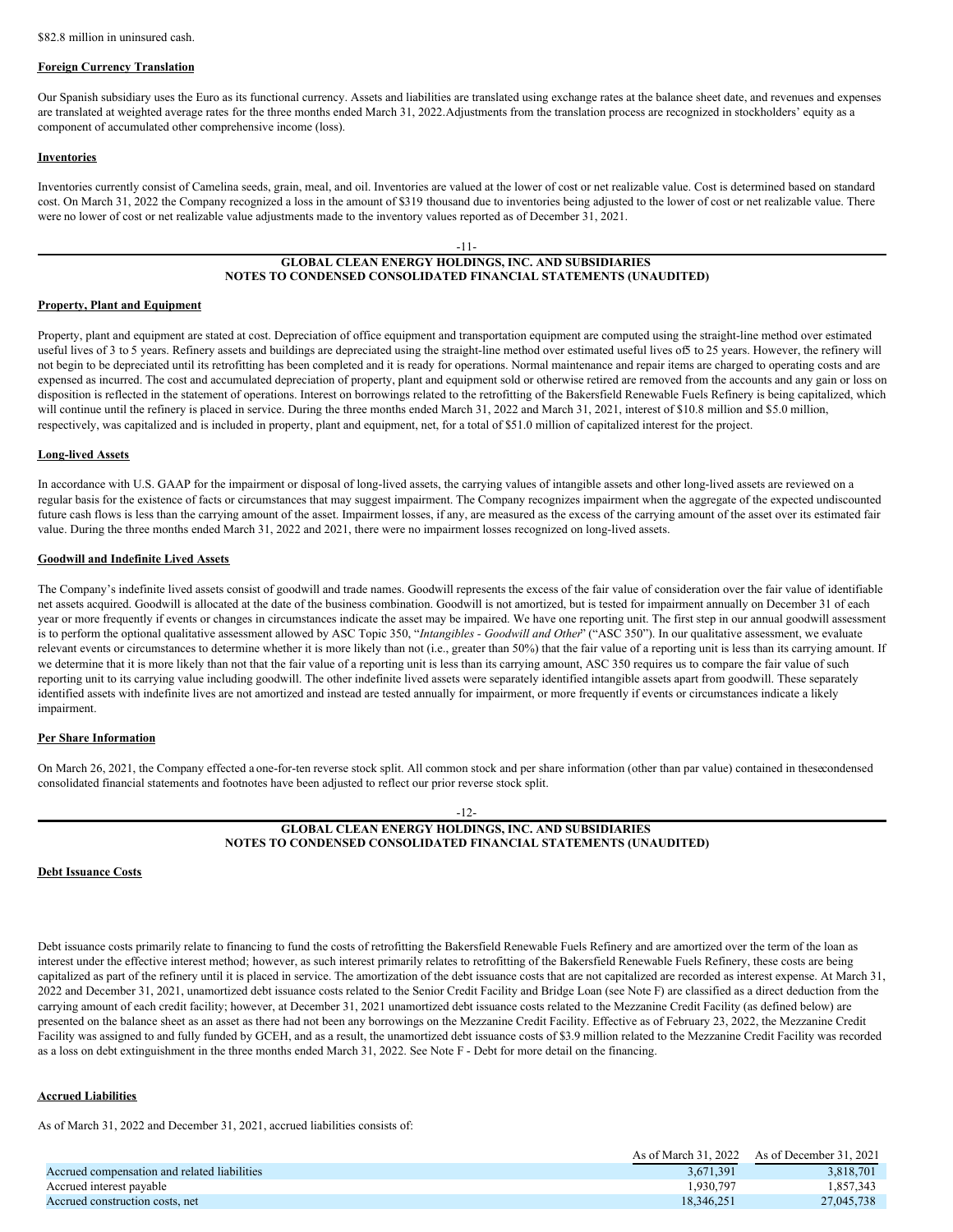| Other accrued liabilities                       |            | 3,677,671  |
|-------------------------------------------------|------------|------------|
| Current portion of asset retirement obligations | 3.207.518  | 2,530,000  |
| Current portion of environmental liabilities    | 2.304.787  | .339.550   |
|                                                 | 29,460,744 | 40.269,003 |

#### **Asset Retirement Obligations**

The Company recognizes liabilities which represent the fair value of a legal obligation to perform asset retirement activities, including those that are conditional on a future event, when the amount can be reasonably estimated. If a reasonable estimate cannot be made at the time the liability is incurred, we record the liability when sufficient information is available to estimate the liability's fair value. We have asset retirement obligations with respect to our Bakersfield Renewable Fuels Refinery due to various legal obligations to clean and/or dispose of these assets at the time they are retired. However, the majority of these assets can be used for extended and indeterminate periods of time provided that they are properly maintained and/or upgraded. It is our practice and intent to continue to maintain these assets and make improvements based on technological advances. In order to determine the fair value of the obligations, management must make certain estimates and assumptions including, among other things, projected cash flows, timing of such cash flows, a credit-adjusted risk-free rate and an assessment of market conditions that could significantly impact the estimated fair value of the asset retirement obligations. We believe the estimates selected, in each instance, represent our best estimate of future outcomes, but the actual outcomes could differ from the estimates selected.

We estimate our escalation rate at 3.33% and our discount factor ranges from 3.62% in year one to 7.26% in year twenty, with the weighted average discount rate being 5.0%. See Note K - Commitments and Contingencies for more detail on environmental liabilities, which are accounted for separately from asset retirement obligations.

The following table provides a reconciliation of the changes in asset retirement obligations for the three months ended March 31, 2022 and the year ended December 31, 2021.

|                                                    | Three months ended |                | Year ended |                   |
|----------------------------------------------------|--------------------|----------------|------------|-------------------|
|                                                    |                    | March 31, 2022 |            | December 31, 2021 |
| Asset retirement obligations - beginning of period |                    | 20.191.429     |            | 21,478,977        |
| <b>Disbursements</b>                               |                    | (34, 732)      |            | (2,265,557)       |
| Accretion                                          |                    | 229,045        |            | 978,009           |
| Asset retirement obligations - end of period       |                    | 20,385,742     |            | 20.191.429        |

-13-

# **GLOBAL CLEAN ENERGY HOLDINGS, INC. AND SUBSIDIARIES NOTES TO CONDENSED CONSOLIDATED FINANCIAL STATEMENTS (UNAUDITED)**

The amounts shown as of March 31, 2022 and December 31, 2021 include \$3.2 million and \$2.5 million, respectively, which have been classified as current liabilities and included in accrued liabilities and \$17.2 million and \$17.7 million which have been classified as long term liabilities as of March 31, 2022 and December 31, 2021, respectively.

#### **Advances to Contractors**

Upon the acquisition of the Bakersfield Biorefinery, the Company advanced \$20.1 million to its primary construction contractor for invoices to be billed against the Guaranteed Maximum Price for the Engineering, Procurement and Construction ("EPC") of the Bakersfield Renewable Fuels Project contract ("G-Max Contract"). These funds are credited against future invoices in accordance with an agreed schedule. In May 2021 we replaced our former contractor and entered into a new G-Max Contract with a new contractor. As of June 30, 2021, the \$20.1 million advanced to the initial primary construction contractor has been reduced to zero and a new advance has been made to the new primary construction contractor in the amount of \$17.8 million. Reductions of \$13.1 million to the contractor advance have been made, resulting in \$4.7 million reflected as Advances to contractor as of March 31, 2022. As of December 31, 2021 Advances to contractor were \$10.0 million.

#### **Income Taxes**

The Company utilizes the liability method of accounting for income taxes. Under the liability method, deferred tax assets and liabilities are determined based on differences between financial reporting and tax basis of assets and liabilities and the carryforward of operating losses and tax credits, and are measured using the enacted tax rates and laws that will be in effect when the differences are expected to reverse. A valuation allowance against deferred tax assets is recorded when it is more likely than not that such tax benefits will not be realized. Assets and liabilities are established for uncertain tax positions taken or positions expected to be taken in income tax returns when such positions are judged to not meet the "more-likely-than-not" threshold based on the technical merits of the positions. Estimated interest and penalties related to uncertain tax positions are included as a component of general and administrative expense. The Company has recorded a 100% valuation allowance against the deferred tax assets as of March 31, 2022 and December 31, 2021.

### **Revenue Recognition**

The Company recognizes revenue in accordance with ASC 606, Revenue From Contracts With Customers, using the following five-step model: (1) identify the contract with the customer, (2) identify the performance obligations in the contract, (3) determine the transaction price, (4) allocate the transaction price to the performance obligations in the contract, and (5) recognize revenue. The Company recognized in the three months ended March 31, 2022 and March 31, 2021 \$0.4 million and \$0.1 million in revenue, respectively. The Company is engaged in contracting with farmers to grow camelina grain that will be processed into oil for use in Bakersfield Biorefinery. The Company will recognize revenues upon the sale of its patented camelina seed to the farmers and also for the crushed camelina meal that it plans to sell to third party livestock and poultry operators. Based upon the Company's Product Offtake Agreement (see Note B - Liquidity), the Company expects to recognize revenue from the sale of renewable diesel in the second half of 2022.

#### **Research and Development**

Research and development costs are charged to operating expenses when incurred, which were nominal for the three months ended March 31, 2022 and March 31, 2021.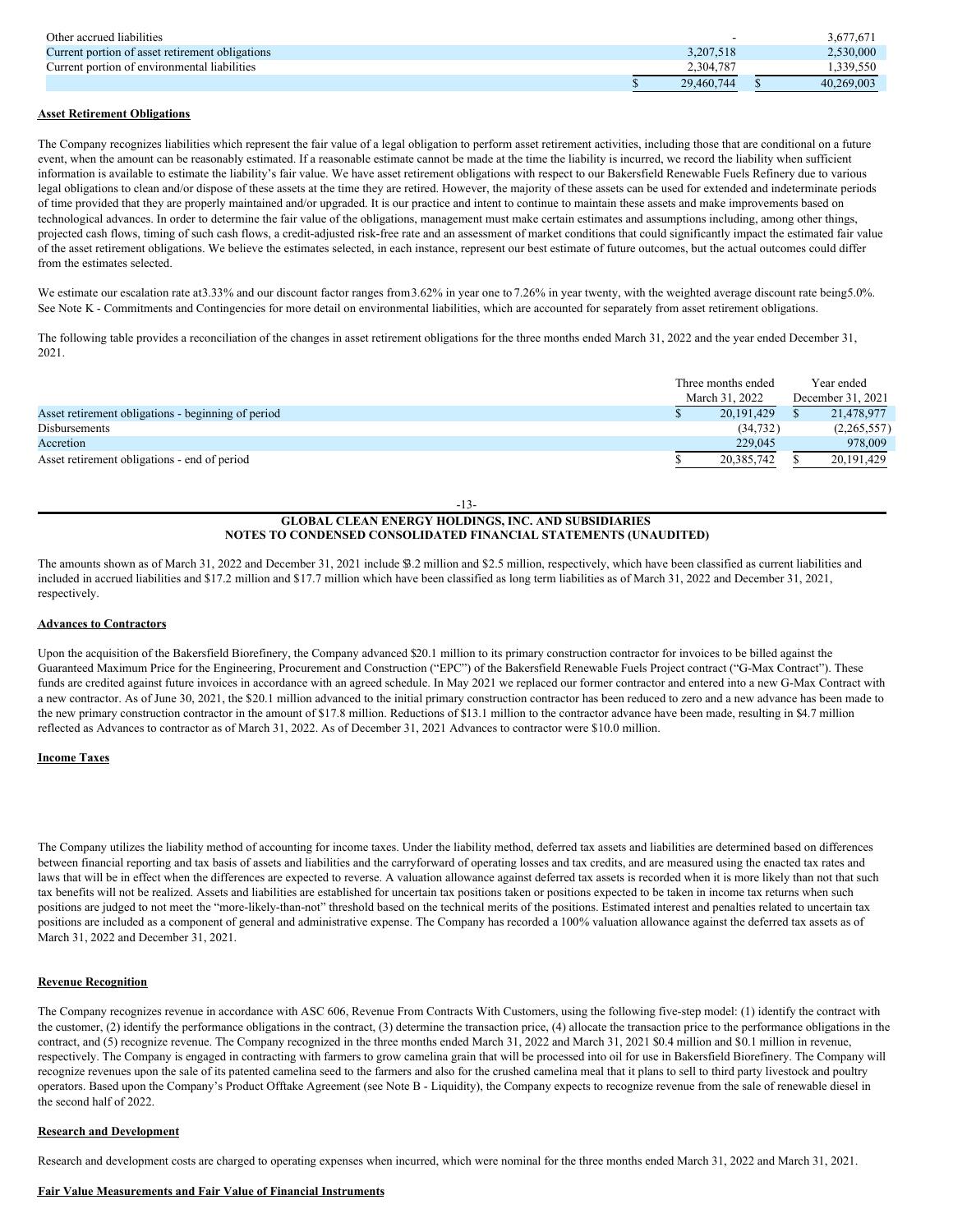As of March 31, 2022 and December 31, 2021, the carrying amounts of the Company's financial instruments that are not reported at fair value in the accompanying consolidated balance sheets, including cash, cash equivalents, and restricted cash, accounts receivable, accounts payable, and accrued liabilities, and the convertible note payable to the executive officer approximate their fair value due to their short-term nature. The Class B Units, issued by BKRF HCB, LLC, are reported at fair value. Additionally, as further described below, the Company recognized a liability for a warrant commitment to its Senior Lenders at December 31, 2021 as part of a debt modification included in its executed Amendment No.6 to its Senior Credit Facility, which is reported at fair value. The Senior Credit Facility is a long-term fixed rate debt instrument which has a carrying amount that is approximately at fair value based on a comparison of recently completed market transactions.

#### -14-

# **GLOBAL CLEAN ENERGY HOLDINGS, INC. AND SUBSIDIARIES NOTES TO CONDENSED CONSOLIDATED FINANCIAL STATEMENTS (UNAUDITED)**

U.S. GAAP specifies a hierarchy of valuation techniques based on whether the inputs to those valuation techniques are observable or unobservable. Observable inputs reflect market data obtained from independent sources, while unobservable inputs reflect the Company's market assumptions. These two types of inputs have created the following fair-value hierarchy:

Level 1— Quoted prices for identical instruments in active markets;

Level 2— Quoted prices for similar instruments in active markets, quoted prices for identical or similar instruments in markets that are not active, and model-derived valuations in which all significant inputs and significant value drivers are observable in active markets; and

Level 3— Valuations derived from valuation techniques in which one or more significant inputs or significant value drivers are unobservable.

On December 20, 2021, the Company executed Amendment No. 6 to the Senior Credit Facility whereby the Company agreed to issue warrants covering5,017,008 shares of common stock of GCEH at an exercise price to be determined based on a market pricing mechanism, which was \$2.25 per share, upon the completion of the Series C Preferred Stock financing ("Series C Financing") for a term of five years from that date (the "Warrant Commitment Liability") (See Note B). The Warrant Commitment Liability was in consideration for i) the 1%, or \$4.1 million, consent premium payable from an earlier amendment to the Senior and Mezzanine Credit Facilities, ii) the Bridge Loan, and iii) as additional creditor fees for forbearance to the Senior Lenders and Mezzanine Lenders. Such creditor fees were recorded as additional debt discount. The Company recognized a Warrant Commitment Liability as a freestanding instrument that is classified as a liability under ASC 480, "*Distinguishing Liabilities From Equity"*, as the commitment to issue the warrants represents a variable share settlement where the warrants to be issued to the Senior Lenders vary based on occurrence of the Exxon Funding Event (see Note B). This Warrant Commitment Liability was initially recognized at fair value andwas measured at fair value at each reporting date untilit was settled with changes in fair value recognized in earnings in other income (expense). This Warrant Commitment Liability was settled on February 23, 2022 as part of the issuance of the Company's warrants for 5,017,008 shares of common stock of GCEH to the Senior Lenders.

The following is the recorded fair value of the Class B Units and the Warrant Commitment Liability as of March 31, 2022 and December 31, 2021:

| Liabilities                  | Carrying<br>Value |    | <b>Total Fair</b><br>Value |   | Quoted prices in active<br>markets for identical<br>assets - Level 1 |                          | Significant other<br>observable<br>inputs - Level 2 |                             | Significant<br>unobservable inputs<br>- Level 3 |
|------------------------------|-------------------|----|----------------------------|---|----------------------------------------------------------------------|--------------------------|-----------------------------------------------------|-----------------------------|-------------------------------------------------|
| Class B Units                | 22,600,279        | S  | 22,600,279                 | S | $\sim$                                                               | -S                       |                                                     | S<br>$\sim 100$             | 22,600,279                                      |
|                              | Carrying<br>Value |    | <b>Total Fair</b><br>Value |   | Quoted prices in active<br>markets for identical<br>assets - Level 1 |                          | Significant other<br>observable<br>inputs - Level 2 |                             | Significant<br>unobservable<br>inputs - Level 3 |
| Liabilities                  |                   |    |                            |   |                                                                      |                          |                                                     |                             |                                                 |
| Class B Units                | 21,628,689        | S. | 21.628.689                 | S |                                                                      | S<br>$\sim$              |                                                     | $\mathcal{L}^{\mathcal{A}}$ | 21,628,689                                      |
| Warrant Commitment Liability | 19,215,140        |    | 19,215,140                 |   |                                                                      | $\overline{\phantom{a}}$ |                                                     | $\overline{\phantom{0}}$    | 19,215,140                                      |

The following presents changes in the Class B Units for the three months ending March 31, 2022 and March 31, 2021:

|                                             | Three months ended | Year ended        |            |  |
|---------------------------------------------|--------------------|-------------------|------------|--|
|                                             | March 31, 2022     | December 31, 2021 |            |  |
| <b>Beginning Balance</b>                    | 21,628,689         |                   | 5,123,000  |  |
| New unit issuances                          |                    |                   | 10,422,413 |  |
| Change in fair value recognized in earnings | 971.590            |                   | 6,083,276  |  |
| <b>Ending Balance</b>                       | 22,600,279         |                   | 21,628,689 |  |

#### -15- **GLOBAL CLEAN ENERGY HOLDINGS, INC. AND SUBSIDIARIES NOTES TO CONDENSED CONSOLIDATED FINANCIAL STATEMENTS (UNAUDITED)**

The following presents changes in the Warrant Commitment Liability for the three months ending March 31, 2022 and March 31, 2021:

|                                             | Three months ended<br>March 31, 2022 | Year ended<br>December 31, 2021 |
|---------------------------------------------|--------------------------------------|---------------------------------|
| <b>Beginning Balance</b>                    | 19,215,140                           |                                 |
| Value at establishment                      | $\overline{\phantom{a}}$             | 16,004,255                      |
| Change in fair value recognized in earnings | (4,515,307)                          | 3,210,885                       |
| Settled with issuance of warrants           | (14,699,833)                         |                                 |
| <b>Ending Balance</b>                       |                                      | 19,215,140                      |

#### **Estimates**

Management uses estimates and assumptions in preparing financial statements. Those estimates and assumptions affect the reported amounts of assets and liabilities, the disclosure of contingent assets and liabilities, and reported revenues and expenses. Significant estimates used in preparing these financial statements include a) valuation of common stock, warrants, and stock options, b) estimated useful lives of equipment and intangible assets, c) the estimated costs to remediate or clean-up the refinery site, and the inflation rate, credit-adjusted risk-free rate and timing of payments to calculate the asset retirement obligations, d) the estimated costs to remediate or clean-up identified environmental liabilities, e) the estimated future cash flows and the various metrics required to establish a reasonable estimate of the value of the Class B Units and the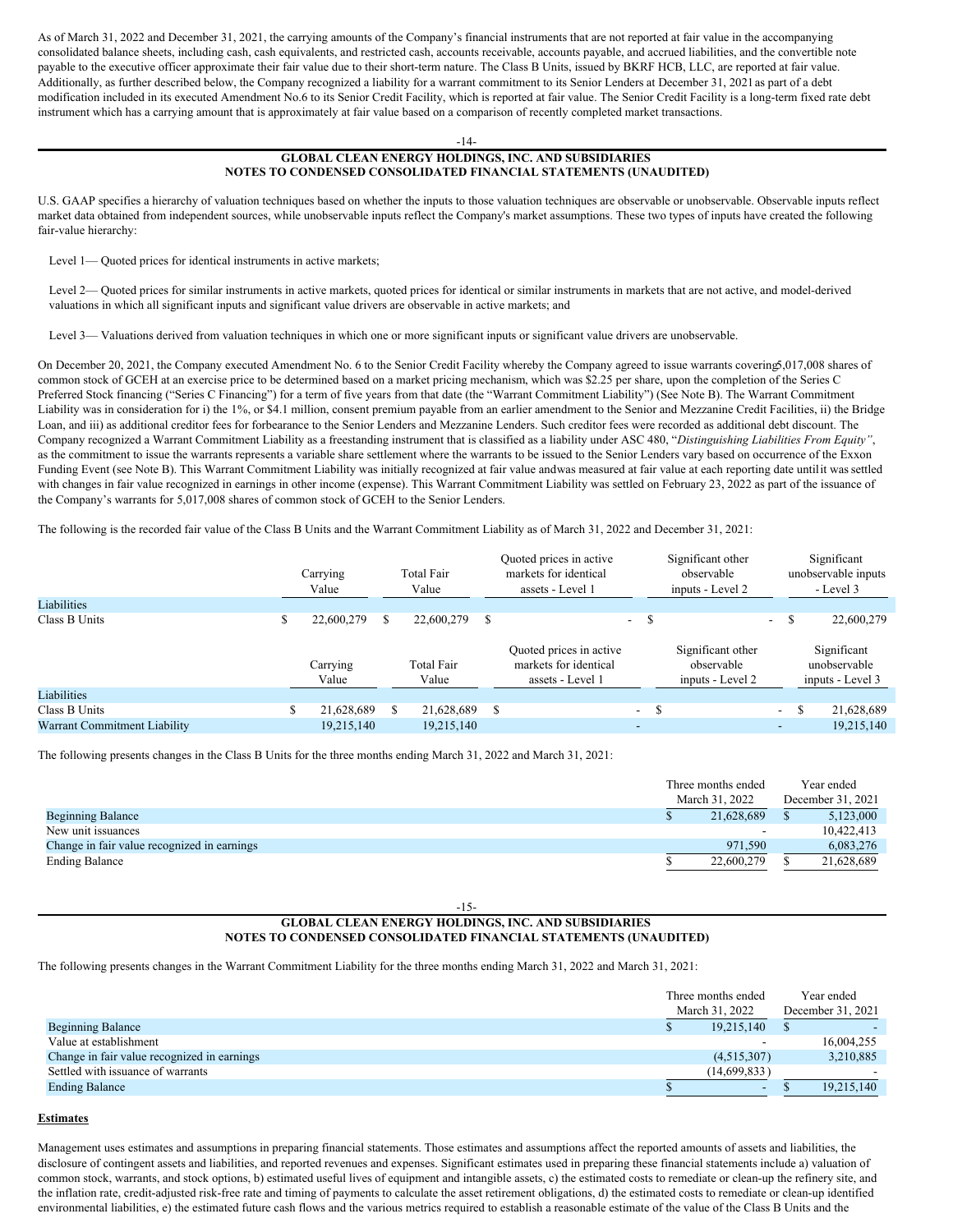Warrant Commitment Liability issued to the Company's lenders under the Senior Credit Facility, and f) the fair value of the consideration for acquisitions and the fair value of the assets acquired and liabilities assumed. It is reasonably possible that the significant estimates used will change within the next year.

#### **Income/Loss per Common Share**

Income/Loss per share amounts are computed by dividing income or loss applicable to the common stockholders of the Company by the weighted-average number of common shares outstanding during each period. Diluted income or loss per share amounts are computed assuming the issuance of common stock for potentially dilutive common stock equivalents. The number of dilutive warrants, options, and convertible notes and accrued interest is computed using the treasury stock method, whereby the dilutive effect is reduced by the number of treasury shares the Company could purchase with the proceeds from exercises of warrants and options.

The following table presents instruments that were potentially dilutive for the three months ended March 31, 2022 and March 31, 2021 that were excluded from diluted earnings per share as they would have been anti-dilutive:

|                                        | Three months ended       | Three months ended |
|----------------------------------------|--------------------------|--------------------|
|                                        | March 31, 2022           | March 31, 2021     |
| Convertible notes and accrued interest | 7.616.305                | 8,906,773          |
| Convertible preferred stock - Series B | $\overline{\phantom{0}}$ | 1.181.818          |
| Stock options and warrants             | 44.688.591               | 19,220,714         |
|                                        |                          |                    |

#### **Stock Based Compensation**

The Company recognizes compensation expense for stock-based awards expected to vest on a straight-line basis over the requisite service period of the award based on their grant date fair value. However, in the case of awards with accelerated vesting, the amount of compensation expense recognized at any date will be based upon the portion of the award that is vested at that date. The Company estimates the fair value of stock options using a Black-Scholes option pricing model which requires management to make estimates for certain assumptions regarding risk-free interest rate, expected life of options, expected volatility of stock and expected dividend yield of stock. Forfeitures are accounted for as incurred.

#### **Recent Accounting Pronouncements**

In August 2020, the FASB issued ASU 2020-06, Accounting for Convertible Instruments and Contracts in an Entity's Own Equity("ASU 2020-06"), which reduces the complexity of the accounting for convertible debt instruments and its effect on earnings per share calculation. The guidance reduces the number of accounting models used for convertible debt instruments, which will result in fewer embedded conversion features being recognized separately from the original contract. This will also affect the guidance associated with convertible debt for earnings-per-share by requiring the if-converted method rather than the treasury stock method, requiring that potential share settlement be included in the calculation of diluted earnings per share and clarifying that an entity should use the weighted-average share count from each quarter when calculating the year-to-date weighted-average share count. For public business entities, the amendments in ASU 2020-06 are effective for fiscal years beginning after December 15, 2021, including interim periods within those years, and early adoption is permitted for fiscal years beginning after December 15, 2020, including interim periods within those years. The Company formally elected to early-adopt ASU 2020-06 as of January 1, 2022. As the Company did not have any instruments subject to the changes provided in ASU 2020-06 prior to January 1, 2022, there was no material impact on the Company's condensed consolidated financial statements.

#### -16-

# **GLOBAL CLEAN ENERGY HOLDINGS, INC. AND SUBSIDIARIES NOTES TO CONDENSED CONSOLIDATED FINANCIAL STATEMENTS (UNAUDITED)**

In October 2021, the FASB issued ASU 2021-08, Accounting for Contract Assets and Contract Liabilities from Contracts with Customers ("ASU 2021-08"), which updates the guidance related to the acquisition of revenue contracts in a business combination. The new guidance requires that the acquiring entity recognize and measure contract assets and liabilities acquired in a business combination in accordance with Topic 606. At the acquisition date the acquirer should recognize the contract assets and liabilities under Topic 606 as they would have been recognized at contract origination rather than at fair value at the time of the acquisition. The intent is to create more comparability of recognition and measurement of the acquired contracts in business combinations. For public business entities, the amendments in ASU 2021-08 are effective for fiscal years beginning after December 15, 2022, including interim periods within those fiscal years. The Company is evaluating the impact of the guidance on its condensed consolidated financial statements.

In November 2021, the FASB issued ASU 2021-10, *Disclosures by Business Entities about Government Assistance* ("ASU 2021-10"), which requires business entities to provide certain disclosures when they (1) have received government assistance and (2) use a grant or contribution accounting model by analogy to other accounting guidance. The guidance will require business entities to disclose the nature of the transactions, accounting policies used to account for the transactions, and state which line items on the balance sheet and income statement are affected by these transactions and the amount applicable to each financial statement line. Business entities will also have to disclose significant terms and conditions of transactions with a government such as the duration of the agreement, any commitments made by either side, provisions, and contingencies. The guidance in ASU 2021-10 is effective for all entities for fiscal years beginning after December 15, 2021. Entities may apply the provision either (1) prospectively to all transactions within the scope of ASC 832 that are reflected in the financial statements as of the adoption date and all new transactions entered into after the date of adoption or (2) retrospectively. Early adoption is permitted. The Company is still evaluating the impact of the guidance on its condensed consolidated financial statements.

#### **Subsequent Events**

The Company has evaluated subsequent events through the dateof issuance of the condensed consolidated financial statements. Where applicable, the notes to these condensed consolidated financial statements have been updated to discuss all significant subsequent events which have occurred. See Note L for a description of events occurring subsequent to March 31, 2022 not included elsewhere in these condensed consolidated financial statements

#### -17- **GLOBAL CLEAN ENERGY HOLDINGS, INC. AND SUBSIDIARIES NOTES TO CONDENSED CONSOLIDATED FINANCIAL STATEMENTS (UNAUDITED)**

#### **NOTE D – PROPERTY, PLANT AND EQUIPMENT**

Property, plant, and equipment as of March 31, 2022 and December 31, 2021 are as follows:

|                  |              | March 31, 2022 December 31, 2021 |  |  |  |
|------------------|--------------|----------------------------------|--|--|--|
| Land             | 7.855.872 \$ | 7.855.872                        |  |  |  |
|                  | 1.980.590    | .980.160                         |  |  |  |
| Office equipment |              |                                  |  |  |  |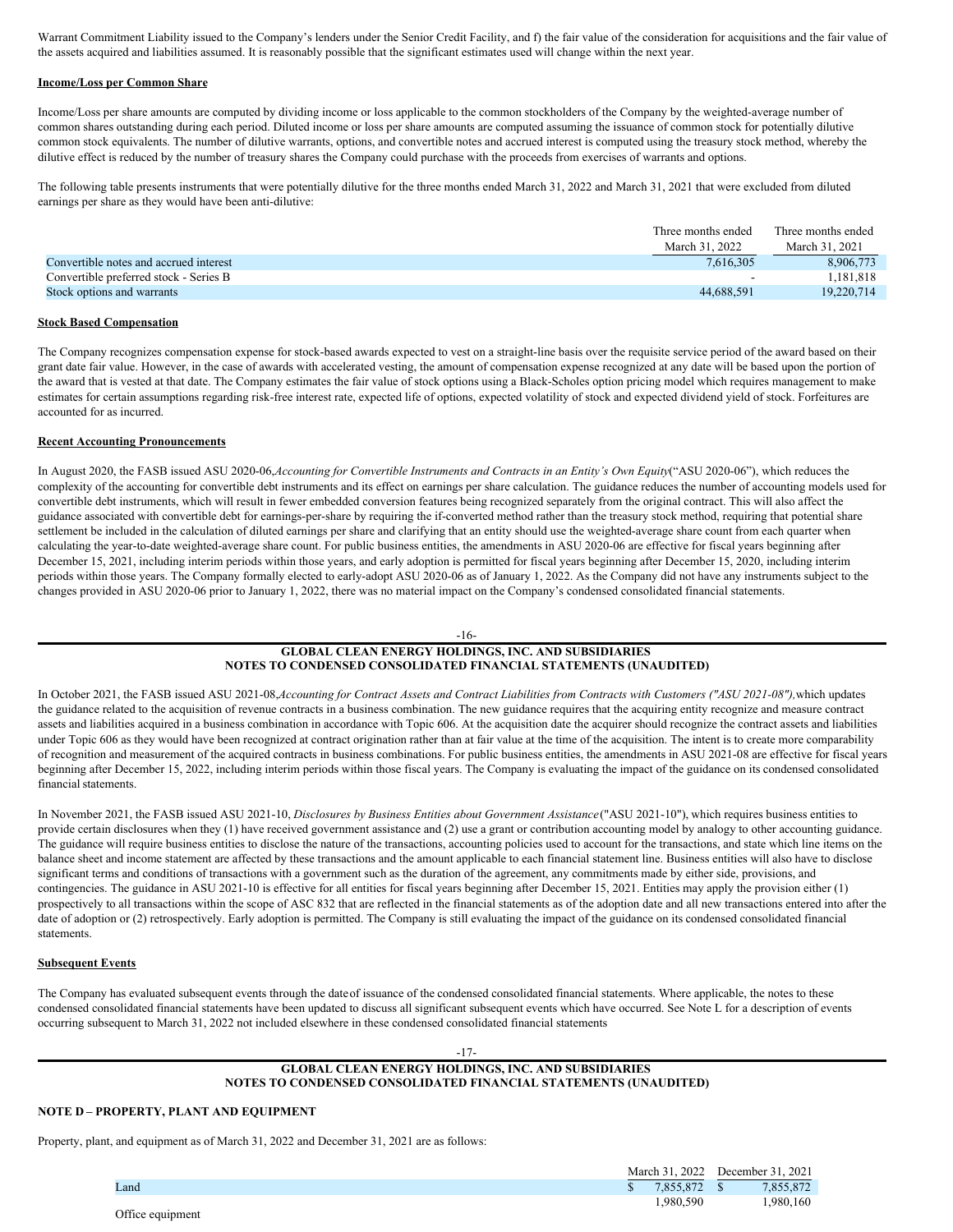| <b>Buildings</b>                   | 5,139,389     | 5,486,575     |
|------------------------------------|---------------|---------------|
| Refinery and industrial equipment  | 87,695,096    | 87,072,163    |
| Transportation equipment           | 432,805       | 421,302       |
| Construction in process            | 266,844,058   | 211,152,337   |
| Construction period interest       | 51,040,724    | 40,245,159    |
| Total cost                         | \$420,988,534 | 354, 213, 568 |
| Less accumulated depreciation      | (567, 858)    | (360, 637)    |
| Property, plant and equipment, net | \$420,420,676 | 353,852,931   |
|                                    |               |               |

Depreciation expense for property and equipment was approximately \$207,000 and \$26,000 for the three months ended March 31, 2022 and March 31, 2021, respectively.

# **NOTE E - INTANGIBLE ASSETS AND GOODWILL**

# **Intangible Assets**

Intangible assets as of March 31, 2022 and December 31, 2021 are shown in the following table:

|                                           |                                           | March 31, 2022           |  | December 31, 2021           |  |                          |    |                             |
|-------------------------------------------|-------------------------------------------|--------------------------|--|-----------------------------|--|--------------------------|----|-----------------------------|
|                                           | Remaining Weighted<br>Average Useful Life | Gross Carrying<br>Amount |  | Accumulated<br>Amortization |  | Gross Carrying<br>Amount |    | Accumulated<br>Amortization |
| <b>Indefinite Lived Intangible Assets</b> |                                           |                          |  |                             |  |                          |    |                             |
| Trade name                                | $\sim$                                    | 90.000                   |  | $\sim$                      |  | 90.000                   | \$ |                             |
| <b>Definite Lived Intangible Assets</b>   |                                           |                          |  |                             |  |                          |    |                             |
| Patent licenses                           | 5 years                                   | 8.199.651                |  | 3.077.349                   |  | 8.188.315                |    | 2,831,088                   |
| Developed seed variant technology         | 24 years                                  | 5,679,500                |  | 60,094                      |  | 5,679,500                |    |                             |
| Refinery permits                          | 13 years                                  | 1,921,082                |  | 307,831                     |  | 1.921.082                |    | 275,813                     |
| Total                                     |                                           | 15,890,233               |  | 3,445,274                   |  | 15,878,897               |    | 3,106,901                   |

### -18- **GLOBAL CLEAN ENERGY HOLDINGS, INC. AND SUBSIDIARIES NOTES TO CONDENSED CONSOLIDATED FINANCIAL STATEMENTS (UNAUDITED)**

Amortization expense for intangible assets were approximately \$338,000 and \$89,000 for the three months ended March 31, 2022 and March 31, 2021, respectively.

The estimated intangible asset amortization expense for 2022 through 2026 and thereafter is as follows:

|                                         | Estimated                   |
|-----------------------------------------|-----------------------------|
|                                         | <b>Amortization Expense</b> |
| April 1, 2022 through December 31, 2022 | 946,892<br>S                |
| 2023                                    | 1,094,402                   |
| 2024                                    | 965,204                     |
| 2025                                    | 864,059                     |
| 2026                                    | 848,773                     |
| Thereafter                              | 7,725,629                   |
| Total                                   | 12.444.959<br>S             |

Goodwill as of March 31, 2022 is shown in the following table:

|                                 | March 31, 2022          |
|---------------------------------|-------------------------|
| Balance as of December 31, 2021 | $\frac{1}{2}$ 8.777.440 |
| Adjustments to CCE Acquisition  | 1.547.459               |
| Balance as of March 31, 2022    | 10.324.899              |

# **NOTE F – DEBT**

The table below summarizes our notes payable and long-term debt at March 31, 2022 and at December 31, 2021:

|                                                    |    | March 31, 2022 |              | December 31, 2021 |
|----------------------------------------------------|----|----------------|--------------|-------------------|
| Senior credit facility                             | \$ | 348,463,037    | <sup>S</sup> | 345,440,278       |
| Bridge loan                                        |    |                |              | 12,049,763        |
| Fixed payment obligation                           |    | 20,250,000     |              | 20,250,000        |
| Finance lease obligation                           |    | 4,407,345      |              | 4,462,938         |
| Other notes                                        |    | 4,069,540      |              | 3,478,931         |
| Subtotal                                           |    | 377,189,922    |              | 385,681,910       |
|                                                    |    |                |              |                   |
| Less: current portion of long-term debt            |    | (24,926,052)   |              | (35,223,402)      |
| Less: unamortized debt discount and issuance costs |    | (27, 724, 533) |              | (29, 227, 266)    |
| Subtotal                                           |    | 324,539,337    |              | 321,231,242       |
|                                                    |    |                |              |                   |
| Convertible note payable to executive officer      |    | 1,000,000      |              | 1,000,000         |
|                                                    |    |                |              |                   |
| <b>Total</b>                                       | S  | 325,539,337    | S.           | 322, 231, 242     |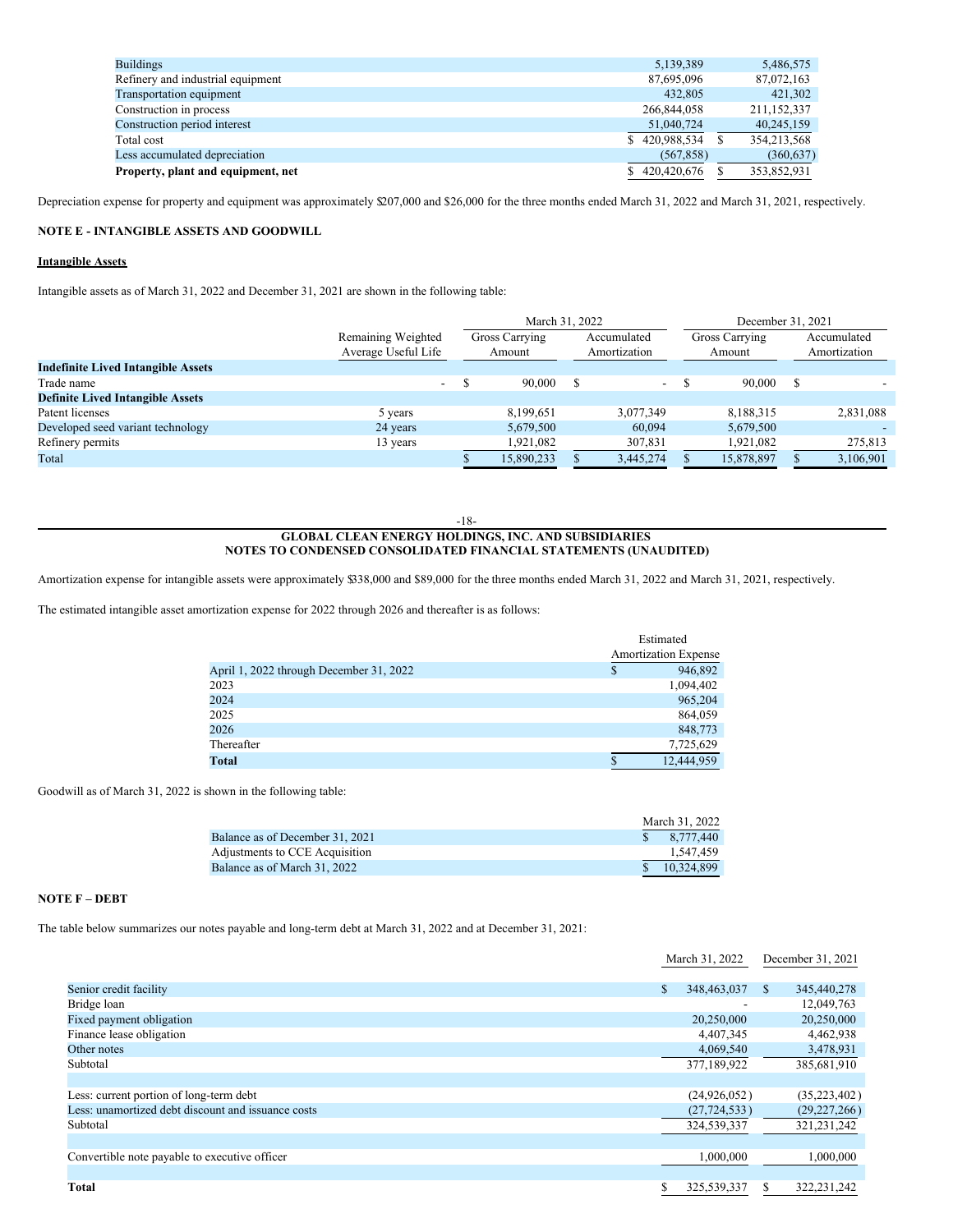#### **Senior Credit Facility and Bridge Loan:**

On May 4, 2020, BKRF OCB, LLC, a wholly-owned subsidiary of GCEH, entered into the Senior Credit Facility with a group of lenders (the "Senior Lenders'') pursuant to which the Senior Lenders agreed to provide a \$300.0 million senior secured term loan facility to BKRF OCB to pay the costs of retooling the Bakersfield Renewable Fuels Refinery. Through various amendments throughout 2020 and 2021, the commitments under the Senior Credit Facility have subsequently been increased to \$337.6 million. As of March 31, 2022, we have borrowed \$337.6 million available under the Senior Credit Facility. Outstanding term loans under the Senior Credit Facility bear interest at the rate of 12.5% per annum, payable quarterly, provided that the borrower may defer up to 2.5% interest to the extent it does not have sufficient cash to pay the interest, such deferred interest being added to principal. The principal of the senior loans matures in November 2026, provided that BKRF OCB, LLC must offer to prepay the senior loans with any proceeds of such asset dispositions, borrowings other than permitted borrowings, proceeds from damage or losses at the refinery, and excess net cash flow. BKRF OCB, LLC may also prepay the senior loan in whole or in part with the payment of a prepayment premium. As additional consideration for the senior loans, the Senior Lenders are issued Class B Units in BKRF HCP, LLC, an indirect parent company of BKRF OCB, LLC, as the Company draws on the Senior Credit Facility. The fair value of the Class B Units are initially recognized at fair value and subsequently re-measured at fair value each reporting period with changes recognized in earnings. The Class B Units are discussed further below.

#### -19-

# **GLOBAL CLEAN ENERGY HOLDINGS, INC. AND SUBSIDIARIES NOTES TO CONDENSED CONSOLIDATED FINANCIAL STATEMENTS (UNAUDITED)**

On March 26, 2021, Amendment No. 3 to the Senior Credit Facility was made effective to more accurately reflect the updated scope and cost estimates of the Bakersfield Renewable Fuels Refinery and to establish a contingency reserve account to fund the costs of the additional capabilities and equipment and to fund possible cost overruns. Concurrently, Consent No. 2 and Amendment No. 2 to the Senior Credit Facility were made effective, which, among other things, established a consent premium equal to 1.00% of the aggregate commitments ("Consent Premium"), to be paid in the form of equity or cash to the Lenders, subject to whether the Company raises capital of \$35 million prior to July 31, 2021. The Consent Premium was paid in connection with the consummation of the Series C Financing on February 23, 2022, as described below.

On May 19, 2021, Amendment No. 4 to the Senior Credit Facility was made effective to replace the Engineering, Procurement and Construction Agreement dated April 30, 2020 with ARB, Inc. (the "ARB EPC Agreement"), effective immediately with a Engineering, Procurement and Construction Agreement with CTCI Americas, Inc. (the "CTCI EPC Agreement"). The subcontracts for the Bakersfield Renewable Fuels Refinery will remain in effect and are being subsumed in the CTCI EPC Agreement. Accordingly, the subcontractors will continue to provide their services for the Bakersfield Renewable Fuels Refinery through CTCI.

On July 29, 2021, Amendment No. 5 to the Senior Credit Facility was made effective to increase the amount of funding available under the Senior Credit Facility by \$.4 million, to \$317.6 million. In addition, under Amendment No. 4 and Amendment No. 5, the parties agreed to change the date by which the borrowers under the two credit agreements (the Company's BKRF OCB, LLC and BKRF HCB, LLC subsidiaries) had to establish an additional cash contingency reserve of at least \$35 million from July 31, 2021 to September 15, 2021. Further, with respect to the Consent Premium established on March 26, 2021, Amendment No. 5 constituted that the Consent Premium will be payable by the Company issuing warrants to purchase shares of the Company's common stock. The warrants were to be issued on the earlier of September 15, 2021 or the closing of an equity raise in which the Company sells at least \$10 million of its common stock.

The Company subsequently received a waiver extending equity raise target date to November 19, 2021 and again in November 2021, based on further discussion with Senior Lenders, was waived until the December 20, 2021 amendment discussed below.

On December 20, 2021, Amendment No. 6 to Senior Credit Facility was made effective, which, among other things, increased the amount of funding available under the Senior Credit Facility by \$20.0 million to \$337.6 million and to provide a new Bridge Loan facility in an aggregate principal amount of \$20.0 million. The Bridge Loan bore interest at the rate of 12.5% per annum and had a stated maturity date ofJanuary 31, 2022. The Bridge Loan was paid in full on February 23, 2022 in connection with the Series C Financing. In connection with Amendment No. 6 to the Senior Credit Facility, GCEH committed to the Senior Lenders to issue warrants covering 5,017,008 shares of common stock of GCEH at an exercise price to be determined based on a market pricing mechanism upon the completion of the Series C Financing for a term of five years from that date. These warrants were issued on February 23, 2022 in connection with the consummation of the Series C Financing, and were issued in consideration for i) the Consent Premium payable from an earlier amendment to the Senior and Mezzanine Credit Facilities, ii) the Bridge Loan, and iii) as additional creditor fees for forbearance to the Senior Lenders and Mezzanine Lenders.

Also on December 20, 2021, the Company entered into Forbearance and Conditional Waiver Agreement and Consent No. 5, Forbearance and Conditional Waiver Agreement. Under the respective forbearance agreements, the Senior Lenders agreed to forbear from exercising their rights and remedies under the Senior Credit Facility, the Mezzanine Credit Agreement, and the related Financing Documents with respect to all Defaults and Events of Default thereunder. Such Defaults and Events of Default were waived upon the consummation of the Series C Financing and the payment of a cash equity contribution to the senior borrower of \$115 million.

On January 7, 2022, the Company borrowed an incremental \$8.0 million on the Bridge Loan, and the total outstanding at that time was \$20.0 million.

On February 2, 2022, Amendment No. 7 to Senior Credit Facility was made effective, which, among other things, extended the forbearance period and each respective deadline to satisfy the conditions precedent for the conditional waivers to become permanent waivers were extended from January 31, 2022 to February 23, 2022. Additionally, the maturity date of the Bridge Loan was extended from January 31, 2022 to February 23, 2022 and was fully paid on February 23, 2022.

#### -20-

# **GLOBAL CLEAN ENERGY HOLDINGS, INC. AND SUBSIDIARIES NOTES TO CONDENSED CONSOLIDATED FINANCIAL STATEMENTS (UNAUDITED)**

On February 23, 2022, Amendment No. 8 to the Senior Credit Facility modified a previous provision whereby the Bakersfield Renewable Fuels Refinery needs to achieve Substantial Completion, as defined under the Senior Credit Facility, no later than August 31, 2022, or an event of default occurs and the Senior Lenders have the right to accelerate the loan for immediate payment of all principal and interest accrued to that date. However, the Substantial Completion date of August 31, 2022 can be extended on a day-for-day basis depending on the number of days that the ExxonMobil Offtake Agreement commercial target date of October 15, 2022 is also extended, up to a total extension of 90 days. The amendment also requires a quarterly principal prepayment amount to achieve an agreed-upon end-of-quarter targeted debt balance designed to meet the full payment of the Senior Credit Facility by November 4, 2026. The Company is only obligated to pay this quarterly principal amount to achieve these targeted debt balances to the extent there is available cash under the specific calculations required in the Senior Credit Facility. The full amount of the loan matures and is due on November 4, 2026. Additionally, the \$35 million reserve requirement from Amendment No. 3 was eliminated by Amendment No. 8 in conjunction with the Series C Preferred Financing.

Effective as of February 23, 2022, the Senior Credit Facility was further amended to permit the Loan Parties to defer up to3.50% per annum of the interest until the earlier of September 30, 2022 or the final completion of the retooling of the Bakersfield Renewable Fuels Refinery, with all deferred interest being added to principal. In addition, effective as of February 23, 2022, the parties agreed to various amendments to the representations and warranties, affirmative and negative covenants and events of default in the senior loan facility, including (i) the Company's loan subsidiaries may enter into working capital facilities in an amount of up to \$125 million without the Senior Lenders' consent, and the Company agreed to use its commercially reasonable efforts to enter into a permitted working capital facility on or before June 30, 2022; (ii) the retooling of the Bakersfield Renewable Fuels Refinery must be substantially complete by August 31, 2022 (subject to extension for up to 90 days as described above); and (iii) the final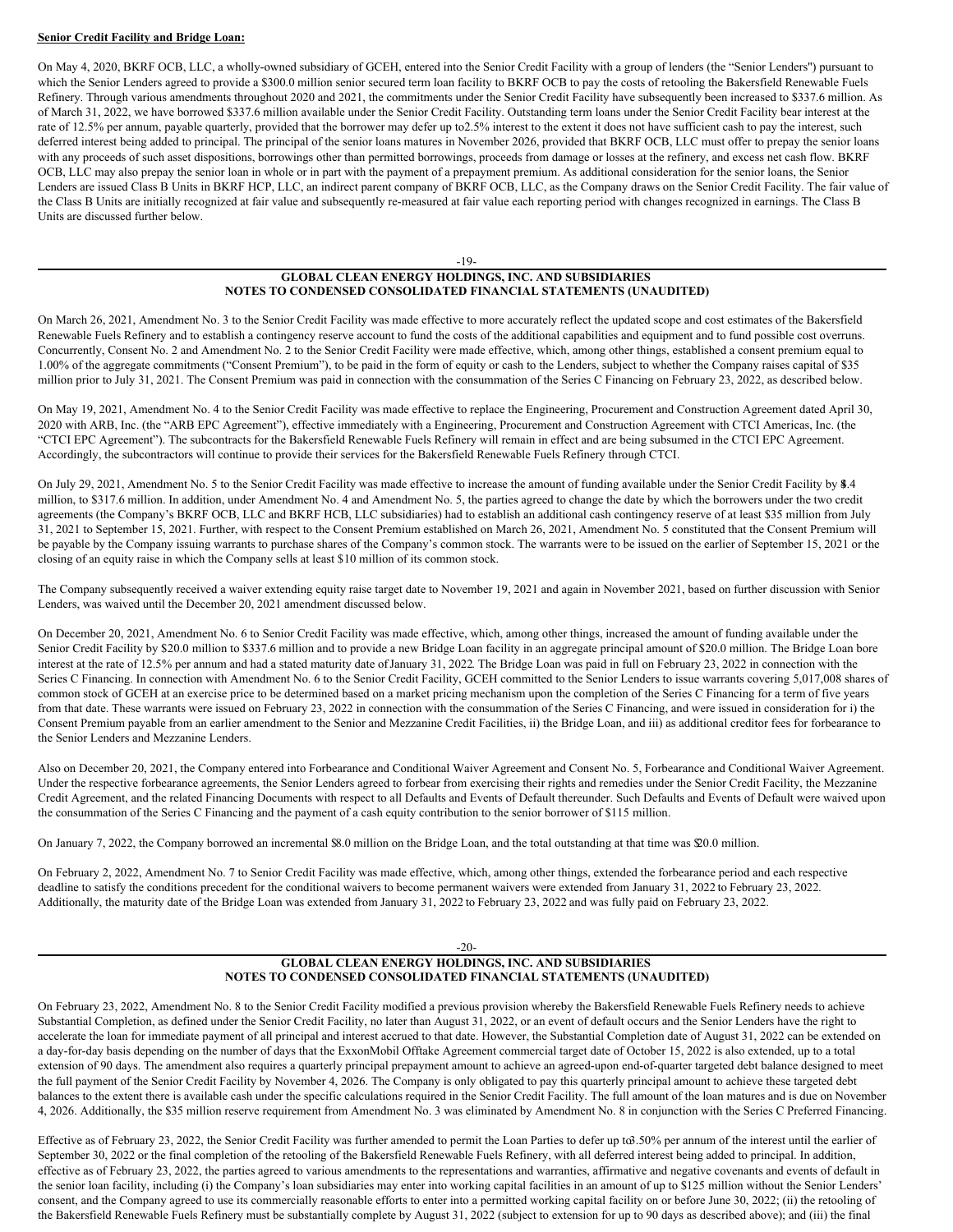completion of the retooling of the Bakersfield Renewable Fuels Refinery must be achieved by January 31, 2023.

#### **Mezzanine Credit Facility**

On May 4, 2020, BKRF HCB, LLC, the indirect parent of BKRF OCB, LLC, entered into a Mezzanine Credit Facility with a group of Mezzanine Lenders who agreed to provide a \$65 million secured term loan facility to be used to pay the costs of repurposing and starting up the Bakersfield Renewable Fuels Refinery. Subsequently, the Mezzanine Credit Facility was increased to \$67.4 million. In connection with the Series C Financing, on February 23, 2022 the Mezzanine Credit Facility was assigned to, and assumed by GCEH and the Mezzanine Lenders have no further rights to the Mezzanine Credit Facility.

# **Fixed Payment Obligation**

As described in NoteC, under "Fair Value Measurements and Fair Value of Financial Instruments", the Company amended a derivative forward contract during the quarter ended March 31, 2020, with the counterparty. The amendment terminated the derivative forward contract and replaced it with a fixed payment obligation. Under the terms of the fixed payment obligation, the Company agreed to pay the counterparty a total of \$23.1 million, which included a payment of \$5.5 million in April 2020, and six equal installment payments in 2022 totaling \$17.6 million. Under the subsequent revised terms of the fixed payment obligation in April 2020, the Company agreed to pay the counterparty a total of \$24.8 million, which included a payment of \$4.5 million in June 2020 (which was paid), and six equal monthly installment payments beginning in May 2022 for a total of \$20.3 million. For financial reporting purposes, the fixed payment obligation has been recorded at the present value of future payments, using a discount rate of 14.8%. Effective May 11, 2022, the Company agreed with the counterparty to amend the payment structure whereby the Company will begin making payments beginning one month after the Bakersfield Renewable Fuels Refinery begins operations and generates revenues, but no later than January 2023. The total amount of payments has been increased to \$22.8 million and will start at \$1.5 million in the first month and escalate monthly to approximately \$6.2 million at the sixth month which will be the final payment.

## **Other Notes Payable**

Included in "other notes" as of March 31, 2022, in the above table, is a note, that is due upon demand related to the Company's business activities prior to 2019, in the principal amount of \$1.3 million and an interest rate of18% per annum. Also included in other notes above, is a note payable that was used to finance the Company's insurance policies. Upon the acquisition of the Bakersfield Renewable Fuels Refinery in May 2020, the Company purchased numerous insurance contracts to cover its corporate, ownership and construction risks primarily to provide financial protection against various risks and to satisfy certain lender requirements. The Company paid 35% of the total premiums and financed the balance at 3.8% annual interest rate. The Company is obligated to makeseventeen equal monthly payments totaling approximately \$4.5 million beginning in July 2020. The insurance policies cover various periods from 12 to 60 months beginning in May 2020. As of March 31, 2022, the Company had one payment remaining for a total of approximately \$0.1 million. In May 2022, the Company entered into new insurance policies to replace the policies that were expiring. The Company may finance all or a portion of these renewed policies.

#### -21- **GLOBAL CLEAN ENERGY HOLDINGS, INC. AND SUBSIDIARIES NOTES TO CONDENSED CONSOLIDATED FINANCIAL STATEMENTS (UNAUDITED)**

In March 2021, we entered into a promissory note with MUFG Union Bank, N.A. ("Union Bank") effective March 29, 2021, that provided for a loan in the amount of \$6.6 million (the "PPP Loan") pursuant to the Paycheck Protection Program ("PPP") established under the Coronavirus Aid, Relief and Economic Security Act (the "CARES Act"). The PPP Loan was subject to forgiveness under the PPP upon our request to the extent that the proceeds were used to pay expenses permitted by the PPP, including payroll costs, covered rent and mortgage obligations, and covered utility payments. The PPP Loan was to mature on March 29, 2026, five years from the commencement date and bore interest at a rate of 1% per annum. In December 2021, the Company submitted an application for forgiveness of the entire \$0.6 million due on the PPP Loan and is awaiting a response from the PPP lender.

# **Convertible Note Payable to Executive Officer**

On October 16, 2018, Richard Palmer, the Company's Chief Executive Officer and President, entered into a new employment agreement with the Company and concurrently agreed to defer \$1 million of his accrued unpaid salary and bonus for two years. In order to evidence the deferral, the Company and Mr. Palmer entered into a \$ million convertible promissory note (the "Convertible Note"). The Convertible Note accrues simple interest on the outstanding principal balance of the note at the annual rate of five percent (5%) and became due and payable on October 15, 2020, its maturity date. Under its existing credit agreements, the Company is restricted from repaying Mr. Palmer's loan and, accordingly, was in default under the Convertible Note. The Company accrued interest expense of \$50,000 on this note in the year ended December 31, 2021. The Company had recorded accrued interest payable of approximately \$168,000 and \$160,000 as of March 31, 2022 and December 31, 2021 respectively.Under the Convertible Note, Mr. Palmer has the right, exercisable at any time until the Convertible Note is fully paid, to convert all or any portion of the outstanding principal balance and accrued and unpaid interest into shares of the Company's Common Stock at an exercise price of \$0.154 per share. On February 23, 2022, the Company amended Mr. Palmer's note to extend the term to the later of February 23, 2024 or upon the redemption of the Series C Preferred shares. The convertible note will bear interest at % per annum beginning as of February 23, 2022 and the total number of shares that the note can be converted into is a maximum of 7,616,305.

#### **Convertible Notes Payable**

The Company had several notes that were convertible into shares of the Company or the Company's subsidiaries at different prices: ranging from \$0.30 per share into the Company's stock and up to \$1.48 per share into SusOils's common stock. These notes have passed their original maturity date and they continue to accrue interest at varying rates, from 8% to 10%. On March 26, 2021, we issued1,586,786 shares of the Company's common stock to the holder of a convertible promissory note upon the conversion of the entire outstanding balance, principal and accrued interest, for that note. During June 2021, the Company paid the remaining notes and the accrued interest either by an agreed cash settlement or through the issuance of common shares at an agreed price of \$5.75 per share. As of March 31, 2022, there areno remaining convertible notes payable to third parties.

The following table summarizes the minimum required payments of notes payable and long-term debt as of March 31, 2022:

|              | Year | <b>Required Minimum Payments</b> |
|--------------|------|----------------------------------|
| 2022         |      | \$<br>24,926,052                 |
| 2023         |      | 230,188                          |
| 2024         |      | 1,237,094                        |
| 2025         |      | 244,207                          |
| 2026         |      | 351,552,381                      |
| Thereafter   |      |                                  |
| <b>Total</b> |      | \$<br>378,189,922                |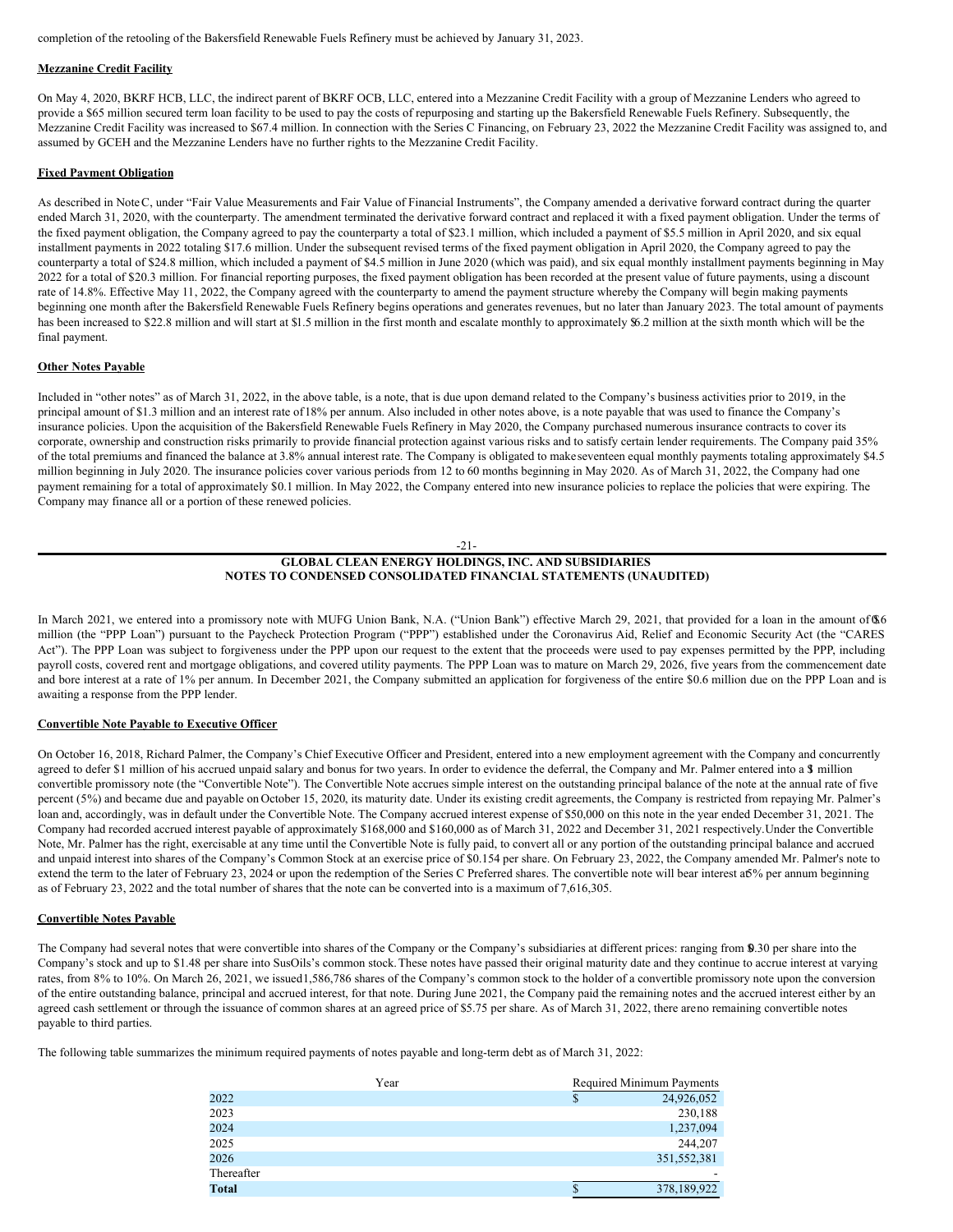### **Class B Units**

As described above, the Company has issued337.6 million Class B Units of its subsidiary, BKRF OCB, LLC to its Senior Lenders as of March 31, 2022. To the extent that there is distributable cash, the Company is obligated to make certain distribution payments to holders of Class B Units, and after the distributions reach a certain limit the units will no longer require further distributions and will be considered fully redeemed. The Class B unit holders may receive a portion of the distributable cash, as defined under the Senior Credit Facility, available to BKRF HCB, LLC, but generally only up to 25% of the available cash after the required interest and principal payments, operating expenses and ongoing capital requirements have been paid. Such payments commence once the Bakersfield Renewable Fuels Refinery begins operations and will continue through the later of five years after operations of the refinery begins or until the cumulative distributions reach a certain threshold defined in the operating agreement of BKRF HCB, LLC. The aggregate total payments (including distributions to the Class B Units, all interest and principal payments) to the Senior Lenders cannot exceed two times the amount of the borrowings under the Senior Credit Facility, or approximately \$675.2 million. The aggregate fair value of such units on the date of their issuances totaled approximately \$13.5 million which were recorded as debt discount. The aggregate fair value of the earned units as of March 31, 2022 and December 31, 2021 was approximately \$22.6 million and \$21.6 million, respectively. It is expected that the fair value will increase as the Company continues to de-risk the project through ongoing retooling activities. The fair value is largely based on the present value of the expected distributions that will be made to the Class B Unit holders, which consider various risk factors, including a market risk premium, project size, the uniqueness and age of the refinery, the volatility of the feedstock and refinery inputs, operational costs, environmental costs and compliance, effective tax rates, illiquidity of the units, and the timing of the cash flows to the unit holders. The value assumes the completion of the refinery in the second half of 2022, annual volatility of 76.1% and a risk free rate of 1.52%. The value was derived by utilizing a Monte Carlo Simulation and taking the average over 100,000 iterations. As completion of retrofitting the refinery progresses, the fair value is expected to increase, and further increases in fair value are expected when the refinery becomes operational and begins generating revenues.

#### -22- **GLOBAL CLEAN ENERGY HOLDINGS, INC. AND SUBSIDIARIES NOTES TO CONDENSED CONSOLIDATED FINANCIAL STATEMENTS (UNAUDITED)**

The Class B Units meet the definition of a mandatorily redeemable financial instrument under ASC 480 because BKRF HCB, LLC has an unconditional obligation to redeem the Class B Units by transferring assets at a specified time. Pursuant to ASC 825-10, the Company has elected the fair value option for the Class B Units. Accordingly, at each borrowing the Company will initially recognize the Class B Unit liability based on the issuance date fair value with an offset to the discount on the Senior Credit Facility. The Company measures their Class B Units at fair value at each reporting date with changes recognized in other income/expense.

#### **NOTE G - STOCKHOLDERS' EQUITY**

#### **Common Stock**

During the three months ended March 31, 2022, the Company issued210,500 shares of its common stock upon the exercise of stock options. These option exercises consisted of 50,000, 160,000 and 500 shares issued to a member of the board of directors, consultants and employees, respectively.

On April 21, 2022, the Company issued50,000 shares of its common stock upon the exercise of stock options by an executive officer.

## **Series B Convertible Preferred Stock**

On November 6, 2007, the Company sold a total of 13,000 shares of Series B Convertible Preferred Stock ("Series B Shares") to two investors for an aggregate purchase price of \$1.3 million, less offering costs of \$9,265. Each share of the Series B Shares has a stated value of \$100.

The Series B Shares were convertible into shares of the Company's Common Stock. As of June 30, 2021, the two holders of the shares of preferred stock tendered notices of conversion, and all of the outstanding shares of Series B Convertible Preferred Stock were converted into 1,181,819 shares of the Company's common stock. As a result, effective as of June 30, 2021, the Company had no outstanding Series B Convertible Preferred Stock.

#### **Series C Preferred Stock**

On February 23, 2022, the Company completed a private placement of an aggregate of145,000 preferred shares (125,000 and 20,000 shares to ExxonMobil Renewables LLC, an affiliate of ExxonMobil, and the Senior Lenders, respectively) of Series C Preferred Stock and warrants exercisable to purchase an aggregate of 18,547,731 (5,017,008 issued to settle the Warrant Commitment Liabilityto the Senior Lenders - see NoteB) shares of our Common Stock at an exercise price of \$2.25 per share to ExxonMobil Renewables LLC, and 11 other institutional investors (all of whom are also lenders under our existingSenior Credit Facility) respectively, for an aggregate purchase price of \$145 million and the settlement of the Warrant Commitment Liability (see Note B). As a result of the difference between the \$20 million received by the Company from the Senior Lenders for the purchase of the Series C Preferred Stock and the fair value of the Series C Preferred Stock, the Company recorded a \$9.9 million deemed contribution from the Senior Lenders to Additional paid-in capital.

For the three months ended March 31, 2022, we did not declare or pay distributions to the holders of the Series C Preferred Stock. Included in the carrying value of the Series C preferred Stock as of March 31, 2022 was the amount of the cumulative, undeclared, unpaid dividends of \$2.2 million, along with the accretion of \$0.5 million for a total \$2.7 million, which was recorded as a reduction to Additional Paid-in Capital.

#### -23-

# **GLOBAL CLEAN ENERGY HOLDINGS, INC. AND SUBSIDIARIES NOTES TO CONDENSED CONSOLIDATED FINANCIAL STATEMENTS (UNAUDITED)**

#### **NOTE H – STOCK OPTIONS AND WARRANTS**

#### **2020 Equity Incentive Plan**

In April 2020, the Company's Board of Directors adopted the Global Clean Energy Holdings, Inc. 2020 Equity Incentive Plan (the "2020 Plan") wherein2,000,000 shares of the Company's common stock were reserved for issuance thereunder. Options and awards granted to new or existing officers, directors, employees, and non-employees vest ratably over a period as individually approved by the Board of Directors generally over three years, but not in all cases. The 2020 Plan provides for a three-month exercise period of vested options upon termination of service. The exercise price of options granted under the 2020 Plan is equal to the fair market value of the Company's common stock on the date of grant. Options issued under the 2020 Plan have a maximum term of ten years for exercise and may be exercised with cash consideration or through a cashless exercise in which the holder forfeits a portion of the award in exchange for shares of common stock of the remaining portion of the award. As of March 31, 2022, there were 106,178 shares available for future option grants under the 2020 Plan.

During the three months ended March 31, 2022 the Company granted stock options for the purchase of a total of285,000 shares of Common Stock under the 2020 Plan, of which 185,000 were to employees and 100,000 were to directors.

For the three months ended March 31, 2022 and 2021, the Company recognized stock compensation expenses related to stock option awards of \$312,000 and \$98,000, respectively. The Company recognizes all stock-based compensation in general and administrative expenses in the accompanying condensed consolidated statements of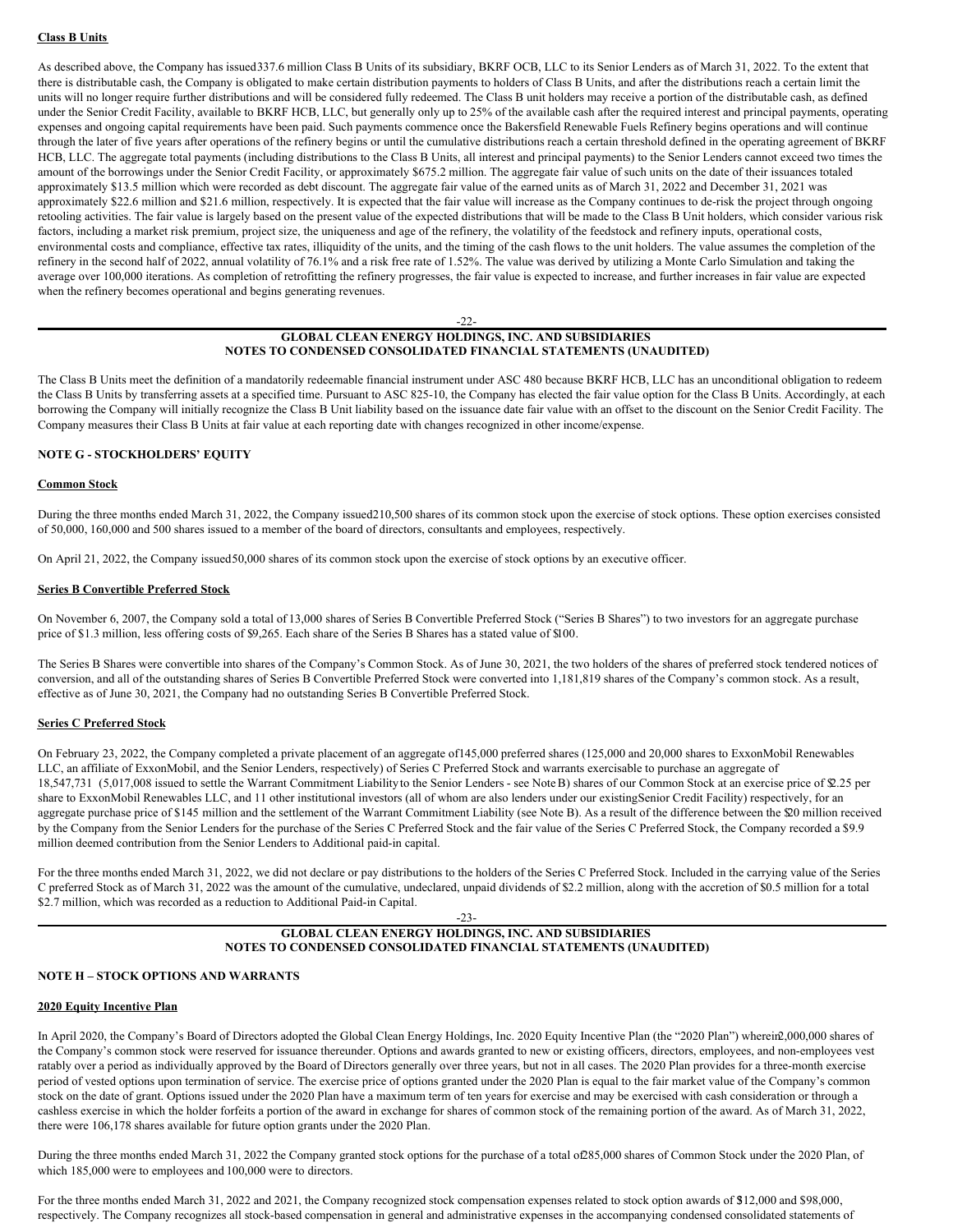operations. As of March 31, 2022, there was approximately \$572,000 of unrecognized compensation cost related to option awards that will be recognized over the remaining service period of approximately 1.9 years.

The Company previously granted stock options that were not issued under the 2010Equity Incentive Plan or 2020 Plan. All of such options that were issued outside of the 2010 and 2020 Plans are fully vested, and 16 million options that were awarded to two of GCEH's executive officers had a market capitalization vesting arrangement,500,000 options were issued to a consultant that had a transaction success arrangement, and 1,175,714 options were awarded to an executive officer that had a merit arrangement and 200,000 options were issued to two directors that were time based.A summary of the option award activity in 2022 and awards outstanding at March 31, 2022 (includes 100,000, 17,975,714 and 1,545,306 options under the 2010 Equity Incentive Plan, the non-plan and the 2020 Plan, respectively) is as follows:

|                                             | <b>Shares Under</b><br>Option |    | Weighted Average<br>Remaining Contractual<br>Weighted Average<br><b>Exercise Price</b><br>Life (Years) |      |   |            |  | Aggregate Intrinsic<br>Value |
|---------------------------------------------|-------------------------------|----|--------------------------------------------------------------------------------------------------------|------|---|------------|--|------------------------------|
| Outstanding at December 31, 2020            | 19,230,214                    | -S | 0.16                                                                                                   | 2.81 | S | 30,044,649 |  |                              |
| Granted                                     | 543,240                       |    | 5.58                                                                                                   |      |   |            |  |                              |
| Exercised                                   | (112, 432)                    |    | 0.04                                                                                                   |      |   | 616,314    |  |                              |
| Forfeited                                   | (109, 878)                    |    | 5.63                                                                                                   |      |   |            |  |                              |
| Expired                                     | (3,624)                       |    | 4.76                                                                                                   |      |   |            |  |                              |
|                                             |                               |    |                                                                                                        |      |   |            |  |                              |
| Outstanding at December 31, 2021            | 19,547,520                    | S  | 0.36                                                                                                   | 2.11 | S | 87,636,744 |  |                              |
|                                             |                               |    |                                                                                                        |      |   |            |  |                              |
| Vested and exercisable at December 31, 2021 | 18,743,542                    | -S | 0.25                                                                                                   | 2.04 | S | 85,801,930 |  |                              |

#### -24- **GLOBAL CLEAN ENERGY HOLDINGS, INC. AND SUBSIDIARIES NOTES TO CONDENSED CONSOLIDATED FINANCIAL STATEMENTS (UNAUDITED)**

|                                          | Shares Under<br>Option | Weighted Average<br><b>Exercise Price</b> |      | Weighted Average<br>Remaining Contractual<br>Life (Years) |    |               | Aggregate<br><b>Intrinsic Value</b> |
|------------------------------------------|------------------------|-------------------------------------------|------|-----------------------------------------------------------|----|---------------|-------------------------------------|
| Outstanding at December 31, 2021         | 19,547,520             | $\mathbb{S}$                              | 0.36 | 2.11                                                      | \$ | 87,636,744.00 |                                     |
|                                          |                        |                                           |      |                                                           |    |               |                                     |
| Granted                                  | 285,000                |                                           | 4.21 |                                                           |    |               |                                     |
| Exercised                                | (210,500)              |                                           | 0.37 |                                                           |    | 915,850       |                                     |
| Forfeited                                | (1,000)                |                                           | 4.60 |                                                           |    |               |                                     |
| Expired                                  |                        |                                           | 0.00 |                                                           |    |               |                                     |
|                                          |                        |                                           |      |                                                           |    |               |                                     |
| Outstanding at March 31, 2022            | 19,621,020             | <sup>S</sup>                              | 0.42 | 1.90                                                      | \$ | 72,953,650    |                                     |
|                                          |                        |                                           |      |                                                           |    |               |                                     |
| Vested and exercisable at March 31, 2022 | 18,755,261             | S                                         | 0.27 | 1.80                                                      | S. | 71,871,914    |                                     |

The fair value of stock option grants with only continued service conditions for vesting is estimated on the grant date using a Black-Scholes option pricing model. The following table illustrates the assumptions used in estimating the fair value of options granted during the three months ended March 31, 2022:

| 3.0      |
|----------|
| 87.71%   |
| $1.41\%$ |
|          |
| 686,701  |
|          |

#### **Stock Purchase Warrants and Call Option**

During the three months ended March 31, 2022, the Company issuedfive-year warrants to our Senior Lenders and investors in our Series C Preferred for an aggregate of 18,547,731 shares of our Common Stock at an exercise price of \$2.25 per share until February 22, 2027. If these warrants are exercised, the Company will receive additional proceeds of \$41.7 million. Separately the Company issued the GCEH Tranche II Warrant (which allows for the purchase of up to6.5 million shares of our Common Stock at an exercise price of \$3.75 per share until February 22, 2028) and a warrant to purchase 33% (19,701,493 shares) of our SusOils subsidiary for an exercise price of \$1.675 per share until February 27, 2027. If these warrants are exercised for cash, the Company will receive an additional \$24.4 million and \$33 million, respectively.

During the year ended December 31, 2021, the Company issued warrants to investors that invested \$3.1 million in a private transaction in April 2021 to purchase19,840 shares of common stock. The warrants have an exercise price of \$6.25 per share, a five-year term and are fully vested. If the warrants are exercised, the Company will receive additional proceeds of \$124,000.

# **NOTE I – INCOME TAXES**

The effective tax rate for the three months ended March 31, 2022 and 2021 is0.4% and 0.0%, respectively. The primary drivers for the differences in the rates from the prioryear period to the current-year period is the acquisition of an entity in a foreign jurisdiction in the fourth quarter of 2021.

Provision for income taxes consists of U.S. and state income taxes and income taxes in certain foreign jurisdictions in which the Company conducts business. The Company is in an overall deferred tax asset position in the U.S. and maintains its valuation allowance for certain federal and state tax jurisdictions as existing deferred tax liabilities do not provide sufficient future taxable income to realize the full benefit of its deferred tax assets.

During the three months ended March 31, 2022 and 2021, the Company didnot record any material interest or penalties related to uncertain tax positions.

The Company files tax returns in the U.S. federal jurisdiction, and in multiple state and foreign jurisdictions.The Company is no longer subject to U.S. federal income tax examinations for years before 2018 and is no longer subject to state, local and foreign income tax examinations by tax authorities for years before 2017 The Company is currently not under audit by any jurisdictions.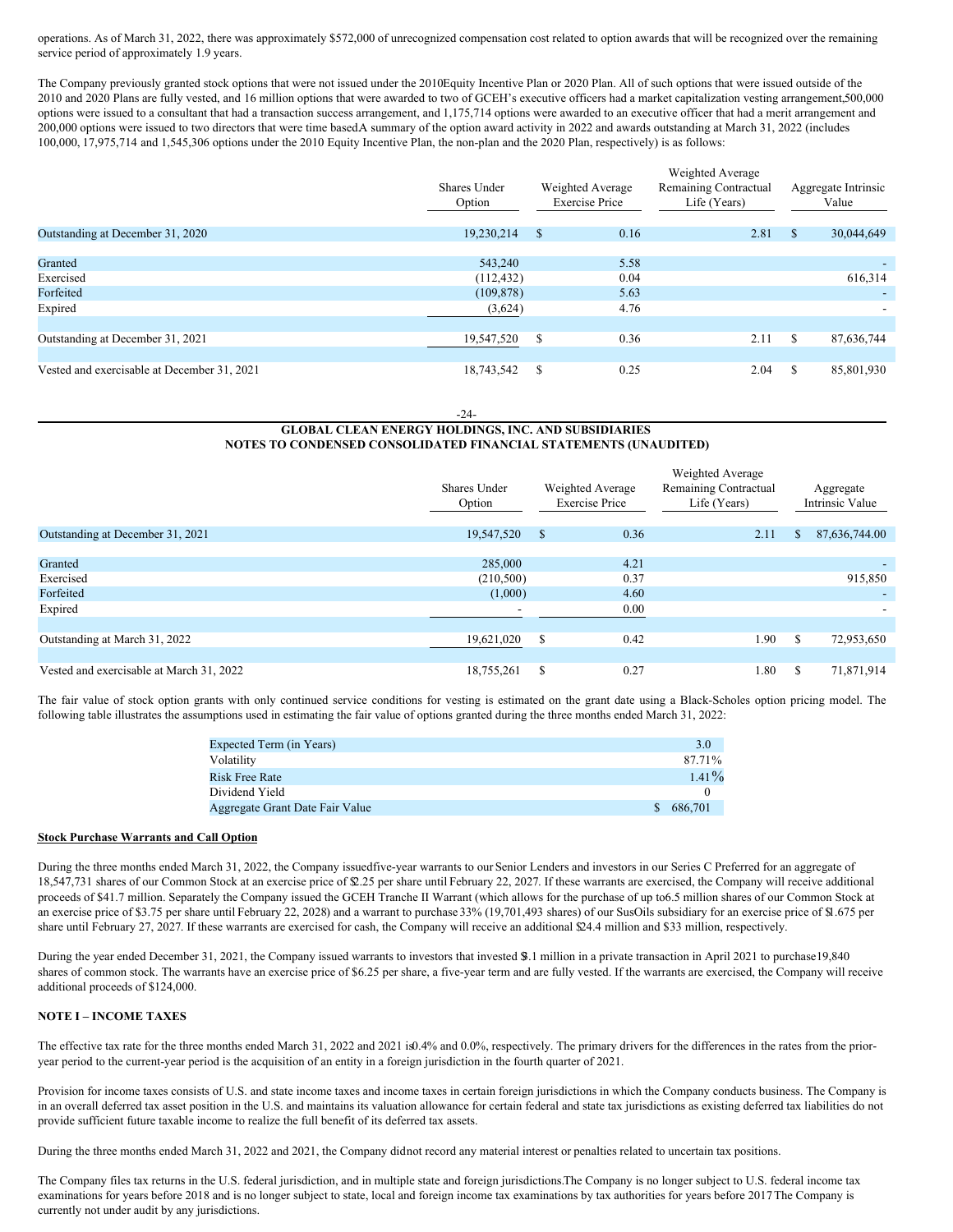# **GLOBAL CLEAN ENERGY HOLDINGS, INC. AND SUBSIDIARIES NOTES TO CONDENSED CONSOLIDATED FINANCIAL STATEMENTS (UNAUDITED)**

# **NOTE J – ACQUISITIONS**

Agribody Technologies, Inc. - In April 2021, the Company acquired Agribody Technologies, Inc., ("ATI") a private agricultural biotechnology company. The transaction was accomplished by acquiring a 100% controlling interest in ATI in an all-stock transaction for a total fair value of approximately \$5 million. In consideration for the shares of ATI, the Company issued 830,526 shares of common stock at an approximate fair value of \$.02 per share. The primary reason for the combination was to leverage the expertise of ATI to speed the development of novel Camelina varieties for SusOils. The Company hired the CEO/Co-founder of ATI and will continue to monetize the preacquisition ATI revenue contracts.

Entira, Incorporated - In November 2021, we acquired Entira, Incorporated, an agriculture business and marketing consulting firm ("Entira"), to bolster SusOils' Camelina production strategy and the roll-out of its Camelina development program. As consideration for the purchase of Entira, we issued a total of 407,150 unregistered shares of our common stock, which were valued at \$6.05 per share and assumed liabilities for a total purchase price of approximately \$2.5 million. In addition, we issued 71,850 unregistered shares to certain employees as post acquisition compensation. Entira had been engaged as a consulting firm to GCEH for over 10 years and had extensive knowledge of our Camelina development program. We hired five people from Entira to join our team. Entira has been integrated into SusOils.

Camelina Company Espana, S.L. - In December 2021 we acquired Camelina Company Espana, S.L., a private limited company ("CCE"). Based in Madrid, Spain, CCE is Europe's largest Camelina crop innovator and seed producer. We acquired CCE for a total purchase price of €7.3 million (approximately \$8.3 million USD at that time), which price was paid by the delivery of (i)  $\epsilon$ 0.7 million (\$0.8 million USD) in cash, (ii)  $\epsilon$ 0.7 million (\$0.8 million USD) in one-year, unsecured interest-free promissory notes, and (iii) 1,353,951 unregistered shares of our Common Stock, valued at \$4.957 per share, or an aggregate of €5.9 million (\$6.7 million USD). In addition, we issued 67,314 unregistered shares to certain employees as post acquisition compensation. Established in 2010, CCE will lead our initiatives to expand our Camelina operations into Europe and South America. CCE will continue as a subsidiary with approximately seventeen people located in Spain.

GCEH acquired goodwill in each of the acquisitions it completed in 2021 for a total of \$10.3 million. This goodwill represents the acquired assembled workforce and synergies and none of this goodwill is deductible for tax purposes**.**

The Company had no acquisitions in the three months ended March 31, 2022.

Below is a table that shows the fair value of assets acquired and liabilities assumed by the Company as a result of the 2021 transactions.The purchase price allocation below for CCE is preliminary, as management is currently evaluating certain assumptions including working capital changes and tax impacts and may adjust the allocation in the subsequent period.

|                                                                     | Agribody                 |                          | Camelina Company   |              |
|---------------------------------------------------------------------|--------------------------|--------------------------|--------------------|--------------|
|                                                                     | Technologies, Inc.       | Entira, Inc. as of       | Espana, S.L. as of | Total of     |
| <b>Assets</b>                                                       | as of April 15, 2021     | November 17, 2021        | December 29, 2021  | Acquisitions |
| Cash and cash equivalents                                           | 263,755<br>\$.           | 2,100                    | 151,188            | 417,043      |
| Accounts receivable                                                 |                          |                          | 414,554            | 414,554      |
| Prepaid expense and other current assets                            | $\overline{\phantom{a}}$ |                          | 1,094,894          | 1,094,894    |
| Property, plant, and equipment                                      | 185,445                  | 33,000                   | 598,619            | 817,064      |
| Patents                                                             | 3,450,000                | $\overline{\phantom{a}}$ |                    | 3,450,000    |
| Developed seed variant technology                                   |                          |                          | 5,679,500          | 5,679,500    |
| Trade name                                                          | 90,000                   | $\overline{\phantom{a}}$ |                    | 90,000       |
| Goodwill                                                            | 2,345,569                | 2,858,930                | 5,120,400          | 10,324,899   |
| <b>Liabilities</b>                                                  |                          |                          |                    |              |
| Accounts payable and accrued liabilities                            | (344, 277)               | (300,000)                | (2,555,066)        | (3,199,343)  |
| Long term liabilities                                               |                          |                          | (619,293)          | (619, 293)   |
| Deferred tax liabilities                                            | (990, 492)               | (130, 723)               | (1,623,599)        | (2,744,814)  |
| Total fair value of net assets acquired                             | 5,000,000                | 2,463,307                | 8,261,197          | 15,724,504   |
| Less: Cash acquired                                                 | (263, 755)               | (2,100)                  | (151, 188)         | (417, 043)   |
| Total fair value of consideration transferred, net of cash acquired | 4,736,245                | 2,461,207                | 8,110,009          | 15,307,461   |

# **GLOBAL CLEAN ENERGY HOLDINGS, INC. AND SUBSIDIARIES NOTES TO CONDENSED CONSOLIDATED FINANCIAL STATEMENTS (UNAUDITED)**

During the three months ended March 31, 2022, we recorded adjustments to the preliminary fair value estimates of assets acquired and liabilities assumedfor CCE as of the acquisition date as noted in the table below:

| Assets                                                              | Preliminary | Adjustments              |   | As adjusted |
|---------------------------------------------------------------------|-------------|--------------------------|---|-------------|
| Cash and cash equivalents                                           | 151,188     | $\overline{\phantom{a}}$ | ъ | 151,188     |
| Accounts receivable                                                 | 1,094,894   | (680, 340)               |   | 414,554     |
| Prepaid expense and other current assets                            | 1,094,894   | $\overline{\phantom{0}}$ |   | 1,094,894   |
| Property, plant, and equipment                                      | 598,619     | $\overline{\phantom{a}}$ |   | 598,619     |
| Patents                                                             |             | $\overline{\phantom{a}}$ |   |             |
| Developed seed variant technology                                   | 5,679,500   | $\overline{\phantom{a}}$ |   | 5,679,500   |
| Trade name                                                          |             | $\overline{\phantom{m}}$ |   |             |
| Goodwill                                                            | 3,572,941   | 1,547,458                |   | 5,120,399   |
| <b>Liabilities</b>                                                  |             |                          |   |             |
| Accounts payable and accrued liabilities                            | (1,687,947) | (867,118)                |   | (2,555,065) |
| Long term liabilities                                               | (619,293)   | $\overline{\phantom{a}}$ |   | (619, 293)  |
| Deferred tax liabilities                                            | (1,623,599) |                          |   | (1,623,599) |
| Total fair value of net assets acquired                             | 8,261,197   |                          |   | 8,261,197   |
| Less: Cash acquired                                                 | (151, 188)  |                          |   | (151, 188)  |
| Total fair value of consideration transferred, net of cash acquired | 8,110,009   |                          | Ф | 8,110,009   |

-26-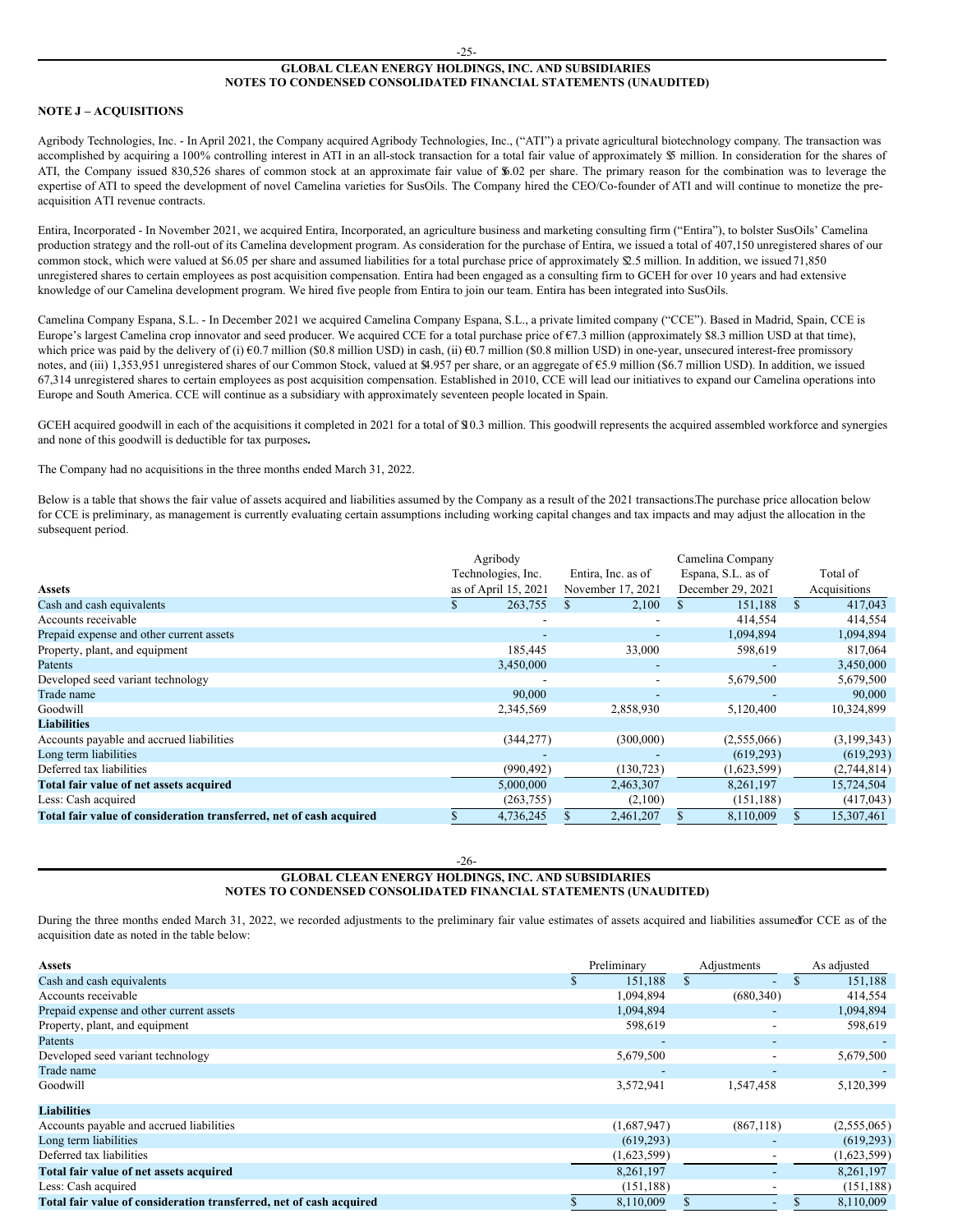# **NOTE K – COMMITMENTS AND CONTINGENCIES**

# **Engineering, Procurement and Construction Contract**

On April 30, 2020, GCE Acquisitions entered into an Engineering, Procurement and Construction Agreement with a national engineering firm pursuant to which this firm agreed to provide services for the engineering, procurement, construction, ("EPC") start-up and testing of the Bakersfield Renewable Fuels Refinery. The agreement, which was assigned by GCE Acquisitions to BKRF OCB, LLC, the borrower under the Senior Credit Facility, provides for this engineering firm to be paid on a cost-plus fee basis subject to a guaranteed maximum price of \$201.4 million, subject to increase for approved change orders. As of May 17, 2021, the remaining balance of the contract was approximately \$151 million. On May 19, 2021 we notified our original EPC firm that we were terminating the EPC Agreement, effective immediately. The cumulative billing on the EPC contract through June 30, 2021 was \$63.2 million. The two major subcontracts for the Bakersfield Renewable Fuels Refinery were not terminated and were subsumed in the new replacement EPC agreement (see below). Accordingly, the two major subcontractors have continued to provide their services for the Bakersfield Renewable Fuels Refinery.

On May 18, 2021 our BKRF subsidiary and CTCI Americas, Inc., a Texas corporation ("CTCI"), entered into a Turnkey Agreement with a Guaranteed Maximum Price for the Engineering, Procurement and Construction of the Bakersfield Renewable Fuels Project (the "CTCI EPC Agreement"). CTCI Americas is a worldwide leading provider of reliable engineering, procurement and construction services, including for the refinery market. Under the CTCI EPC Agreement, CTCI has agreed to provide services to complete the engineering, procurement, construction, pre-commissioning, commissioning, start-up and testing of our renewable diesel production facility under construction in Bakersfield, California. CTCI's fees and costs, including direct costs, overhead fees and the contractor's fee, are guaranteed not to exceed \$178 million (which maximum price is subject to adjustment for certain change orders). The obligations of CTCI have been guaranteed by CTCI Corporation, the Taiwanese parent company of CTCI.

# **Environmental Remediation Liabilities**

The Company recognizes its asset retirement obligation and environmental remediation liabilities and has estimated such liabilities as of its acquisition date. It is the Company's policy to accrue environmental and clean-up related costs of a non-capital nature when it is both probable that a liability has been incurred and the amount can be reasonably estimated. Environmental remediation liabilities represent the current estimated costs to investigate and remediate contamination at our properties. This estimate is based on internal and third-party assessments of the extent of the contamination, the selected remediation technology and review of applicable environmental regulations, typically considering estimated activities and costs for 20 years, and up to 30 years if a longer period is believed reasonably necessary. Accruals for estimated costs from environmental remediation obligations generally are recognized no later than completion of the remedial feasibility study and include, but are not limited to, costs to perform remedial actions and costs of machinery and equipment that are dedicated to the remedial actions and that do not have an alternative use. Such accruals are adjusted as further information develops or circumstances change. We discount environmental remediation liabilities to their present value if payments are fixed and determinable. However, as the timing and amount of these costs were undeterminable as of March 31, 2022, these costs have not been discounted. Expenditures for equipment necessary for environmental issues relating to ongoing operations are capitalized. Changes in laws and regulations and actual remediation expenses compared to historical experience could significantly impact our results of operations and financial position. We believe the estimates selected, in each instance, represent our best estimate of future outcomes, but the actual outcomes could differ from the estimates selected. At March 31 2022, accrued environmental remediation liability costs totaled \$20.7 million of which \$2.3 million have been classified as current liabilities. At March 31, 2021, accrued environmental liabilities totaled \$21.2 million of which \$1.1 million have been classified as current liabilities.

#### -27- **GLOBAL CLEAN ENERGY HOLDINGS, INC. AND SUBSIDIARIES NOTES TO CONDENSED CONSOLIDATED FINANCIAL STATEMENTS (UNAUDITED)**

In connection with the acquisition, BKRF OCB, LLC agreed to undertake certain cleanup activities at the refinery and provide a guarantee for liabilities arising from the cleanup. The Company has assumed significant environmental and clean-up liabilities associated with the purchase of the Bakersfield refinery.

#### **Leases**

We recognize a right-of-use ("ROU") asset and lease liability for each operating and finance lease with a contractual term greater than12 months at the time of lease inception. We include ROU assets and lease liabilities for leases that exist within other contracts. Leases with an original term of 12 months or less are not recognized on the balance sheet, and the rent expense related to those short-term leases is recognized over the lease term. We do not account for lease and non-lease (e.g. common area maintenance) components of contracts separately for any underlying asset class.

We lease certain manufacturing equipment, warehouses, office space,and vehicles under finance and operating leases. Lease commencement occurs on the date we take possession or control of the property or equipment. Original terms for our real estate-related leases are generally between three and five years. Original terms for equipmentrelated leases, primarily manufacturing equipment and vehicles, are generally between one and ten years. Some of our leases also include rental escalation clauses. Renewal options are included in the determination of lease payments when management determines the options are reasonably certain of exercise, considering financial performance, strategic importance and/or invested capital.

If readily determinable, the rate implicit in the lease is used to discount lease payments to present value; however, substantially all of our leases do not provide a readily determinable implicit rate. When the implicit rate is not determinable, our estimated incremental borrowing rate is utilized, determined on a collateralized basis, to discount lease payments based on information available at lease commencement.

Total lease costs recorded include fixed operating lease costs and variable lease costs. Most of our real estate leases require payment of certain expenses, such as common area maintenance costs, of which the fixed portion is included in operating lease costs. We recognize operating lease costs on a straight-line basis over the lease term. In addition to the above costs, variable lease costs are recognized when probable and are not included in determining the present value of our lease liability.

The ROU asset is measured at the initial amount of the lease liability (calculated as the present value of lease payments over the term of the lease) adjusted for lease payments made at or before the lease commencement date and initial direct costs. For operating leases, ROU assets are reduced over the lease term by the recognized straight-line lease expense less the amount of accretion of the lease liability determined using the effective interest method. For finance leases, ROU assets are amortized on a straight-line basis over the shorter of the useful life of the leased asset or the lease term. Interest expense on each finance lease liability is recognized utilizing the effective interest method. ROU assets are tested for impairment in the same manner as long-lived assets and we determined there have been no triggering events for impairment. Additionally, we monitor for events or changes in circumstances that may require a reassessment of one of our leases and determine if a remeasurement is required.

The table below presents the lease-related assets and liabilities recorded on the balance sheet at March 31, 2022 and December 31, 2021 (in thousands):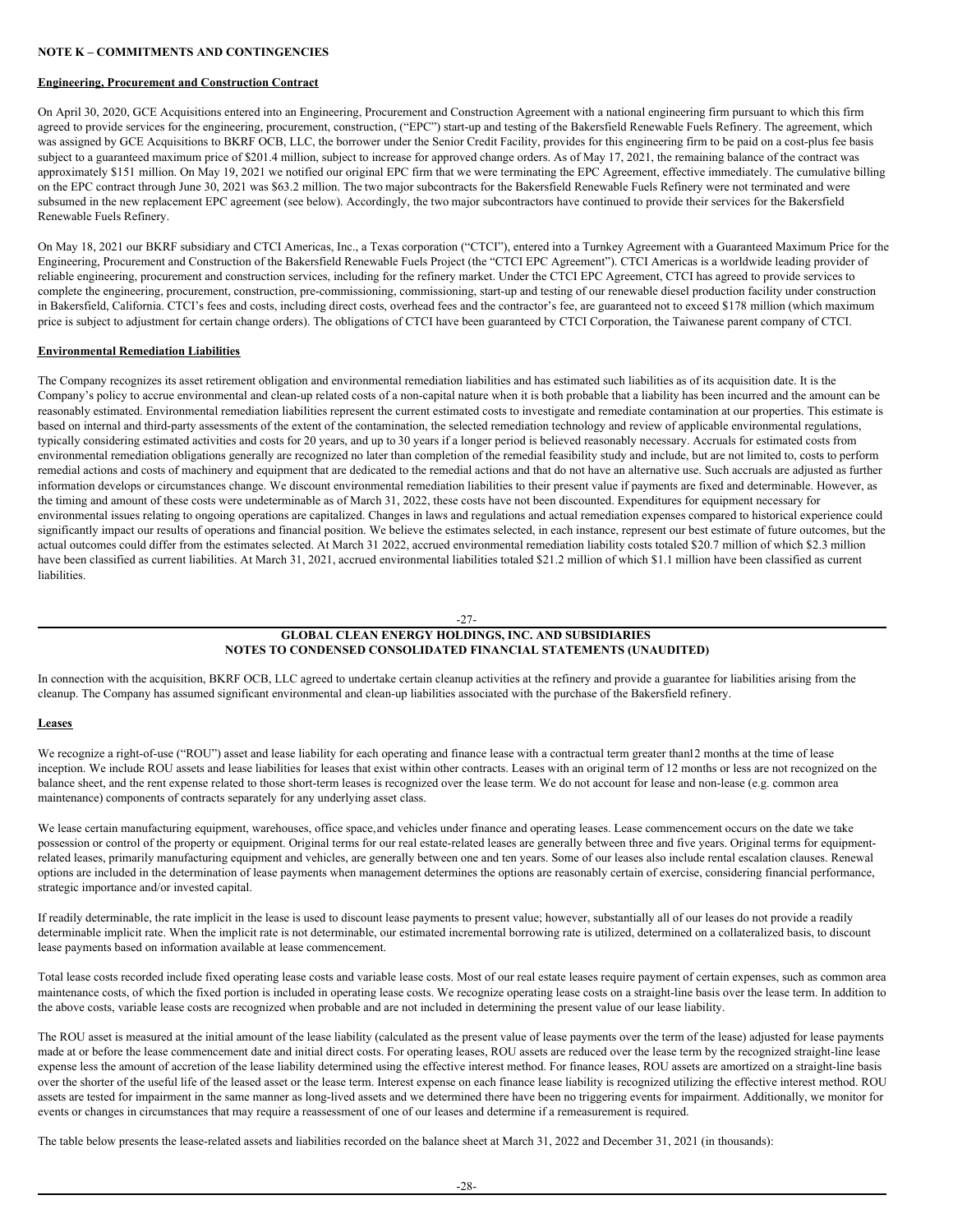# **GLOBAL CLEAN ENERGY HOLDINGS, INC. AND SUBSIDIARIES NOTES TO CONDENSED CONSOLIDATED FINANCIAL STATEMENTS (UNAUDITED)**

|                                |                                                           |    | As of March 31, |              | As of December 31. |  |      |
|--------------------------------|-----------------------------------------------------------|----|-----------------|--------------|--------------------|--|------|
| Leases                         | Classification                                            |    | 2022            |              |                    |  | 2021 |
| <b>Assets</b>                  |                                                           |    |                 |              |                    |  |      |
| Operating lease assets         | Operating lease right-of-use assets                       | \$ | 428.385         | -S           | 481,027            |  |      |
| Finance lease assets           | Buildings, net of depreciation                            |    | 3,085,819       |              | 3,433,005          |  |      |
| <b>Total lease assets</b>      |                                                           |    | 3,514,204       |              | 3,914,032          |  |      |
|                                |                                                           |    |                 |              |                    |  |      |
| <b>Liabilities</b>             |                                                           |    |                 |              |                    |  |      |
| Current                        |                                                           |    |                 |              |                    |  |      |
| Operating                      | Current portion of operating lease obligations            | Ŝ  | 145.537         | <sup>S</sup> | 198,440            |  |      |
| Finance                        | Notes payable including current portion of long-term debt |    | 536,881         |              | 714,659            |  |      |
| Non-current                    |                                                           |    |                 |              |                    |  |      |
| Operating                      | Operating lease obligations, net of current portion       |    | 283,197         |              | 283,197            |  |      |
| Finance                        | Long-term debt, net                                       |    | 2,831,284       |              | 2,831,284          |  |      |
| <b>Total lease liabilities</b> |                                                           |    | 3,796,899       |              | 4,027,580          |  |      |

The table below presents the components of lease costs for the three months ended March 31,2022 and 2021:

|                               |  | Three months ended<br>March 31, 2022 |  | Three months ended |
|-------------------------------|--|--------------------------------------|--|--------------------|
|                               |  |                                      |  | March 31, 2021     |
| Operating lease cost          |  | 54,318                               |  | 13,400             |
| Finance lease cost            |  |                                      |  |                    |
| Amortization of leased assets |  | 177,778                              |  |                    |
| Interest on lease liabilities |  | 47.222                               |  | -                  |
| <b>Total lease costs</b>      |  | 279,318                              |  | 13,400             |

The table below presents the weighted average remaining lease terms and weighted average discount rates for the Company's leases as of March 31, 2022 and December 31, 2021:

|                                                  | As of March 31,<br>2022 | As of December 31,<br>2021 |
|--------------------------------------------------|-------------------------|----------------------------|
| Weighted average remaining lease term (in years) |                         |                            |
| Operating leases                                 | 1.9                     | 2.2                        |
| Financing leases                                 | 4.5                     | 4.8                        |
|                                                  |                         |                            |
| Weighted average discount rate                   |                         |                            |
| Operating leases                                 | $0.88\%$                | $1.00\%$                   |
| Financing leases                                 | $4.25\%$                | $4.25\%$                   |

The table below presents the maturity of the lease liabilities as of March 31, 2022:

### -29- **GLOBAL CLEAN ENERGY HOLDINGS, INC. AND SUBSIDIARIES NOTES TO CONDENSED CONSOLIDATED FINANCIAL STATEMENTS (UNAUDITED)**

|                                |    | <b>Operating leases</b>  |   | <b>Finance Leases</b> |
|--------------------------------|----|--------------------------|---|-----------------------|
| 2022                           | ۰D | 147,482                  | ъ | 167,891               |
| 2023                           |    | 162,616                  |   | 230,188               |
| 2024                           |    | 121,962                  |   | 237,094               |
| 2025                           |    | $\overline{\phantom{0}}$ |   | 244,207               |
| 2026                           |    | $\overline{\phantom{a}}$ |   | 3,527,965             |
| Thereafter                     |    |                          |   |                       |
| <b>Total lease payments:</b>   |    | 432,060                  |   | 4,407,345             |
| Less: present value discount   |    | (3,325)                  |   | (1,039,181)           |
| <b>Total lease liabilities</b> |    | 428,735                  |   | 3,368,164             |

### **Legal**

BKRF, formerly Alon Bakersfield Property, Inc., is one of the parties to an action pending in the United States Court of Appeals for the Ninth Circuit. In June 2019, the jury awarded the plaintiffs approximately \$6.7 million against Alon Bakersfield Property, Inc. and Paramount Petroleum Corporation (a parent company of Alon Bakersfield Property, Inc. at the time of the award in 2019). Under the agreements pursuant to which we purchased BKRF, Alon Paramount agreed to assume and be liable for (and to indemnify, defend, and hold BKRF harmless from) this litigation. In addition, Paramount Petroleum Corporation has posted a bond to cover this judgment amount. All legal fees in this matter are being paid by Alon Paramount. As Paramount Petroleum Corporation and the Company are jointly and severally liable for the judgment, and Paramount Petroleum Corporation has agreed to absorb all of the liability and has posted a bond to cover the judgment amount, no loss has been accrued by the Company with respect to this matter. In August 2021, the Ninth Circuit partially remanded the case to the district court to ascertain whether it possesses jurisdiction over the Company. If the district court determines that it lacks jurisdiction, then the claims against the Company will be dismissed.

In August 2020, Wood Warren & Co. Securities, LLC ("Wood Warren") filed a complaint in the Superior Court of California, Alameda County, against GCEH Acquisitions titled Wood Warren & Co Securities, LLC vs. GCE Holdings Acquisitions, LLC Case No. RG 20072242, alleging that GCEH Acquisitions breached a consulting agreement with it. Wood Warren seeks damages of \$1.2 million plus interest. This matter is currently set for trial on November 14, 2022.

In the ordinary course of business, the Company may face various claims brought by third parties and the Company may, from time to time, make claims or take legal actions to assert the Company's rights, including intellectual property rights, contractual disputes and other commercial disputes. Any of these claims could subject the Company to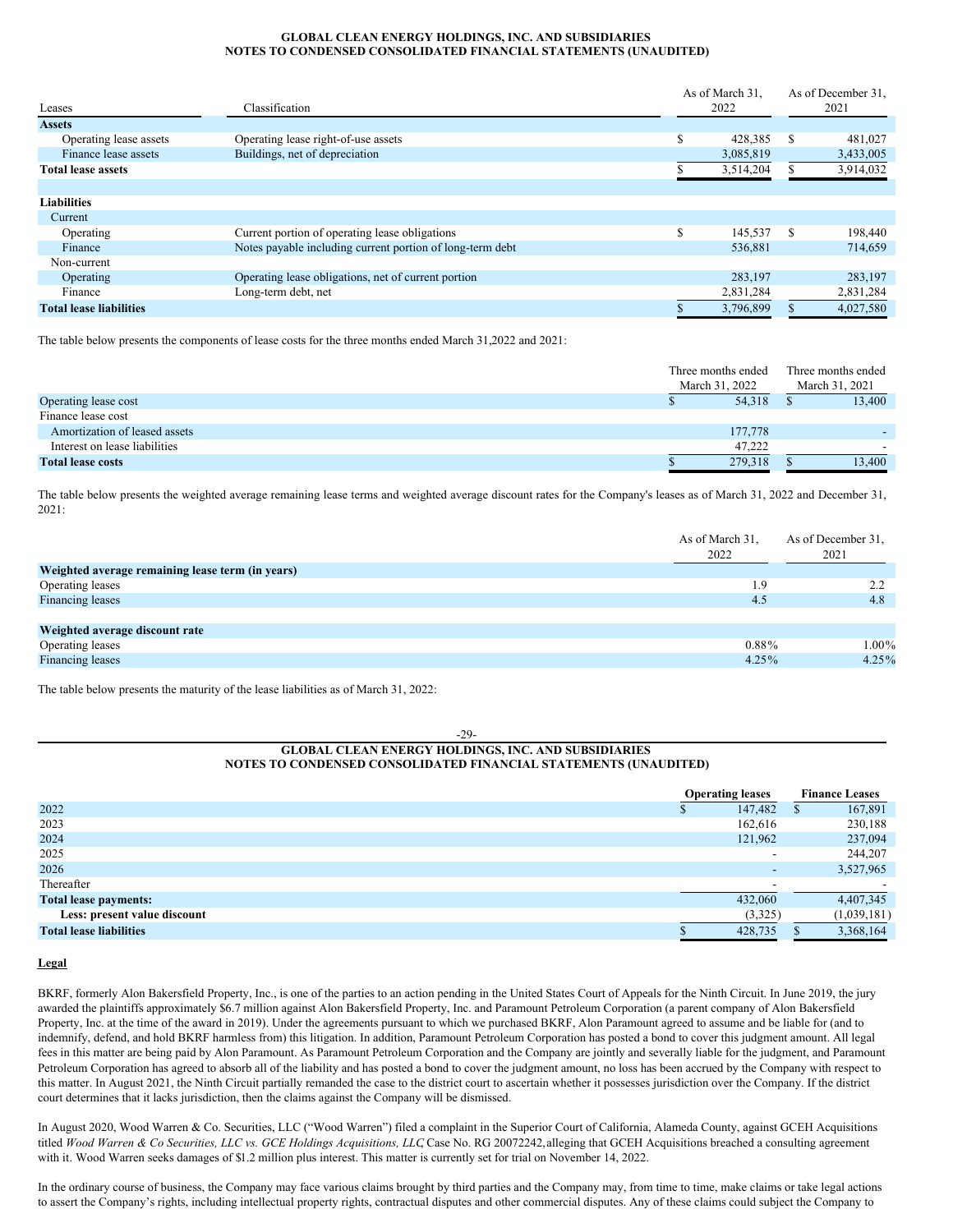litigation. Management believes the outcomes of currently pending claims will not likely have a material effect on the Company's consolidated financial position and results of operations.

#### **Indemnities and Guarantees**

In addition to the indemnification provisions contained in the Company's organization documents, the Company generally enters into separate indemnification agreements with the Company's directors and officers. These agreements require the Company, among other things, to indemnify the director or officer against specified expenses and liabilities, such as attorneys' fees, judgments, fines and settlements, paid by the individual in connection with any action, suit or proceeding arising out of the individual's status or service as the Company's directors or officers, other than liabilities arising from willful misconduct or conduct that is knowingly fraudulent or deliberately dishonest, and to advance expenses incurred by the individual in connection with any proceeding against the individual with respect to which the individual may be entitled to indemnification by the Company. The Company also indemnifies its lessor in connection with its facility lease for certain claims arising from the use of the facility. These guarantees and indemnities do not provide for any limitation of the maximum potential future payments the Company could be obligated to make. Historically, the Company has not been obligated nor incurred any payments for these obligations and, therefore, no liabilities have been recorded for these indemnities and guarantees in the accompanying condensed consolidated balance sheets.

#### **COVID-19**

In December 2019, a novel strain of coronavirus diseases ("COVID-19") was first reported in Wuhan, China. Less than four months later, on March 11, 2020, the World Health Organization declared COVID-19 a global pandemic. The extent of COVID-19's effect on the Company's operational and financial performance is ongoing, but in 2020, 2021, and 2022 the Company did experience delays in certain products and materials, inflationary impact and particularly labor force related issues. However, we do expect to complete the refurbishing of our renewable fuels refinery project in the second half of 2022. The Company has implemented strict protocols on its on-site workforce and continues to monitor the potential impacts to its business. The extent of the impact of the COVID-19 pandemic on the Company's operations, cash flows, liquidity and capital resources is highly uncertain, as information is evolving with respect to the duration and severity of the virus and its variants. However, based on its experience with the disease to date, the Company expects that the future impacts due to COVID-19 are not likely to be materially disruptive to its ongoing business.

 $-30-$ 

# **GLOBAL CLEAN ENERGY HOLDINGS, INC. AND SUBSIDIARIES NOTES TO CONDENSED CONSOLIDATED FINANCIAL STATEMENTS (UNAUDITED)**

## **GEO-POLITICAL UNCERTAINTY**

The early 2022 invasion of Ukraine by Russia is creating multiple, and likely significant, supply issues, including the use and transport of energy. Natural gas, crude oil and certain raw materials pricing has increased significantly and are quite volatile, in addition to potential severe supply issues. We require certain feedstocks and energy inputs to be able to generate renewable diesel and other renewable products. The extent of the impact of this major geo-political event and its repercussions are unknown and could have a material impact on our operations, cash flows, liquidity and capital resources. However, we expect that most of the costs of our inputs into our products can be passed on to the buyers of our products.

#### **NOTE L - SUBSEQUENT EVENTS**

Effective April 27, 2022, Noah Verleun, previously GCEH's Executive Vice President of Development & Regulatory Affairs was promoted to GCEH's President and entered into a new three-year employment agreement whereby his annual base salary is adjusted to \$450,000 per year and an annual cash bonus target of up to one hundred percent (100%) of his annual base salary. Mr. Verleun was also granted a stock option to purchase1,200,000 shares of Common Stock with an exercise price of \$3.60 per share on various terms including a vesting term of three years for 50% of the option shares and a market achievement condition for 50% of the option shares. Mr. Verleun replaces Richard Palmer as President. Mr. Palmer remains the Chief Executive Officer of the Company, and a director of the Company.

On April 27, 2022, GCEH's Board of Directors amended and restated the Company's 2020 Equity Incentive Plan (the "2020 Plan") to increase the number of shares of Common Stock of the Company reserved for issuance under the 2020 Plan from 2,000,000 to 7,000,000 shares. The increase in the number of shares available under the 2020 Plan is subject to stockholder approval at the Company's annual meeting of stockholders to be held on June 23, 2022.

#### -31-

#### <span id="page-18-0"></span>**Item 2: Management's Discussion and Analysis of Financial Condition and Results of Operations**

The following discussion should be read in conjunction with the Company's condensed consolidated financial statements and the related notes and other financial information appearing elsewhere in this Form 10-Q. Readers are also urged to carefully review and consider the various disclosures made by the Company which attempt to advise interested parties of the factors which affect the Company's business, including without limitation the disclosures made under the caption "Management's Discussion and Analysis of Financial Condition and Results of Operations," and the audited consolidated financial statements and related notes and risk factors included in the Company's Annual Report filed on Form 10-K for the year ended December 31, 2021 and other reports and filings made with the Securities and Exchange Commission *("SEC").*

#### *Cautionary Note Regarding Forward-looking Statements*

This report contains forward-looking statements. These statements relate to future events or the Company's future financial performance. In some cases, you can identify forward-looking statements by terminology such as "may," "will," "should," "expect," "plan," "anticipate," "believe," "estimate," "predict," "potential" or "continue," the negative of such terms or other comparable terminology. These statements are only predictions. Actual events or results may differ materially.

Although the Company believes that the expectations reflected in the forward-looking statements are reasonable, the Company cannot guarantee future results, levels of activity, performance or achievements. Moreover, neither the Company, nor any other person, assumes responsibility for the accuracy and completeness of the forward-looking statements. The Company is under no obligation to update any of the forward-looking statements after the filing of this Quarterly Report on Form 10-Q to *conform such statements to actual results or to changes in its expectations.*

#### **Overview**

Global Clean Energy Holdings, Inc. and its subsidiaries (collectively, hereinafter the "Company," "we," "us," or "our") is a vertically integrated renewable fuels company. Our goal is to do our part in accelerating the global push to reduce greenhouse gas emissions through sustainable, more environmentally friendly alternatives to conventional petroleum-based fuels. Since 2013 our principal focus has been on the development of our proprietary varieties of *Camelina sativa* ("Camelina")*,* a fallow land rotation crop, as a biofuels feedstock. In 2020, we acquired a 500-acre crude oil refinery in Bakersfield, California, that we are converting into a dedicated renewable diesel refinery (the "Bakersfield Renewable Fuels Refinery").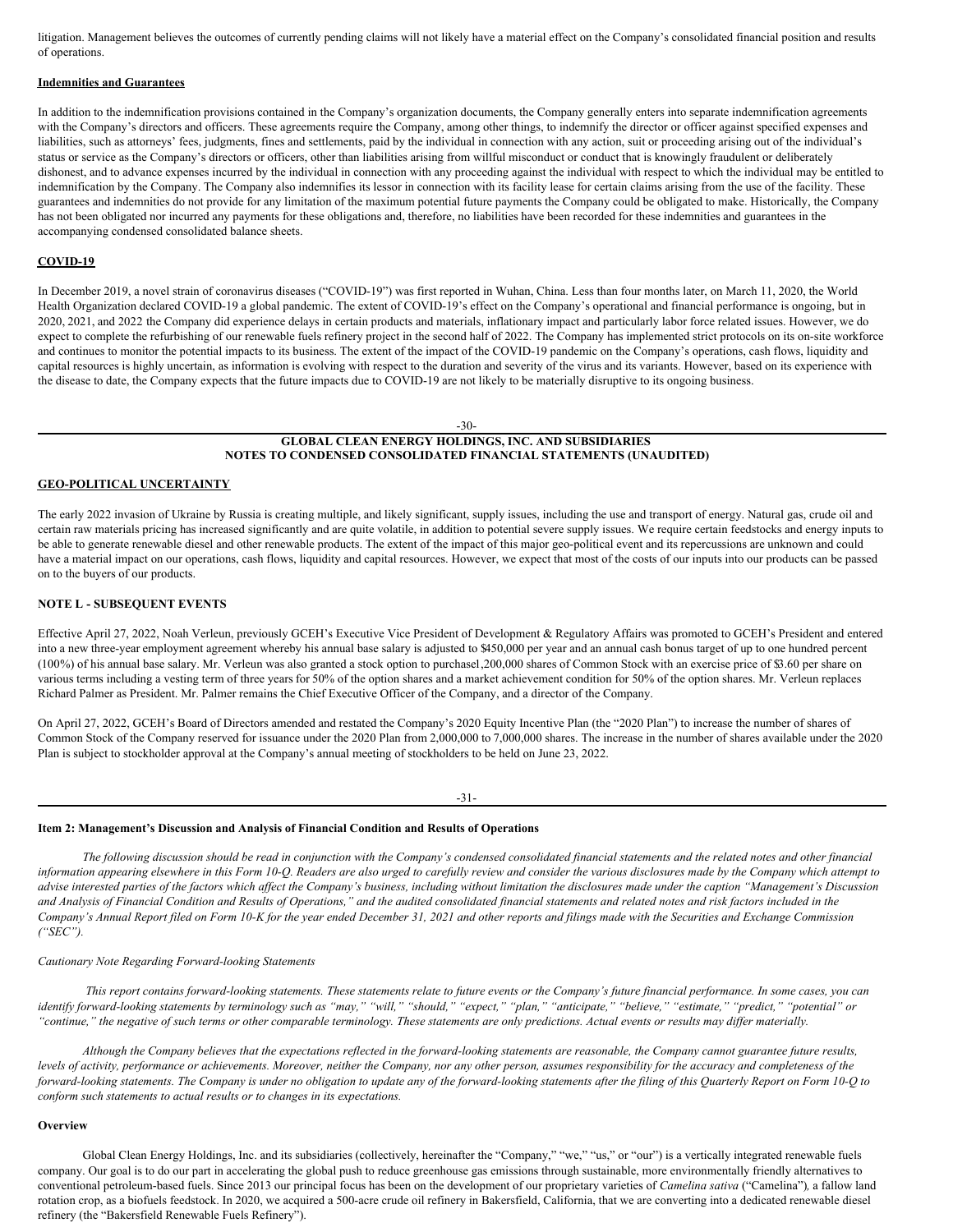**Bakersfield Renewable Fuels Refinery.** Since the purchase of the Bakersfield oil refinery in May of 2020, the Company has been focused on the retooling and converting the acquired oil refinery into a state-of-the-art renewable diesel facility. The Company's long-term goal is to utilize 100% camelina oil as the feedstock for the renewable diesel produced at the Bakersfield Renewable Fuels Refinery. The conversion of the Bakersfield refinery into a renewable diesel facility was initially projected to be completed during the first quarter of 2022. However, the conversion of the refinery has been delayed primarily due to engineering, procurement and construction issues with our principal contractor, including lack of timely scheduling, untimely change order estimations, delay in ordering certain materials and unanticipated turnover of personnel to fully handle the workstreams of the project. We also experienced inefficiencies and delays from contracted engineering firms and supply chain issues related to the general lack of personnel and specialty firms to perform required material fabrication. Notwithstanding the delay in completion, through May 1, 2022, we have achieved the following:

- substantially completed the engineering required to construct and run the facility,
- completed piping and instrument diagrams and isometrics,
- removed and/or demolitioned the components and piping that are not necessary to operate the facility,
- purchased, received and installed the new hydroflex reactor vessels,
- acquired all of the catalyst,
- installed concrete foundations,
- completed field survey of fire water lines and substantially completed the installation of the fire suppression systems,
- instrumentation has been determined, ordered and being installed, and prepared for testing,
- completed the installation of the rail system for delivery of feedstocks to the facility,
- completed design of, and currently retrofitting the existing eight-bay truck delivery system,
- finalized electrical packages,
- ordered the remaining valves, switches, gauges, pressure instrumentation, compressors, etc.,
- developed final procedures for commissioning, start-up and commercial operations

The retooling of the Bakersfield Renewable Fuels Refinery is on-going and the refinery is expected to begin operations in the second half of 2022. As a result of the delay in completing the retooling we do not currently anticipate generating revenues from the operations of the Bakersfield Renewable Fuels Refinery until late in 2022. Through March 31, 2022, we have invested approximately \$420 million in the acquisition and retooling of the renewable fuels refinery.

#### -32-

**Camelina Development and Activities**. A key element of our business plan is to control the development and production of the underlying base materials, or feedstock, required to produce renewable diesel at the Bakersfield Renewable Fuels Refinery. Our goal is to use the oil produced from our proprietary varieties of enhanced Camelina as the feedstock of the Bakersfield Renewable Fuels Refinery. Initially, we will use soybean oil and other feedstocks for the Bakersfield Renewable Fuels Refinery until we have adequate supply of camelina oil. The ongoing drought in Montana has limited the amount of acreage of camelina being cultivated in Montana this year. In addition, the on-going conflict in Ukraine has significantly increased the input costs of farming, including the cost of growing camelina, and has resulted in volatile agricultural commodity prices. As a result, the total North America Camelina acreage under cultivation will be significantly lower in 2022 than projected. Revenues from seed sales and camelina meal and oil are likely to be immaterial in 2022, but are expected to grow substantially in future years.

To supplement our efforts to improve our proprietary varieties of Camelina, develop our North America grower network, and expand our operations internationally, we acquired three companies in 2021 - Agribody Technologies, Inc. on April 15, 2021, Entira, Inc. on November 17, 2021 and Camelina Company Espana, S.L. on December 29, 2021. On a combined basis, these companies provide us with additional patents, know-how, experience and access to additional growth opportunities. We are integrating these newly acquired assets into our overall business strategy. One of our key strategies is to accelerate camelina grain production in North America and elsewhere. Accordingly, we are currently pursuing identified camelina opportunities in South America where large scale grain and bean farming is prevalent.

We also are pursuing federal grants to further develop our upstream camelina feedstock business. Most recently, we've applied for two federal grants under the USDA's Climate-Smart program, which, if approved, would be used to study and implement farming practices that combat climate change through the large-scale deployment of camelina as a renewable fuel feedstock. The Company anticipates that the government will finalize the award of these Climate-Smart program grants in the fourth quarter of 2022.

**Operational Outlook**. Our transition to profitability is dependent upon, among other things, the future commercialization of the renewable fuel products that we intend to produce at the Bakersfield Renewable Fuels Refinery. In order to ensure that we have a buyer for the renewable diesel produced at our renewable refinery, we have entered into the Offtake Agreement with ExxonMobil under which ExxonMobil has agreed to purchase a minimum of 105 million gallons per year of renewable diesel from the Bakersfield Renewable Fuels Refinery for a period of five years following the date that the Bakersfield Renewable Fuels Refinery commences commercial operations. The price of the renewable diesel to be sold under the Offtake Agreement is based on a combination of a fixed price and a variable price. We have also entered into the Term Purchase Agreement with ExxonMobil under which ExxonMobil has the right to purchase the additional renewable diesel that is not sold to ExxonMobil under the Offtake Agreement. The revenues we expect to receive under the Offtake Agreement once the Bakersfield Renewable Fuels Refinery is fully operational, together with a potential line of credit for purchasing feedstock, and with our other projected sources of revenues, are expected to fund our anticipated working capital and liquidity needs.

Once completed, the Bakersfield Renewable Fuels Refinery will be able to produce renewable diesel from various renewable feedstocks, such as Camelina oil produced from our patented Camelina varieties, soybean oil, used cooking oil, inedible animal fat, and other vegetable oils. We believe that one of our strategic advantages is that a significant portion of the feedstock expected to be used at our renewable refinery will be Camelina oil derived from the Camelina grain produced for the Bakersfield Renewable Fuels Refinery using our patented Camelina varieties. However, we anticipate that we will need additional funding for general corporate purposes, to grow our certified Camelina seeds, to enter into agreements with farmers, and to otherwise ramp up the cultivation and production of Camelina (See "Liquidity and Capital Resources" below). In addition, we will also have to purchase significant amounts of feedstock from which we will produce renewable diesel, which purchase price we may have to pay in advance. Our goal is to fund the foregoing feedstock purchase and production costs through a feedstock supply credit line we expect to obtain from one or more commercial financial institutions. Based on our current Camelina production expectations and the projected costs of purchasing feedstock, we expect that we will need to obtain a line of credit for \$100 million to \$125 million. Any such line of credit is expected to be secured by the feedstock that we purchase and by the accounts receivables generated from our renewable diesel sales.

#### **Critical Accounting Policies and Related Estimates**

The critical accounting policies and related estimates used in the preparation of our unaudited condensed consolidated financial statements for the three months ended March 31, 2022 included new policies and related estimates for the Series C Preferred Stock, and warrant issuance as discussed below. Other than these new policies and estimates, there have been no substantial changes to our critical accounting policies and related estimates from those previously disclosed in our 2021 Annual Report on Form 10-K.

*Issuance of Series C Preferred Shares and Warrants*- The Company accounted for the Series C Preferredin accordance with ASC 480 as the shares are redeemable for cash upon the occurrence of certain events that are not solely within the control of the Company and after the fifth anniversary of issuance. The Company accounted for the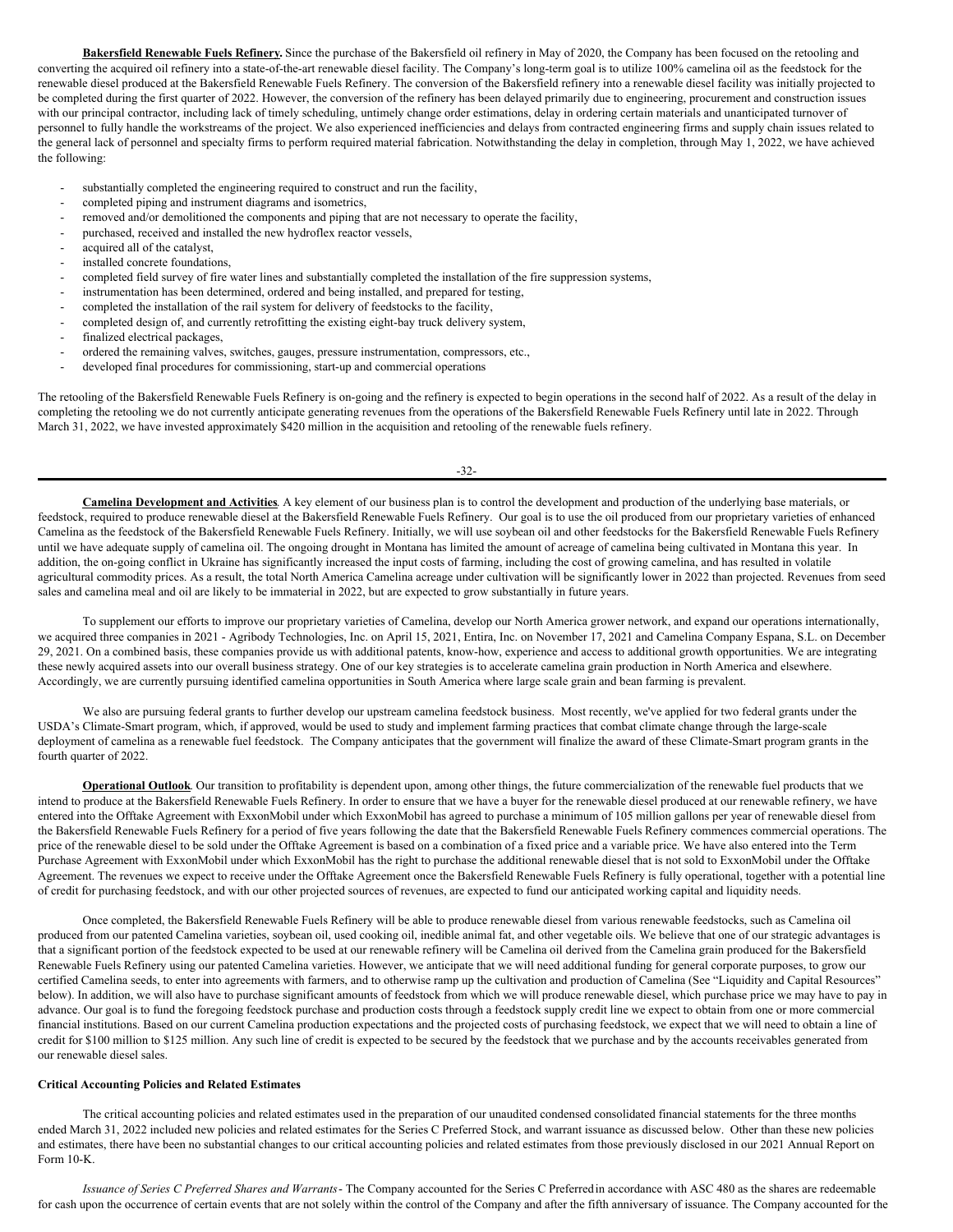warrants also in accordance with ASC 480 and ASC 815 as the warrants are indexed to the Company's own stock and are contractually settled in shares. The Company allocated the proceeds from the transaction based on the fair values of each instrument in accordance with ASC 820.

-33-

# **Results of Operations**

# **Three Months Ended March 31, 2022 vs. Three Months Ended March 31, 2021**

*Revenues.* Our Bakersfield Renewable Fuels Refinery is still in the construction phase and operations are not expected to commence until the second half of 2022. Accordingly, we had no renewable fuel product revenues in the three months ended March 31, 2022 ("the 2022 fiscal quarter"). We started selling a limited amount of our certified Camelina seeds to farmers for the production of Camelina seed (seed used to produce our proprietary certified Camelina) and/or Camelina grain (grain to be used to produce renewable fuels at our Bakersfield Renewable Fuels Refinery), which sales generated revenues of \$0.4 million in the three months ended March 31, 2022 ("the 2022 fiscal quarter") compared to \$0.1 million in the three months ended March 31, 2021 ("the 2021 fiscal quarter").

*General and Administrative Expenses and Facility Expenses*. General and administrative expenses consist of expenses generally involving corporate overhead functions and operations. The majority of our general and administrative expenses are incurred in the operations of the Bakersfield Renewable Fuels Refinery. From a salary, wage and benefit standpoint, we were more fully staffed at the Bakersfield Renewable Fuels Refinery in the 2022 fiscal quarter. In addition, as a result of the three acquisitions that we have completed since the end of the 2021 fiscal quarter, we have added over 25 employees, most of whom are engaged on our upstream development strategies and business. Additionally, we incurred an increase in legal fees, financing fees, accounting fees, technology and communications costs, and property taxes in the 2022 fiscal quarter compared to the 2021 fiscal quarter due to our increased level of activity and our transactional focus in the 2022 fiscal quarter. As a result, our administrative expenses increased by \$7.6 million from the 2021 fiscal quarter to \$11.4 million in the 2022 fiscal quarter. We anticipate that our general and administrative expenses will stabilize during the remainder of this year, although we are continuing to add certain necessary skill sets into the organization, as and when necessary. Facility expense primarily consists of maintenance costs at the Bakersfield refinery and expenses normally related to the operations of a refinery. Our facility expenses increased by \$0.4 million from \$2.8 million in the 2021 fiscal quarter to \$3.2 million in the 2022 fiscal quarter. This increase was primarily due to an increase in utility costs.

*Other Income/Expense.*In the 2022 fiscal quarter we recognized a charge of \$1.0 million on the change in fair value of our Class B Units, which was \$0.1 million higher than the amount we recorded in the 2021 fiscal quarter. This increase in the fair value is a result of increased borrowings and a higher estimated value of the outstanding Class B Units from when they were originally issued. In the 2022 fiscal quarter we recognized a gain of \$4.5 million on the change in fair value of the Warrant Commitment Liability related to the issuance of the senior lender warrants, which commitment to issue these warrants occurred in the fourth quarter of 2021 and the commitment to issue these warrants was extinguished in the 2022 fiscal quarter when the warrants were actually issued. We had no comparable change in fair value in the 2021 fiscal quarter. Overall, we had Other income/expense of \$3.5 million in the 2022 fiscal quarter as a result of change in the fair values described above, compared to a loss of \$0.9 million in the 2021 fiscal quarter.

*Interest Income/Expense.* Interest expense in the 2022 fiscal quarter and the 2021 fiscal quarter consisted of interest of \$1.3 million and \$0.7 million, respectively, from outstanding promissory notes and a bridge loan. In addition, in the 2022 fiscal quarter we wrote off the previous debt issuance costs associated with our mezzanine loan credit facility and bridge loan of \$3.4 million and \$0.5 million, respectively. Our interest expense will increase significantly in the future once the construction of our Bakersfield Renewable Renewable Refinery is completed. The construction period interest is capitalized as part of the cost of the refinery and therefore, does not impact our interest expense currently.

*Net losses.* We incurred operating losses of \$15.4 million and \$6.7 million in the 2022 and 2021 fiscal quarters, respectively, and a net loss of \$17.2 million in the 2022 fiscal quarter compared to a \$8.2 million net loss in the 2021 fiscal quarter. Our operating loss increased primarily as a result of the increase in activity related to our retooling of the Bakersfield Renewable Fuels Refinery, our expanded operations and the costs associated with our significant financing transactions we closed in the 2022 fiscal quarter. We expect to incur losses for the remainder of 2022 while our Bakersfield Renewable Fuels Refinery is under construction and, therefore, not operational. Operating losses and net losses were higher in the fiscal 2022 quarter than in the 2021 fiscal quarter because we had higher levels of activity in the retooling of the Bakersfield Renewable Fuels Refinery in the 2022 fiscal quarter, and an overall higher employee count. We also incurred higher general and administrative costs primarily related to our financing transaction.

# **Liquidity and Capital Resources**

As of March 31, 2022 and December 31, 2021, we had approximately \$84.9 million and \$23.4 million of cash, respectively, and \$55.9 million and \$20.5 million, respectively, is restricted and can only be spent on the Bakersfield Renewable Fuels Refinery. Of the restricted amounts, \$39.1 million and \$12.5 million as of March 31, 2022 and December 31, 2021, respectively, is considered long-term and is expected to be capitalized into the Bakersfield Renewable Fuels Refinery project. On March 31, 2022 and December 31, 2021 we had negative working capital of \$27.4 million and \$81.7 million, respectively. This working capital does not consider the long-term cash identified above.

The Bakersfield Renewable Fuels Refinery is currently being retooled and converted from a crude oil refinery into a renewable fuels refinery. The construction of the Bakersfield Renewable Fuels Refinery is expected to be completed, and production of renewable fuel products at the Bakersfield Renewable Fuels Refinery is expected to commence in the second half of 2022. Based on our existing agreements for the sale of renewable diesel and other renewable products that the Bakersfield Renewable Fuels Refinery will produce, once the Bakersfield Renewable Fuels Refinery becomes fully operational, we anticipate that we will generate sufficient cash to fund all of our operating expenses. However, until the Bakersfield Renewable Fuels Refinery commences production, we will continue to incur material operating expenses without generating any refinery operating revenues and, accordingly, we will continue to incur significant negative cash flow.

In order to fund the cost of acquiring the Bakersfield Renewable Fuels Refinery, converting the existing refinery into a renewable refinery, and paying all operating expenses during the preoperational period, in 2020 our BKRF OCB, LLC subsidiary entered into the secured Senior Credit Facility with the Senior Lenders under which, as of March 31, 2022, we have borrowed \$337.6 million. Also, in 2020 our BKRF HCB, LLC subsidiary entered into a secured Mezzanine Credit Facility with the Mezzanine Lenders under which we most recently had the ability to borrow up to \$67.4 million. On December 20, 2021, our Senior Lenders agreed to provide a Bridge Loan of up to \$20 million, of which \$12 million was funded as of December 31, 2021, to provide working capital until our contemplated preferred share financing with ExxonMobil and the Senior Lenders could be completed. On February 23, 2022 GCEH assumed all of the rights and obligations of the Mezzanine Lenders under the Mezzanine Credit Facility, and loaned \$67.4 million to BKRF HCB, LLC as the lender under the Mezzanine Credit Facility. Accordingly, GCEH now is the mezzanine lender to BKRF HCB, LLC. The proceeds from the Senior Credit Facility and the Mezzanine Credit Facility have been, and will continue to be used to fund the pre-operational expenses and the capital costs of the Bakersfield Renewable Fuels Refinery.

The Senior Credit Facility bears interest at the rate of 12.5% per annum, payable quarterly. Principal payments are required to be made under the Senior Credit Facility after the Bakersfield Renewable Fuels Refinery has commercial operations. The Senior Credit Facility matures on November 4, 2026. The Mezzanine Credit Facility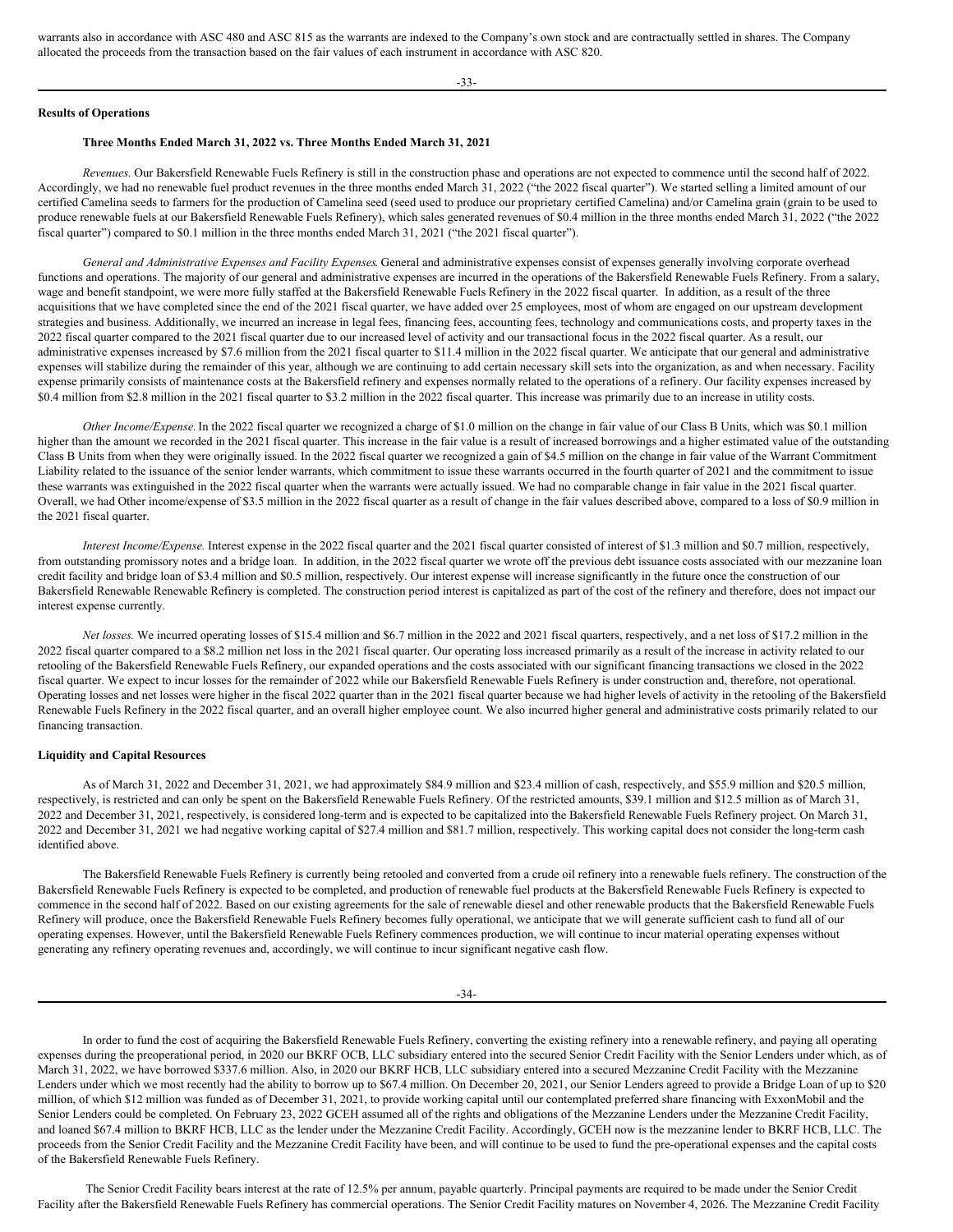bears interest at the rate of 15.0% per annum, payable quarterly, provided that BKRF HCB, LLC may defer up to 2.5% interest to the extent BKRF HCB, LLC does not have sufficient cash to pay the interest (any deferred interest will be added to principal). Borrowings under the Mezzanine Credit Facility are due at maturity in November 2027. As additional consideration, the Senior Lenders were issued Class B Units. The Class B Units represent membership interest in our subsidiary, BKRF HCB, LLC and entitle the holders thereof to preferential cash distributions. The Class B Units will not affect our liquidity until the Bakersfield Renewable Fuels Refinery commences operations, which is expected in the second half of 2022. However, since the holders of the Class B Units will be entitled to certain priority cumulative cash distributions, if any, that may be made in the future from the operations of the Bakersfield Renewable Fuels Refinery, distributions made on behalf of the Class B Units will reduce the amount of distributions that we may be entitled to receive in the future from the operations of the Bakersfield Renewable Fuels Refinery.

On December 20 2021, GCEH entered into a memorandum of understanding with a subsidiary of ExxonMobil Oil Corporation whereby the ExxonMobil subsidiary agreed to purchase \$125 million of a new series of preferred shares by January 31, 2022. In conjunction with the memorandum of understanding, the Senior Lenders expressed an interest to also purchase \$20 million of the contemplated preferred shares on the same terms as ExxonMobil. Additionally, the Senior Lenders committed to fund an additional bridge loan of \$20.0 million, under the same borrowing terms as the Senior Credit Facility, until the preferred stock financing transaction could be completed. On December 21, 2021, the Senior Lenders funded \$12.0 million of the bridge loan, and on January 7, 2022 the balance of \$8.0 million was funded. The Series C Preferred Stock offering was closed on February 23, 2022, and concurrently therewith the \$20 million bridge loan, and accrued interest, was paid in full. Also, on December 20, 2021, the Company entered into an amendment to the Senior Credit Facility whereby the Company committed to warrants to the Senior Lenders for the purchase of 5,017,008 shares of the Company's common stock at an exercise price to be determined based on a market pricing mechanism upon the completion of the Series C Preferred Stock offering ("Series C Financing") for a term of five years from that date (the "Lender Warrant Commitment"). The Warrant Commitment Liability was in consideration for i) the 1%, or \$4.1 million, consent premium payable from an earlier amendment to the Senior and Mezzanine Credit Facilities, ii) the \$20 million bridge loan, and iii) as additional creditor fees for forbearance to the Senior Lenders and Mezzanine Lenders. The Warrant Commitment Liability was settled on February 23, 2022 through the issuance price of \$2.25 per share. Additionally, on February 23, 2022, the Senior Lenders purchased \$20 million of the Series C Preferred Stock.

On February 23, 2022, we raised \$145 million from the sale of shares of our newly created Series C Preferred to ExxonMobil and the Senior Lenders. The net offering proceeds of the Series C Financing (after payment of \$9.3 million of offering expenses and other related fees and costs) were allocated as follows: (i) \$20 million to repay the bridge loan, (ii) \$77.4 million (which includes \$67.4 million funded under the Mezzanine Credit Facility) to fund the construction of the Bakersfield Renewable Fuels Refinery, (iii) \$18 million for a debt service reserve account, and (iv) the balance for use by us as working capital, including the further development of our Camelina feedstock program.

-35-

Based on our construction budget (including the purchase orders we have issued for the required equipment) and on our projections of our future operating expenses, we anticipated that the \$405 million provided to BKRF HCB, LLC under the Senior Credit Facility and the Mezzanine Credit Facility, together with the funds available under the Series C Financing would be sufficient to fund our projected capital expenditures and operating expenses at the Bakersfield Renewable Fuels Refinery until the Bakersfield Renewable Fuels Refinery becomes operational. However, because of the uncertainty around the cost of change orders to the refinery, the impact of the loss of revenues from the refinery arising from the unexpected delay in the completion of construction, and the amount and timing of certain credits due to us, we believe that we will need additional capital to fund certain of our liquidity requirements, and we expect that we will need additional funding to meet the Company's projected commitments over the next twelve months. Our original financial commitments during the next twelve months included a fixed payment obligation that arose from the settlement of a derivative contract that we amended on April 20, 2020, which required us to pay \$20.2 million in six equal monthly payments of \$3.375 million beginning in May 2022 from the cash generated by the refinery's operations. Since the Bakersfield Renewable Fuels Refinery is not yet operational, effective May 11, 2022 we amended our fixed payment obligation whereby we will begin payments after the Bakersfield Renewable Fuels Refinery is operational and generating revenues for a full month. Payments are to be made beginning in the first month at \$1.5 million and escalate monthly to approximately \$6.2 million in the sixth and final month. The original obligation was \$20.3 million and is now \$22.8 million.

In order to bridge the anticipated cash shortfall resulting from the delayed commencement of the Bakersfield Renewable Fuels Refinery, we intend to attempt to renegotiate certain terms in various existing agreements to allow for the delay in payments, obtain separate financing for components of our asset base, and pursue raising additional debt and/or equity funding. Although we have identified possible sources for some or all of the additional capital, we do not currently have commitments from any third parties to provide us with the additional capital. In the event that we do not obtain the necessary additional financing, we will have to revise our short-term operating plans, reduce our anticipated investments in camelina production and in infrastructure improvements, and otherwise reduce our operating expenses. No assurance can be given that these short-term cash flow adjustments will be successful.

To the extent that we raise additional funds through the issuance of equity securities, our stockholders will experience dilution, and the terms of the newly issued securities could include certain rights that would adversely affect our stockholders' rights. Furthermore, if these new securities are convertible or are accompanied by the issuance of warrants to purchase shares of our common stock, our current stockholders may experience substantial dilution. There can be no assurance that we will be successful in raising debt or equity funding or that any such financing will be available, available on favorable or acceptable terms, or in the amounts needed. Additionally, while the potential economic impact brought on by the current geopolitical developments, including the Russian invasion of Ukraine and the continuing impacts of the coronavirus pandemic are difficult to assess or predict, the significant impact that these developments have had on the global financial markets, agricultural commodity prices, and inputs into growing agricultural commodities, on the costs of raw materials we need, and on GCEH's stock trading price, could reduce our ability to access additional capital, which would negatively impact our short-term and longer-term liquidity.

Our transition to profitability is dependent upon, among other things, the future commercialization of the renewable fuel products that we intend to produce at the Bakersfield Renewable Fuels Refinery. In order to ensure that we have a buyer for the renewable diesel produced at our renewable refinery, we have entered into the Offtake Agreement with ExxonMobil under which ExxonMobil has agreed to purchase a minimum of 105 million gallons per year of renewable diesel from the Bakersfield Renewable Fuels Refinery for a period of five years following the date that the Bakersfield Renewable Fuels Refinery commences commercial operations. The price of the renewable diesel to be sold under the Offtake Agreement is based on a combination of a fixed price and a variable price. We have also entered into the Term Purchase Agreement with ExxonMobil under which ExxonMobil has the right to purchase the additional renewable diesel that is not sold to ExxonMobil under the Offtake Agreement. The revenues we expect to receive under the Offtake Agreement once the Bakersfield Renewable Fuels Refinery is fully operational, together with a potential line of credit for purchasing feedstock, and with our other projected sources of revenues, are expected to fund our anticipated working capital and liquidity needs.

Once completed, the Bakersfield Renewable Fuels Refinery will be able to produce renewable diesel from various renewable feedstocks, such as Camelina oil produced from our patented Camelina varieties, soybean oil, used cooking oil, inedible animal fat, and other vegetable oils. We believe that one of our strategic advantages is that a significant portion of the feedstock expected to be used at our renewable refinery will be Camelina oil derived from the Camelina grain produced for the Bakersfield Renewable Fuels Refinery using our patented Camelina varieties. However, we anticipate that we will need additional funding for general corporate purposes, to grow our certified Camelina seeds, to enter into agreements with farmers, and to otherwise ramp up the cultivation and production of Camelina. In addition, we will also have to purchase significant amounts of feedstock from which we will produce renewable diesel, which purchase price we may have to pay in advance. Our goal is to fund the foregoing feedstock purchase and production costs through a feedstock supply credit line we expect to obtain from one or more commercial financial institutions. Based on our current Camelina production expectations and the projected costs of purchasing feedstock, we expect that we will need to obtain a line of credit for \$100 million to \$125 million. Any such line of credit is expected to be secured by the feedstock that we purchase and by the accounts receivables generated from our renewable diesel sales.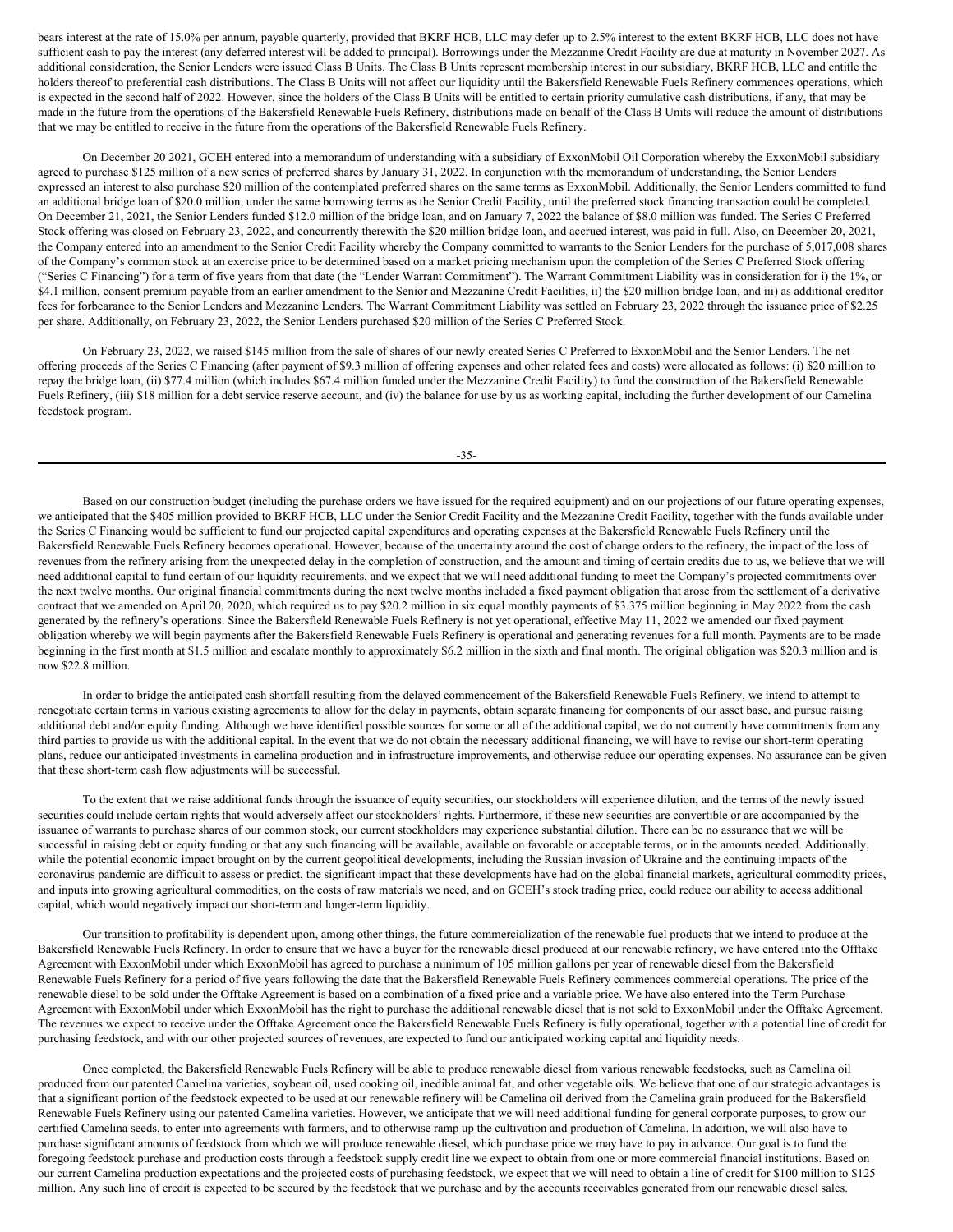-36-

Inflation and changing prices have had minimal effect on our continuing operations over our two most recent fiscal years. However, we have recently commenced experiencing increases in prices of products, services and the costs of inputs used in our operations (such as the cost of natural gas, utilities, transportation and even labor) throughout our organization, which increases could have a material impact on our operations.

#### -37-

#### <span id="page-22-0"></span>**Item 3. Quantitative and Qualitative Disclosures about Market Risk**

As a "smaller reporting company" as defined by Item 10 of Regulation S-K promulgated by the SEC under the U.S. Securities Act of 1933, as amended, we are not required to provide the information required by this Item 3.

#### <span id="page-22-1"></span>**Item 4. Controls and Procedures**

## Evaluation of Disclosure Controls and Procedures

Effective controls and procedures (as defined in Exchange Act Rule 13a-15(e)) are designed to assure that information required to be disclosed in our Exchange Act reports is recorded, processed, summarized and reported within the time periods specified in the SEC's rules and forms, and that such information is accumulated and communicated to management, including our Chief Executive Officer and our Chief Financial Officer (the "Certifying Officers"), as appropriate, to allow timely decisions regarding required disclosures.

As required by Exchange Act Rule 13a-15(b), as of the end of the period covered by this Quarterly Report on Form 10-Q, management, under the supervision and with the participation of our Certifying Officers, evaluated the effectiveness of our disclosure controls and procedures. Based on this evaluation, the Certifying Officers have concluded that, as of the end of the period covered by this Quarterly Report on Form 10-Q, our disclosure controls and procedures were not effective because of the material weaknesses described below under "Management's Report on Internal Control over Financial Reporting." We are taking the additional remedial steps to address the material weaknesses in our disclosure controls and procedures as set forth below under "Management's Plan for Remediation of Material Weaknesses."

#### *Management's Report on Internal Control Over Financial Reporting*

Our management is responsible for establishing and maintaining adequate internal control over financial reporting ("ICFR"), as such term is defined in Rule 13a-15(f) of the Exchange Act.

Because of its inherent limitations, ICFR may not prevent or detect misstatements. Also, projections of any evaluation of effectiveness to future periods are subject to the risk that controls may become inadequate because of changes in conditions, or that the degree of compliance with the policies or procedures may deteriorate.

A material weakness is a deficiency, or a combination of deficiencies, in ICFR, such that there is a reasonable possibility that a material misstatement of annual or interim financial statements will not be prevented or detected on a timely basis. Management has evaluated the effectiveness of the Company's ICFR as of March 31, 2022. Management based its assessment on the framework set forth in Committee of Sponsoring Organizations of the Treadway Commission ("COSO") in Internal Control – Integrated Framework (2013) in conjunction with SEC Release No. 33-8810 entitled "Commission Guidance Regarding Management's Report on Internal Control Over Financial Reporting Under Section 13(a) or 15(d) of the Securities and Exchange Commission" (17 CFR PART 241). Because of the material weaknesses described below, management concluded that the Company's ICFR was not effective as of March 31, 2022:

● Ineffective controls over period-end financial disclosure and reporting processes, including not timely performing certain reconciliations and the completeness and accuracy of those reconciliations, lack of effectiveness of controls over accurate accounting and financial reporting and reviewing the underlying financial statement elements, and lack of approval of adjusting journal entries.

● Insufficient controls around the identification and review of certain technical accounting matters and related entries performed by insufficient staffing of adequate accounting resources and without appropriate technical knowledge and expertise.

● Inadequate segregation of duties in various key processes including the information technology control environment.

● Lack of documentation of policies and procedures and insufficient controls and reviews related to cybersecurity, security access and configuration including user access, and change management around the information technology control environment.

● Have not performed a risk assessment and mapped our accounting processes to control objectives.

Management believes that the material weaknesses arose because the Bakersfield Renewable Fuels Refinery had minimal controls in place when it was purchased in May 2020, and as of March 31, 2022 the Company had not completed its implementation of all needed internal controls and procedures. The Company is taking measures to remediate these deficiencies.

The material weaknesses and other matters impacting the Company's internal controls may cause it to be unable to report its financial information on a timely basis and thereby subject it to adverse regulatory consequences, including sanctions by the SEC or violations of applicable stock exchange or quotation service listing rules. There could also be a negative reaction in the financial markets due to a loss of investor confidence in the Company and the reliability of its financial statements. Confidence in the reliability of the Company's financial statements may suffer due to the Company's reporting of material weaknesses in its internal controls over financial reporting. This could materially adversely affect the Company and lead to a decline in the price of its Common Stock.

This Quarterly Report does not include an attestation report of our independent registered public accounting firm regarding internal control over financial reporting. Management's report was not subject to attestation by our independent registered public accounting firm as such attestation is not required for non-accelerated filers such as this company pursuant to applicable SEC rules.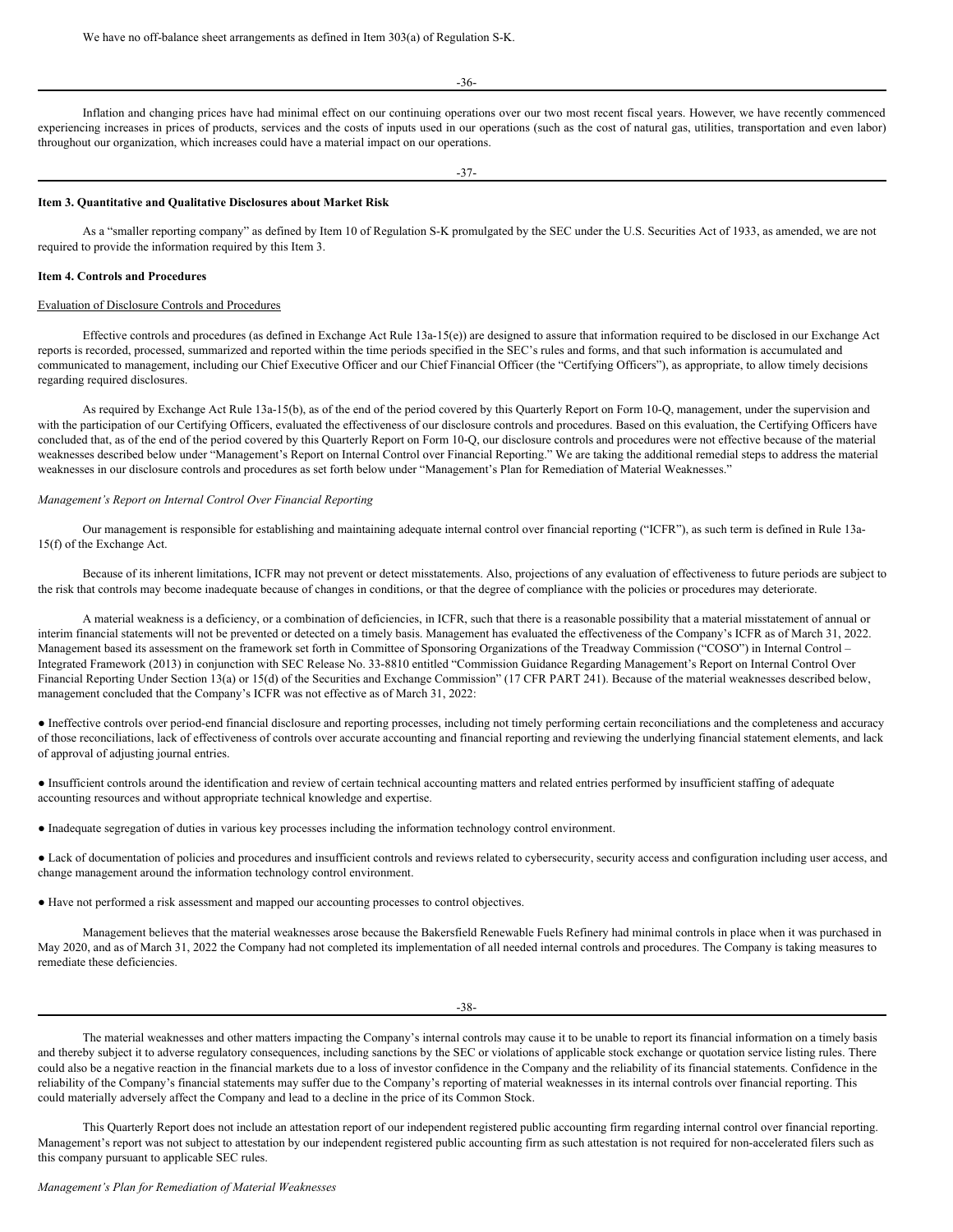The Company is in the process of taking, or plans to take, the following actions, and continues to be engaged in, making necessary changes and improvements to its internal control system to address the material weaknesses in ICFR described above. These actions include:

a) The Company is in the process of hiring additional financial and accounting personnel who are experienced in U.S. GAAP financial reporting. The Company is evaluating its accounting personnel to remediate the identified weaknesses;

b) The Company is implementing more robust financial reporting, accounting and management controls over its accounting and financial reporting functions at all of its facilities. The Company is evaluating its necessary approval controls including approval of adjusting journal entries;

c) The Company has engaged independent consultants to assist the Company in improving its internal control over financial reporting, as well to assist with technical accounting matters. The Company is evaluating the recommendations put forth by the consultants.

d) The Company is in the process of performing a risk assessment and mapping our accounting processes to control objectives.

#### *Changes in Internal Control Over Financial Reporting*

There were no changes in our internal control over financial reporting that occurred during the quarter ended March 31, 2022 that materially affected, or are reasonably likely to materially affect, our internal control over financial reporting.

-39-

# <span id="page-23-0"></span>**Part II. OTHER INFORMATION**

#### <span id="page-23-1"></span>**Item 1. Legal Proceedings**

The information required with respect to this item can be found under "Legal" in Note K to our condensed consolidated financial statements included elsewhere in this Form 10-Q and is incorporated by reference into this Item 1.

In the future, we may become party to legal matters and claims arising in the ordinary course of business, the resolution of which we do not anticipate would have a material adverse impact on our financial position, results of operations or cash flows.

# <span id="page-23-2"></span>**Item 1A. Risk Factors**

#### **RISK FACTORS**

Investment in our stock involves a high degree of risk. The discussion of our business and operations should be read together with the risk factors contained in Item 1A of our Annual Report on Form 10-K for the fiscal year ended December 31, 2021 filed with the SEC which describe various risks and uncertainties to which we are, or may become, subject. If any of these risks events actually occur, our business, operating results, prospects or financial condition could be materially and adversely affected. This could cause the trading price of our common stock to decline and you may lose all or part of your investment. Moreover, the risks described therein are not the only ones that we face. Additional risks not presently known to us or that we currently deem immaterial may also affect our business, operating results, prospects or financial condition.

These risk factors also contain forward-looking statements and estimates that involve risks and uncertainties. Our actual results could differ materially from those anticipated in the forward-looking statements as a result of specific factors, including the risks and uncertainties described therein. In addition to the risks and uncertainties disclosed in our Annual Report on Form 10-K for the fiscal year ended December 31, 2021, investors should also consider the following:

#### The delay in completing the construction of our Bakersfield Renewable Fuels Refinery has created a need for additional financing, which may not be available *on favorable terms, or at all.*

The construction of the Bakersfield Renewable Fuels Refinery was originally scheduled to be completed in early 2022 but has been delayed and is now expected to be completed later in the second half of 2022. We based our operating budgets, and we scheduled our financial commitments on the assumptions that the refinery would generate significant revenues commencing early in 2022. The delay in the completion of the construction and the deferral of revenues will require us to obtain additional capital to fund our operating expenses and our other financial obligations during the period in which we are not generating revenues. In order to address our short-term liquidity gap, we intend to attempt to negotiate deferred payment terms on some of our scheduled obligations and may seek to obtain deferred payment terms on some of the asset purchases and construction costs we still intend to make. However, in addition to any concessions we may obtain as a result of the foregoing negotiations, we will still have to raise additional capital from debt and/or equity financings or from other arrangements with current or potential strategic partners. No assurance can be given that we will be able to renegotiate our existing obligations or that we will be able to obtain additional debt and/or equity financing or other funding. Furthermore, even if we obtain additional financing or funding, the terms of such additional financing and funding may not be favorable and may negatively affect our future profitability.

#### The conflict in Ukraine and related price volatility and geopolitical instability could negatively impact our business.

In late February 2022, Russia launched an invasion of Ukraine and created a significant military conflict that has impacted the global commodity and financial markets. The conflict has caused, and could intensify, volatility in the prices and availability of oil, natural gas, feedstocks and other inputs we use to grow camelina and produce renewable fuel products. The extent and duration of the military action, sanctions and resulting market disruptions could be significant and could potentially have a substantial negative impact on the global economy and/or our business for an unknown period of time. The extent of the impact of this major geo-political event and its repercussions are unknown and could have a material impact on our operations, cash flows, liquidity and on our ability to raise additional capital. To the extent that the current conflict between Russia and Ukraine adversely affects our business, it may also have the effect of heightening many other risks disclosed in our Annual Report on Form 10-K.

#### <span id="page-23-3"></span>**Item 2. Unregistered Sales of Equity Securities and Use of Proceeds**

Nothing to report.

#### <span id="page-23-4"></span>**Item 3. Defaults upon Senior Securities**

Nothing to report.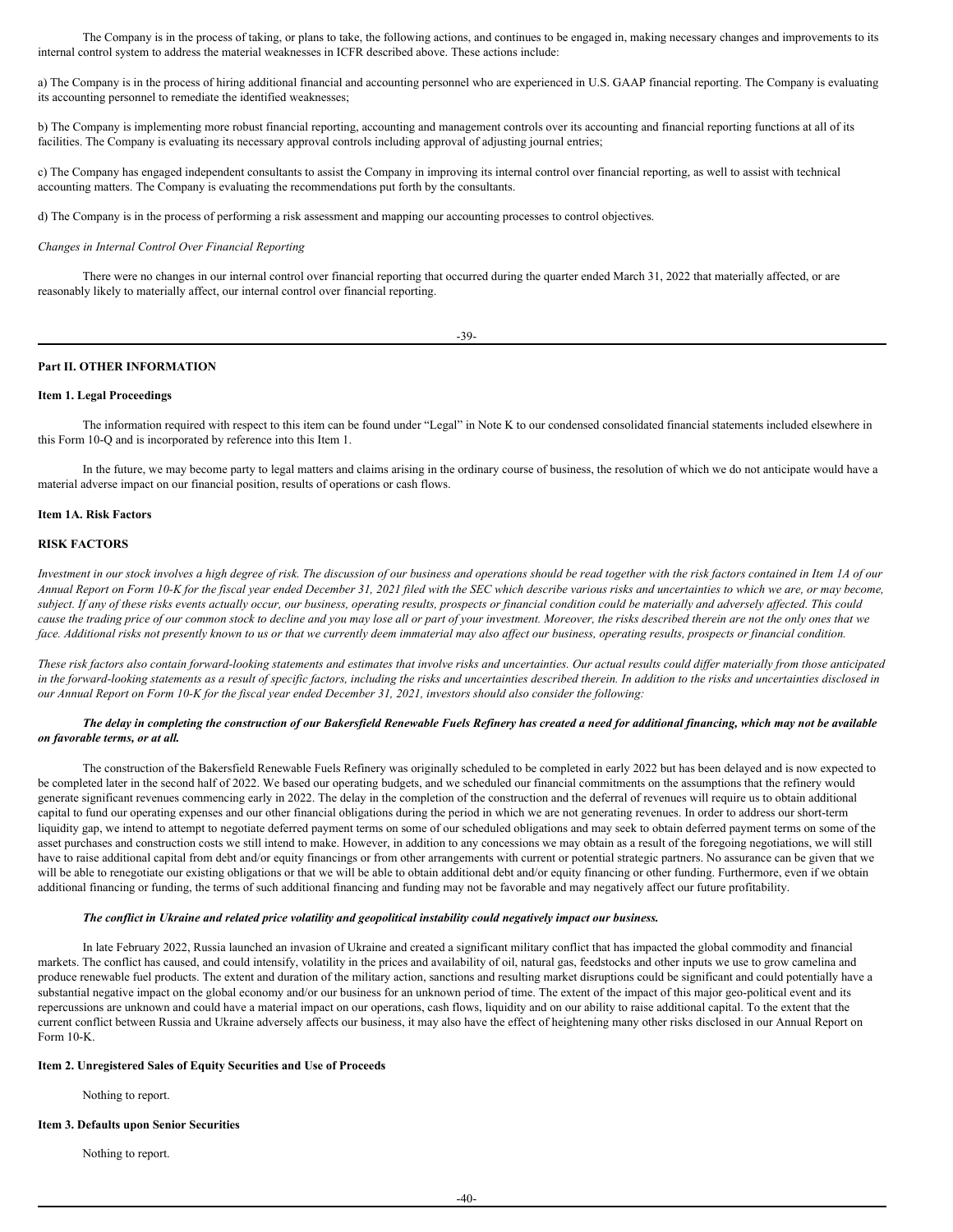# <span id="page-24-0"></span>**Item 4. Mine Safety Disclosures**

Nothing to report.

# <span id="page-24-1"></span>**Item 5. Other Information**

Nothing to report.

# -41-

# <span id="page-24-2"></span>**Item 6. Exhibits**

| Exhibit<br>Number | <b>Description</b>                                                                                                                                                                                                                                                                                                           |
|-------------------|------------------------------------------------------------------------------------------------------------------------------------------------------------------------------------------------------------------------------------------------------------------------------------------------------------------------------|
| 3.1               | Certificate of Designation of Rights, Preferences and Privileges of Series C Preferred Stock of Global Clean Energy Holdings, Inc. (incorporated herein by<br>reference to Exhibit 3.1 of the Company's Current Report on Form 8-K filed on February 8, 2022).                                                               |
| <u>3.2</u>        | Form of Warrant to be issued to the purchasers of the Company's Series C Preferred Stock(incorporated herein by reference to Exhibit 3.2 of the<br>Company's Current Report on Form 8-K filed on February 8, 2022).                                                                                                          |
| <u>3.3</u>        | Form of Warrant to be issued to ExxonMobil Renewables, LLC (incorporated herein by reference to Exhibit 3.2 of the Company's Current Report on Form<br>8-K filed on February 8, 2022).                                                                                                                                       |
| <u>10.1</u>       | Sale and Purchase Deed among Global Clean Energy Holdings, Inc., Camelina Company Espana, S.L., and certain stockholders named therein, dated<br>December 29, 2021 (incorporated herein by reference to Exhibit 10.1 of the Company's Current Report on Form 8-K filed on January 3, 2022) **+.                              |
| 10.2              | Securities Purchase Agreement, dated February 2, 2022, among Global Clean Energy Holdings, Inc. and the investors thereunder (incorporated herein by<br>reference to Exhibit 10.1 of the Company's Current Report on Form 8-K filed on February 8, 2022).                                                                    |
| <u>10.3</u>       | Amendment No. 7 to Credit Agreement and Waiver, dated as of February 2, 2022, between BKRF OCB, LLC, BKRF OCP, LLC, and the senior lenders<br>referred to therein (incorporated herein by reference to Exhibit 10.2 of the Company's Current Report on Form 8-K filed on February 8, 2022).                                  |
| <u>10.4</u>       | Amendment No. 8 to Credit Agreement and Waiver, dated as of February 2, 2022, between BKRF OCB, LLC, BKRF OCP, LLC, and the senior lenders<br>referred to therein (incorporated herein by reference to Exhibit 10.3 of the Company's Current Report on Form 8-K filed on February 8, 2022).                                  |
| 10.5              | Amendment No. 1 to Forbearance and Conditional Waiver Agreement with Orion Energy Partners TP Agent, LLC, in its capacity as the administrative<br>agent, dated February 2, 2022 (incorporated herein by reference to Exhibit 10.4 of the Company's Current Report on Form 8-K filed on February 8, 2022).                   |
| 10.6              | Amendment No. 1 to Consent No. 5. Forbearance and Conditional Waiver Agreement with Orion Energy Partners TP Agent, LLC, in its capacity as the<br>administrative agent, dated February 2, 2022 (incorporated herein by reference to Exhibit 10.5 of the Company's Current Report on Form 8-K filed on<br>February 8, 2022). |
| <u>10.7</u>       | Employment Agreement, dated February 2, 2022, by and between Global Clean Energy Holdings, Inc. and Ralph Goehring(incorporated herein by<br>reference to Exhibit 10.6 of the Company's Current Report on Form 8-K filed on February 8, 2022).#                                                                              |
| 10.8              | Amendment No. 4 to Credit Agreement, dated February 23, 2022, between BKRF HCB, LLC, BKRF HCP, LLC, Global Clean Energy Holdings, Inc. and<br>the mezzanine lenders referred to therein (incorporated herein by reference to Exhibit 10.1 of the Company's Current Report on Form 8-K filed on February<br>28, 2022).        |
| 10.9              | Amendment No. 1 to Convertible Promissory Note, dated February 23, 2022 between Global Clean Energy Holdings, Inc. and Richard Palmen incorporated<br>herein by reference to Exhibit 10.2 of the Company's Current Report on Form 8-K filed on February 28, 2022).                                                           |
| 31.1              | Certification of Chief Executive Officer pursuant to Section 302 of the Sarbanes-Oxley Act of 2002.                                                                                                                                                                                                                          |
| $-42-$            |                                                                                                                                                                                                                                                                                                                              |
| 31.2              | Certification of Chief Financial Officer pursuant to Section 302 of the Sarbanes-Oxley Act of 2002                                                                                                                                                                                                                           |
| 32.1              | Certification of Chief Executive Officer pursuant to 18 U.S.C. Section 1350, as adopted pursuant to Section 906 of the Sarbanes-Oxley Act of 2002.                                                                                                                                                                           |
| 32.2              | Certification of Chief Financial Officer pursuant to 18 U.S.C. Section 1350, as adopted pursuant to Section 906 of the Sarbanes-Oxley Act of 2002.                                                                                                                                                                           |
| 101.INS           | <b>XBRL</b> Instance Document.                                                                                                                                                                                                                                                                                               |
| 101.SCH           | XBRL Taxonomy Schema.                                                                                                                                                                                                                                                                                                        |
| 101.CAL           | XBRL Taxonomy Extension Calculation Linkbase.                                                                                                                                                                                                                                                                                |
| 101.DEF           | XBRL Taxonomy Extension Definition Linkbase.                                                                                                                                                                                                                                                                                 |
| 101.LAB           | XBRL Taxonomy Extension Label Linkbase.                                                                                                                                                                                                                                                                                      |
| 101.PRE           | XBRL Taxonomy Extension Presentation Linkbase.                                                                                                                                                                                                                                                                               |
| 104<br>**         | Cover Page Interactive Data File formatted as Inline XBRL and included in Exhibit 101<br>The Agreement is Written in Spanish and an English translation is provided in accordance with Rule 12b-12(d) under the Exchange Act.                                                                                                |

† Certain portions of the Exhibit have been redacted pursuant to Reg. S-K Item 601(b)(10).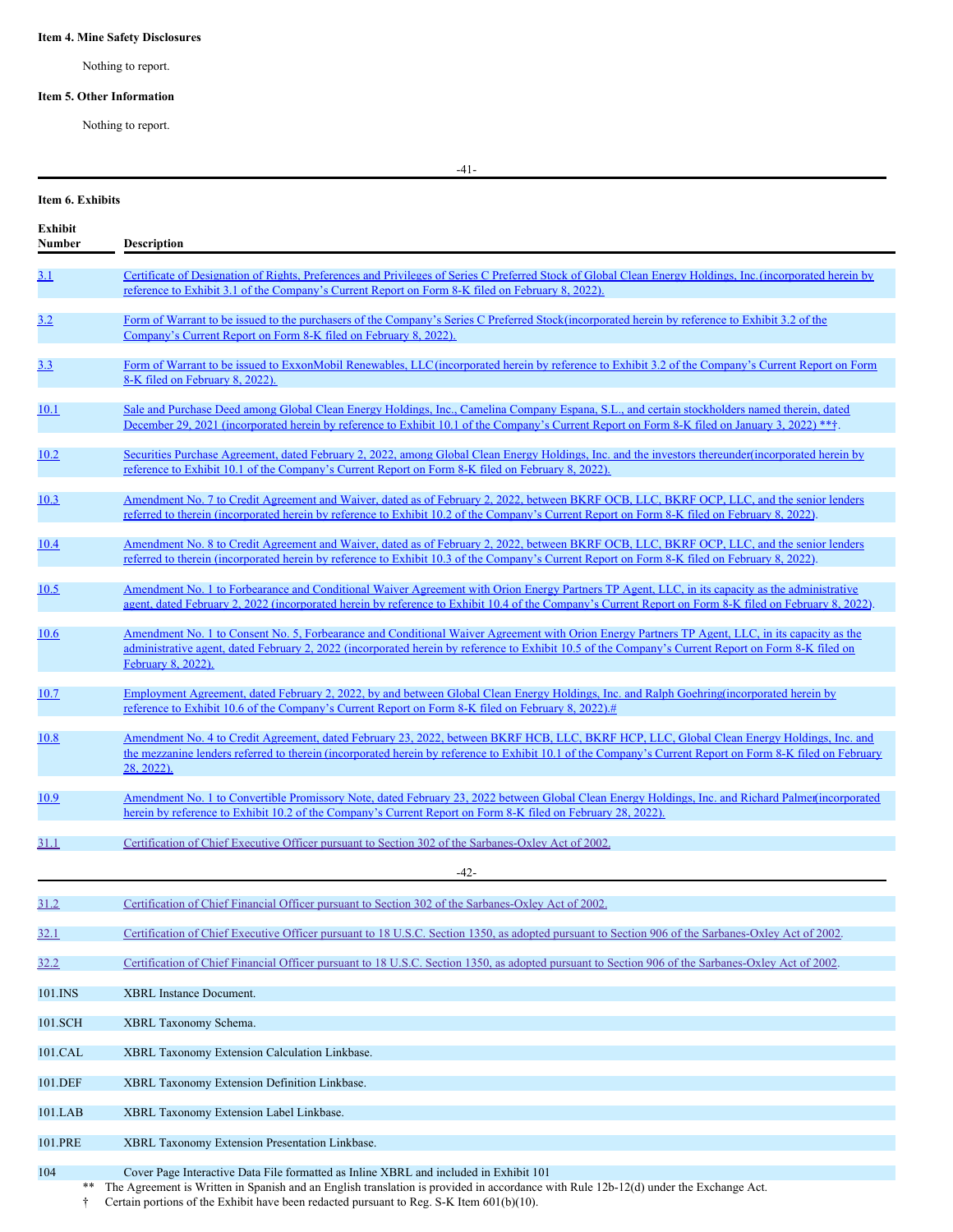#### -43-

# **SIGNATURES**

In accordance with the requirements of the Securities Exchange Act of 1934, the registrant has duly caused this report to be signed on its behalf by the undersigned thereunto duly authorized.

GLOBAL CLEAN ENERGY HOLDINGS, INC.

Date: May 16, 2022 By: /s/ Richard Palmer Richard Palmer President and Chief Executive Officer

Date: May 16, 2022 By:/s/ Ralph Goehring

Ralph Goehring Chief Financial Officer

-44-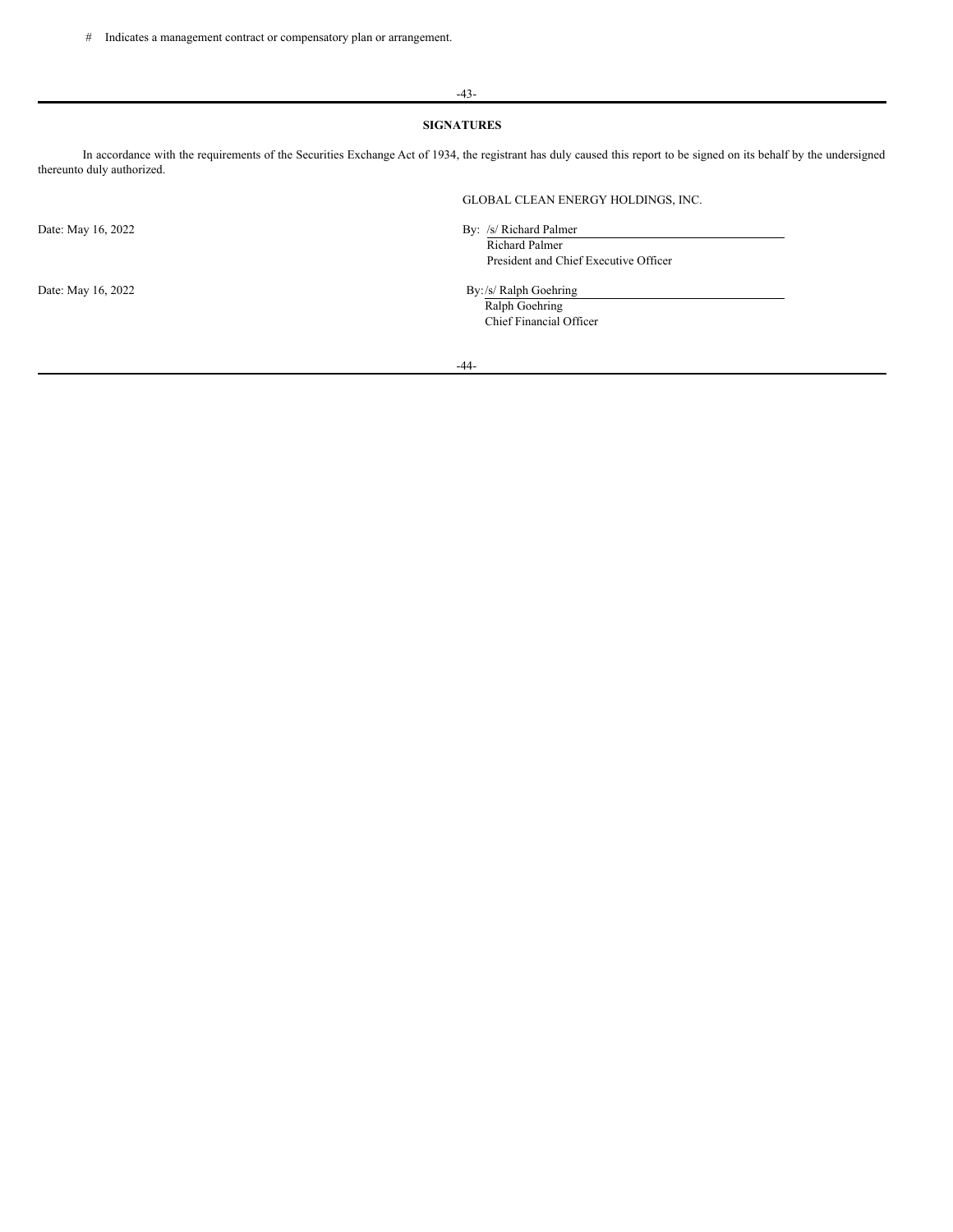#### **CERTIFICATIONS PURSUANT TO SECTION 302 OF THE SARBANES-OXLEY ACT OF 2002**

<span id="page-26-0"></span>I, Richard Palmer, certify that:

1. I have reviewed this report on Form 10-Q for the quarter ended March 31, 2022 of Global Clean Energy Holdings, Inc.;

2. Based on my knowledge, this report does not contain any untrue statement of a material fact or omit to state a material fact necessary to make the statements made, in light of the circumstances under which such statements were made, not misleading with respect to the period covered by this report;

3. Based on my knowledge, the financial statements, and other financial information included in this report, fairly present in all material respects the financial condition, results of operations and cash flows of the registrant as of, and for, the periods presented in this report;

4. I am responsible for establishing and maintaining disclosure controls and procedures (as defined in Exchange Act Rules 13a-15(e) and 15d-15(e)) and internal control over financial reporting (as defined in Exchange Act Rules 13a-15(f) and 15d-15(f)) for the registrant and have:

(a) Designed such disclosure controls and procedures, or caused such disclosure controls and procedures to be designed under our supervision, to ensure that material information relating to the registrant, including its consolidated subsidiaries, is made known to us by others within those entities, particularly during the period for which this report is being prepared;

(b) Designed such internal control over financial reporting, or caused such internal control over financial reporting to be designed under our supervision, to provide reasonable assurance regarding the reliability of financial reporting and the preparation of financial statements for external purposes in accordance with generally accepted accounting principles;

(c) Evaluated the effectiveness of the registrant's disclosure controls and procedures and presented in this report our conclusions about the effectiveness of the disclosure controls and procedures, as of the end of the period covered by this report based on such evaluation; and

(d) Disclosed in this report any change in the registrant's internal control over financial reporting that occurred during the registrant's most recent fiscal quarter (the registrant's fourth fiscal quarter in the case of an annual report) that has materially affected, or is reasonably likely to materially affect, the registrant's internal control over financial reporting; and

5. I have disclosed, based on my most recent evaluation of internal control over financial reporting, to the registrant's auditors and to the audit committee of the registrant's board of directors (or persons performing the equivalent functions):

(a) All significant deficiencies and material weaknesses in the design or operation of internal control over financial reporting which are reasonably likely to adversely affect the registrant's ability to record, process, summarize and report information; and

(b) Any fraud, whether or not material, that involves management or other employees who have a significant role in the registrant's internal control over financial reporting.

Date: May 16, 2022 /s/ Richard Palmer Richard Palmer President and Chief Executive Officer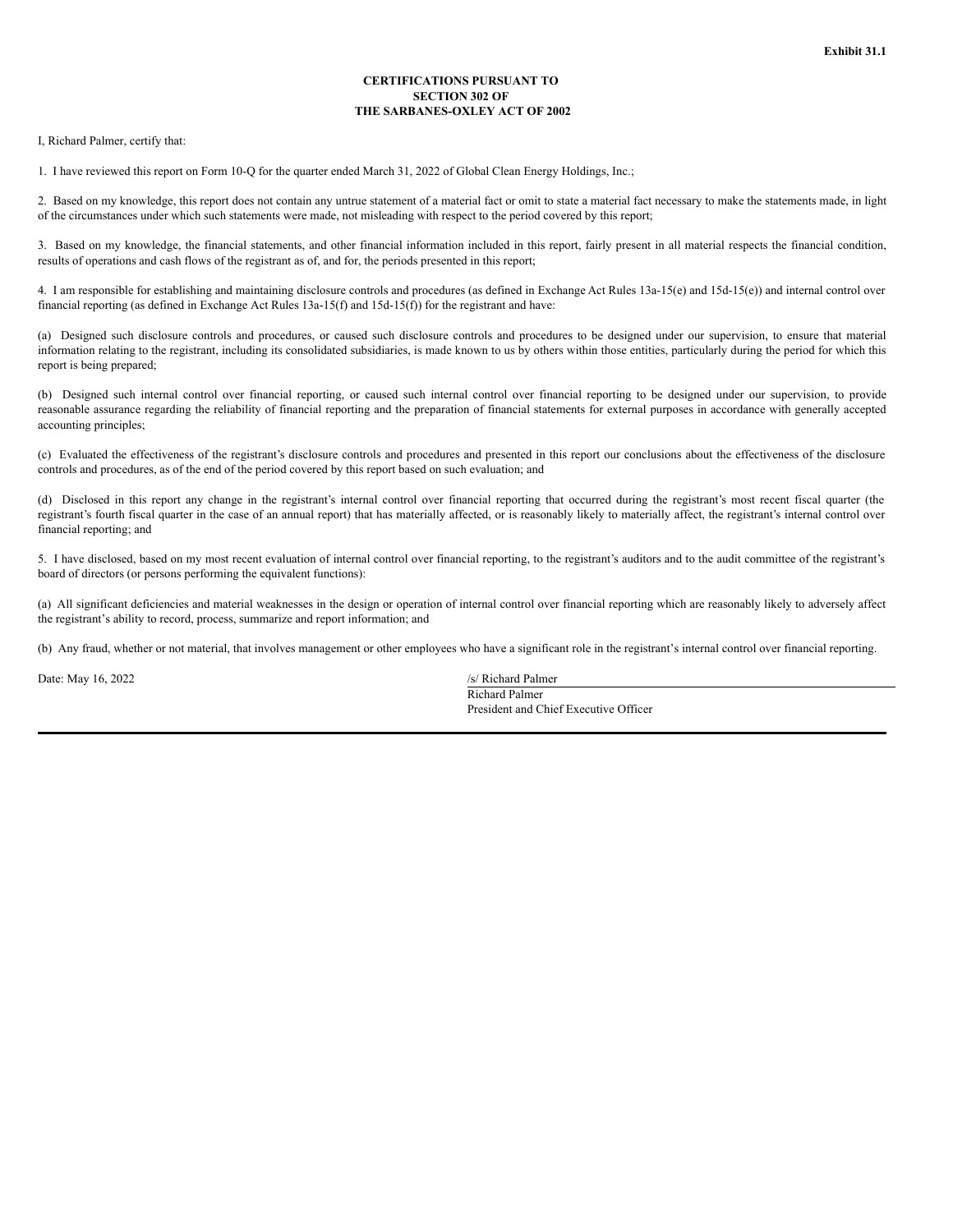## **CERTIFICATIONS PURSUANT TO SECTION 302 OF THE SARBANES-OXLEY ACT OF 2002**

<span id="page-27-0"></span>I, Ralph Goehring, certify that:

1. I have reviewed this report on Form 10-Q for the quarter ended March 31, 2022 of Global Clean Energy Holdings, Inc.;

2. Based on my knowledge, this report does not contain any untrue statement of a material fact or omit to state a material fact necessary to make the statements made, in light of the circumstances under which such statements were made, not misleading with respect to the period covered by this report;

3. Based on my knowledge, the financial statements, and other financial information included in this report, fairly present in all material respects the financial condition, results of operations and cash flows of the registrant as of, and for, the periods presented in this report;

4. I am responsible for establishing and maintaining disclosure controls and procedures (as defined in Exchange Act Rules 13a-15(e) and 15d-15(e)) and internal control over financial reporting (as defined in Exchange Act Rules 13a-15(f) and 15d-15(f)) for the registrant and have:

(a) Designed such disclosure controls and procedures, or caused such disclosure controls and procedures to be designed under our supervision, to ensure that material information relating to the registrant, including its consolidated subsidiaries, is made known to us by others within those entities, particularly during the period for which this report is being prepared;

(b) Designed such internal control over financial reporting, or caused such internal control over financial reporting to be designed under our supervision, to provide reasonable assurance regarding the reliability of financial reporting and the preparation of financial statements for external purposes in accordance with generally accepted accounting principles;

(c) Evaluated the effectiveness of the registrant's disclosure controls and procedures and presented in this report our conclusions about the effectiveness of the disclosure controls and procedures, as of the end of the period covered by this report based on such evaluation; and

(d) Disclosed in this report any change in the registrant's internal control over financial reporting that occurred during the registrant's most recent fiscal quarter (the registrant's fourth fiscal quarter in the case of an annual report) that has materially affected, or is reasonably likely to materially affect, the registrant's internal control over financial reporting; and

5. I have disclosed, based on my most recent evaluation of internal control over financial reporting, to the registrant's auditors and to the audit committee of the registrant's board of directors (or persons performing the equivalent functions):

(a) All significant deficiencies and material weaknesses in the design or operation of internal control over financial reporting which are reasonably likely to adversely affect the registrant's ability to record, process, summarize and report information; and

(b) Any fraud, whether or not material, that involves management or other employees who have a significant role in the registrant's internal control over financial reporting.

Date: May 16, 2022 /s/ Ralph Goehring Ralph Goehring Chief Financial Officer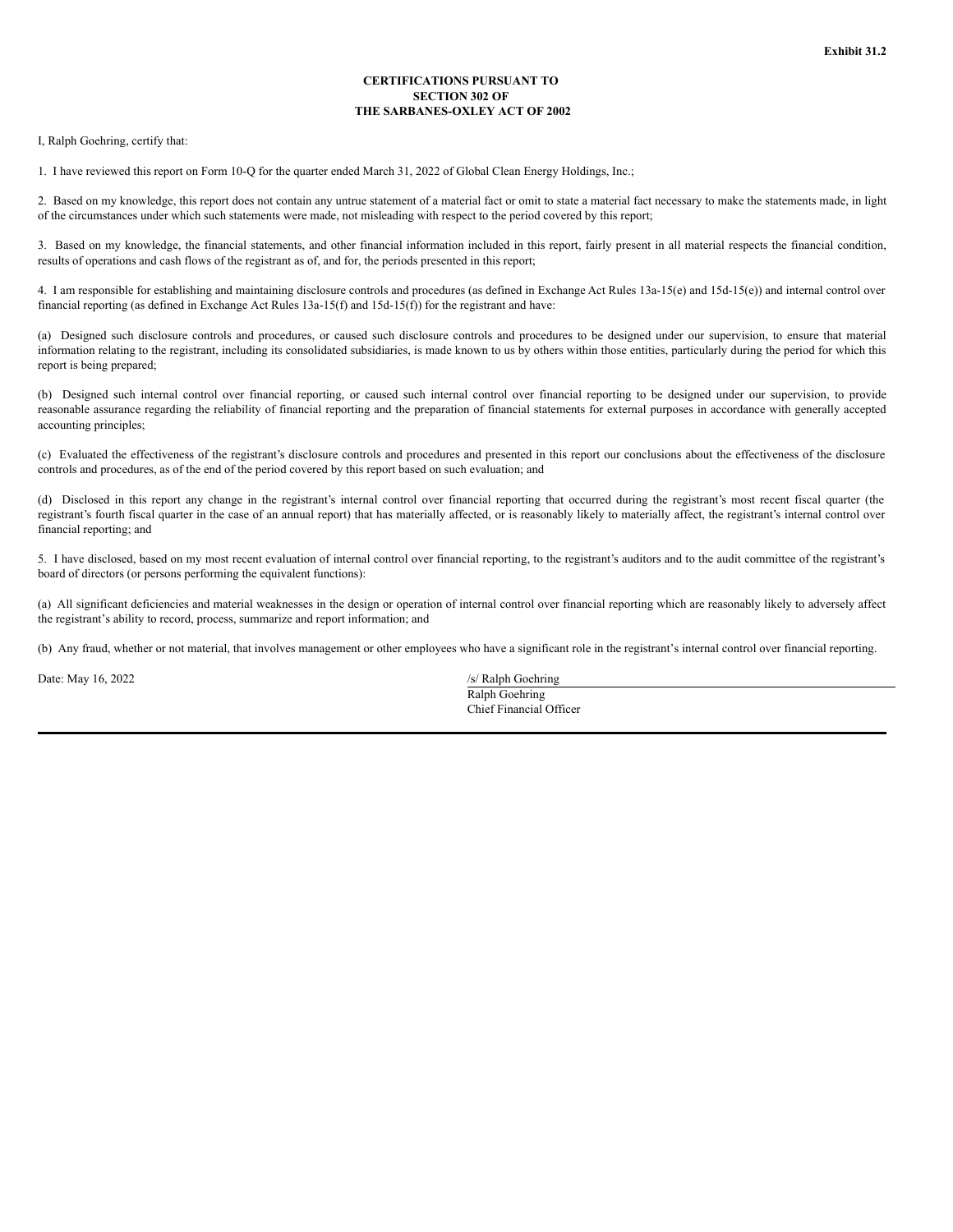#### CERTIFICATION PURSUANT TO

# 18 U.S.C. § 1350,

# AS ADOPTED PURSUANT TO

# SECTION 906 OF THE SARBANES-OXLEY ACT OF 2002

<span id="page-28-0"></span>In connection with the Quarterly Report of Global Clean Energy Holdings, Inc. (the "Company") on Form 10-Q for the quarter ended March 31, 2022, as filed with the Securities and Exchange Commission (the "Report"), I, Richard Palmer, Chief Executive Officer of the Company, certify, pursuant to 18 U.S.C. § 1350, as adopted pursuant to Section 906 of the Sarbanes-Oxley Act of 2002, that to the best of my knowledge:

- (1) The Report fully complies with the requirements of Section 13(a) or 15(d) of the Securities Exchange Act of 1934; and
- (2) The information contained in the Report fairly presents, in all material respects, the financial condition and results of operations of the Company.

Date: May 16, 2022

/s/ Richard Palmer<br>Richard Palmer President and Chief Executive Officer